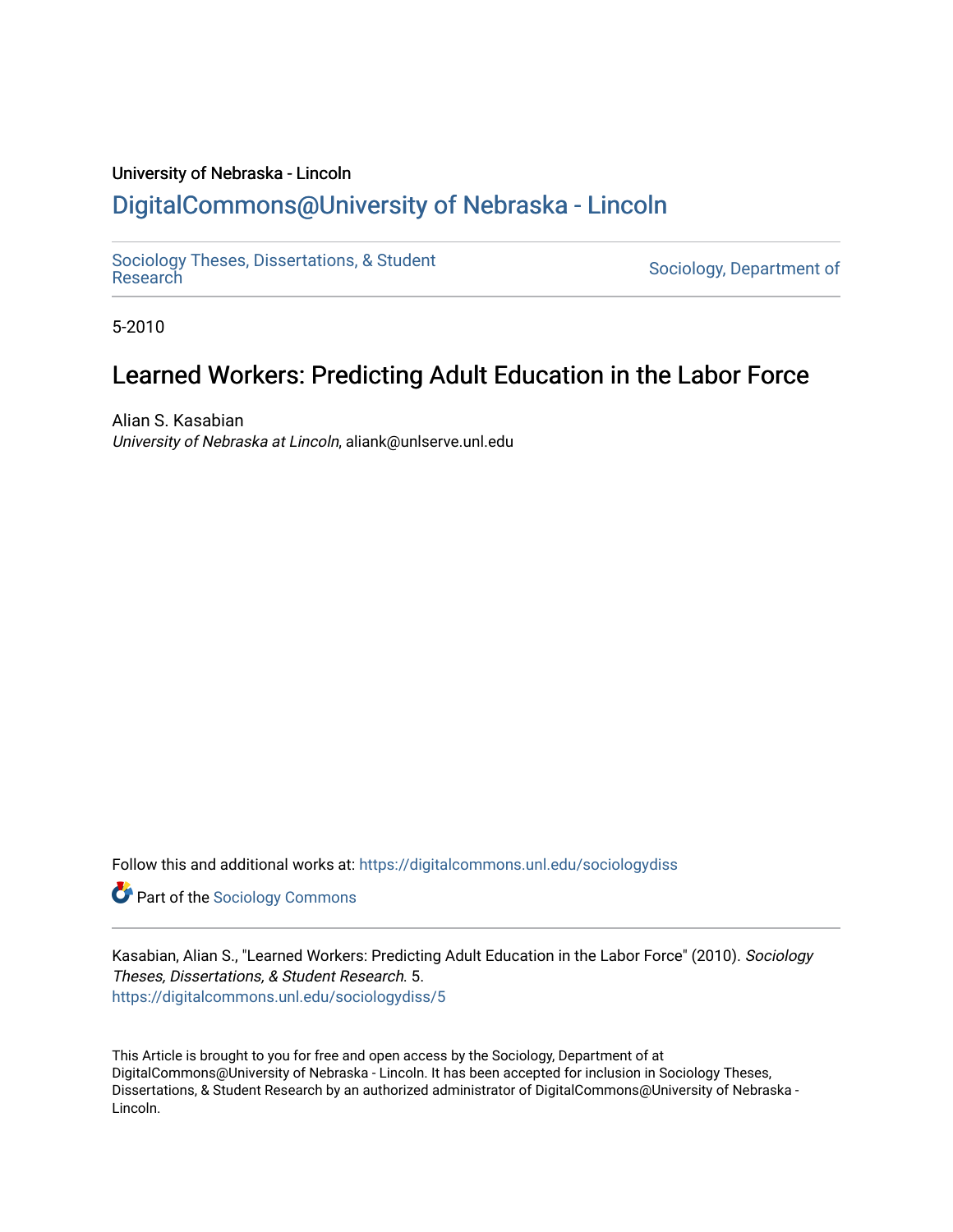### LEARNED WORKERS:

### PREDICTING ADULT EDUCATION IN THE LABOR FORCE

by

Alian Kasabian

## A THESIS

Presented to the Faculty of

The Graduate College at the University of Nebraska

In Partial Fulfillment of Requirements

For the Degree of Master of Arts

Major: Sociology

Under the Supervision of Professor Helen A. Moore

Lincoln, Nebraska

May, 2010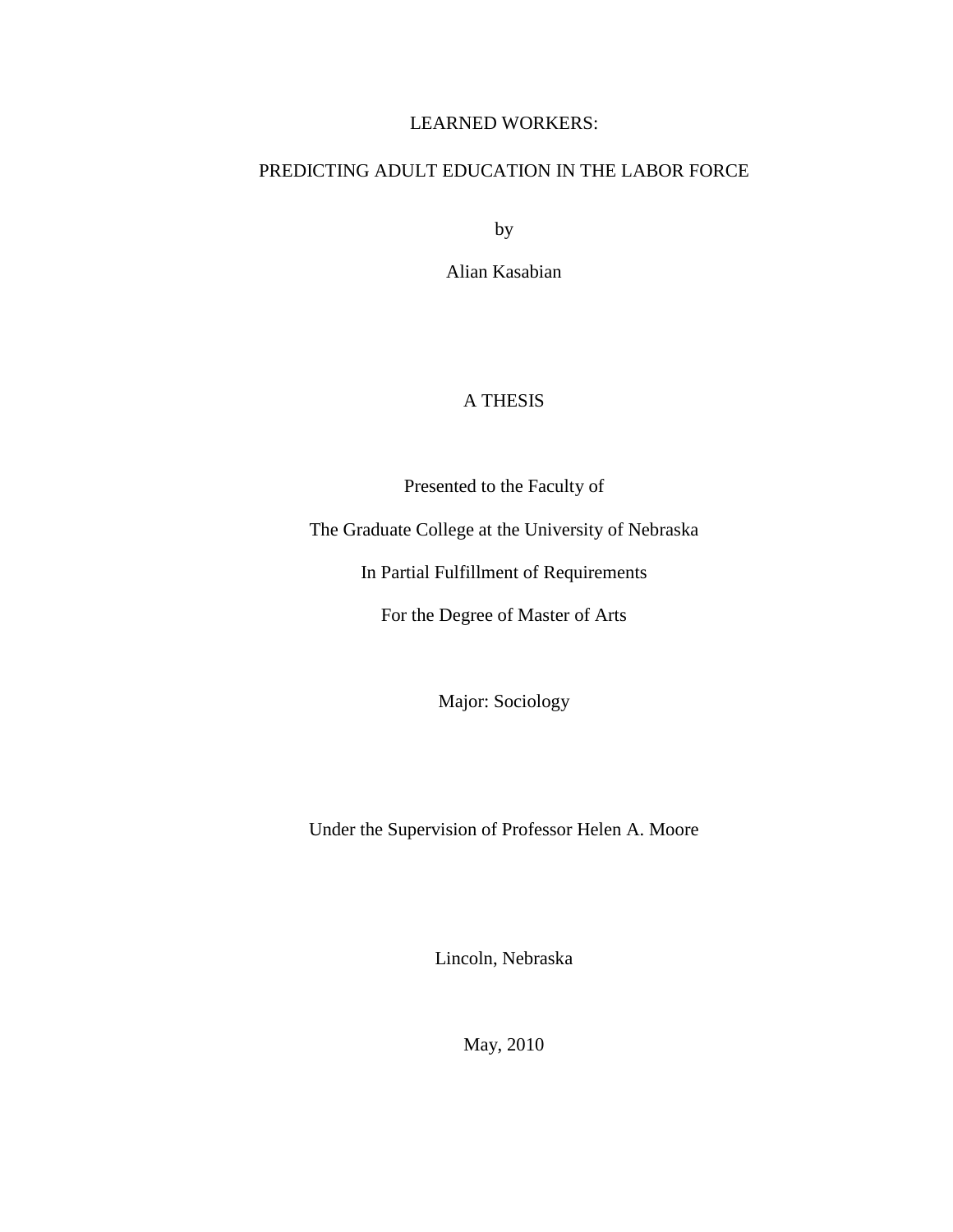#### LEARNED WORKERS:

### PREDICTING ADULT EDUCATION IN THE LABOR FORCE

Alian Serae Kasabian, M.A.

University of Nebraska, 2010

Adviser: Helen A. Moore

In a highly competitive labor force, human capital is a marketable resource. However, the human capital model fails to explain the substantial number of adults pursuing education after they enter the workforce. Not only are increasing numbers of adult students pursuing credentials in the form of degrees and certificates, they pursue other types of education as well. Using the 2005 National Household Education Survey on adult education, I predict participation patterns in workers over the age of 25 using queuing and intersectionality theories to explain gender, race and age variations. For adults pursuing education, employer support demonstrates racial/ethnic differences across employees. Latino employees receive less support for education after controlling for human capital and queuing effects. Overall, employees with more education credentials benefit most from employer support.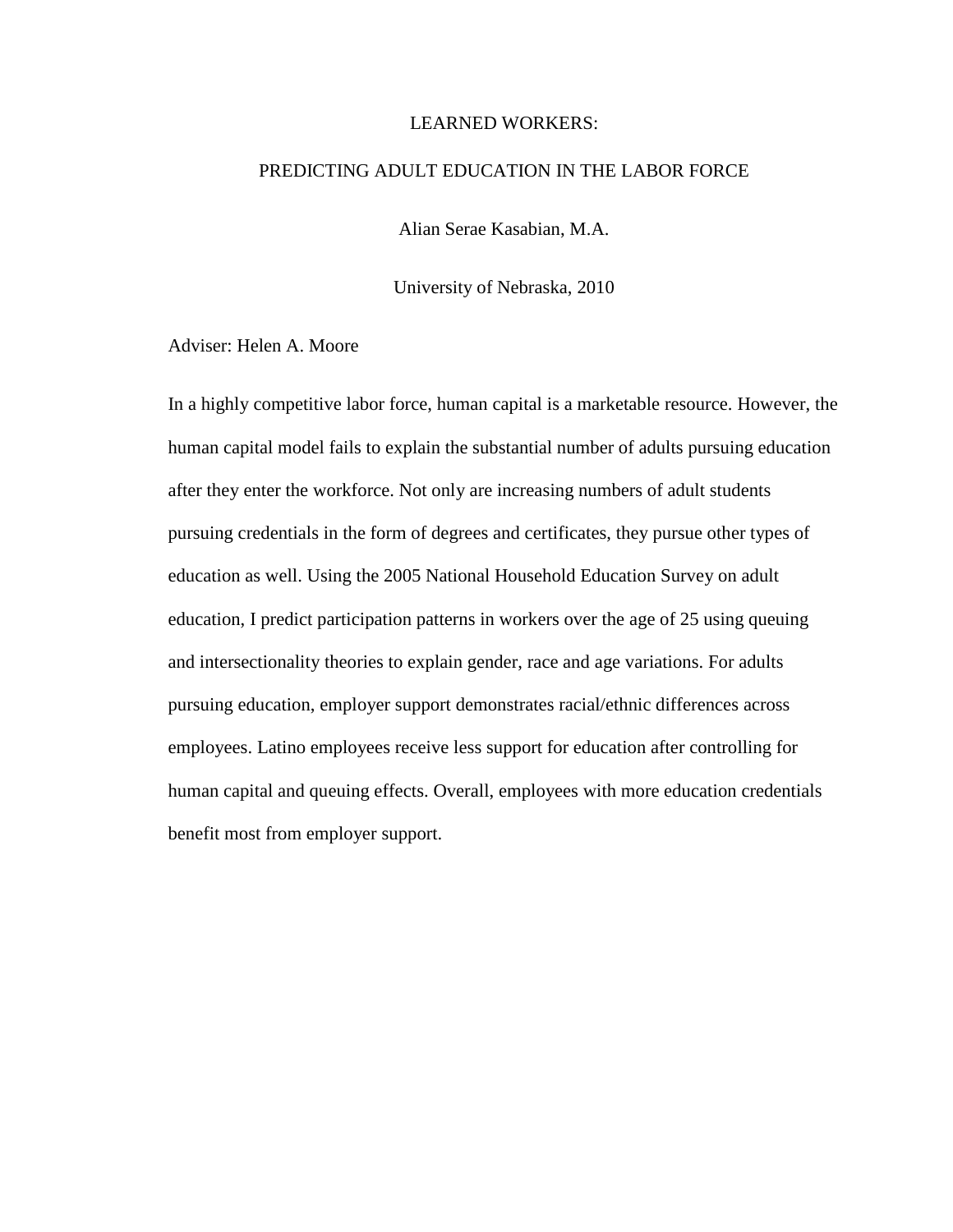Education in the United States (U.S) follows an implicit American Dream ideology: if you work hard in school, and graduate, you will have occupational success and increasing income opportunities. Human capital theory (Becker 1975) mirrors this world view, and consequently ignores social structures which differentially help or hinder people from achieving goals and resources when they are employed before or during the educational credentialing process. Based on the assumption that everyone has equal access to education and training while young and prior to employment, human capital models fail to account for the high proportion of employed adults who participate in educational activities every year, and the variations in their participation across different work settings.

 After entering the workforce, many adults continue their education, challenging these human capital assumptions that education functions primarily as preparation for labor force activity. In 2005, roughly 40% of employed workers participated in jobrelated coursework (U.S. Department of Education 2008a). This is a decline from 2003, but still much higher than in 1995 or 1999. The overall increase in the number of adults pursuing education may not fully be explained by human capital theory, and we know little about the patterns and timing of educational pathways among employees. Queuing theory (Reskin and Roos 1990) challenges human capital explanations for individual choices in preparing for work, by positing that motivations for education are confounded by the supply and demands of the labor force and by social roles that may be gendered or racialized (Hostetler, Sweet and Moen 2007). Further training may also be prompted by these supply and demand processes, but our knowledge of these social constructions is limited. Current literature describes the population of adult learners (non-traditional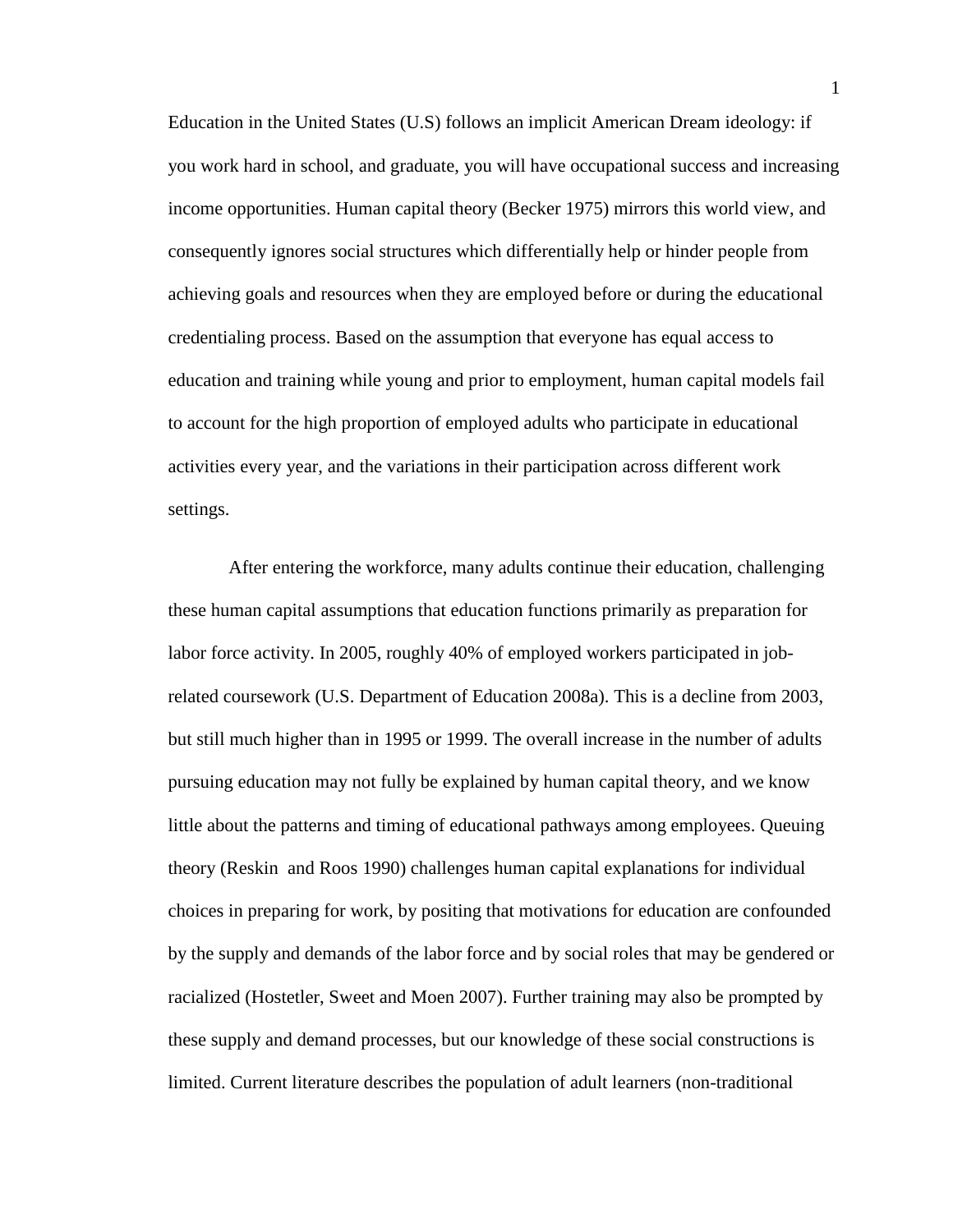students) primarily within the credentialing systems (colleges and universities), but we lack information on the range of educational pathways among employed adults. Rather than transferring this limited human capital model to all adult learners, we can ascertain if patterns of college attendance in the adult workforce also generalize across types of education, and identify predictors of how employed adults accomplish this education in different employment settings.

First, I review the basic assumptions of human capital theory and analyze current patterns of educational attainment among U.S. workers. Then I review inequalities in higher education attainment, specifically in regard to gender, and how queuing theory expands our understanding of these processes. Both of these theories assume all preparation for work occurs prior to entering the workforce. I investigate workers' participation in adult education (when and in what forms of education do they participate), and levels of employers' support for that education (when and under what conditions they support adult education for their employees). I particularly focus on the role of gender and family constraints within queuing theory, and age dynamics, as social factors that challenge human capital assumptions about adult education. Finally, I consider how gender and age intersect with race and ethnicity to influence both participation in adult education, and variations in patterns of employer support. Using the 2005 U.S. Department of Education's National Household Education Survey (NHES) data on adult education (AE), I use logistic regression to examine these outcomes while controlling for human capital factors.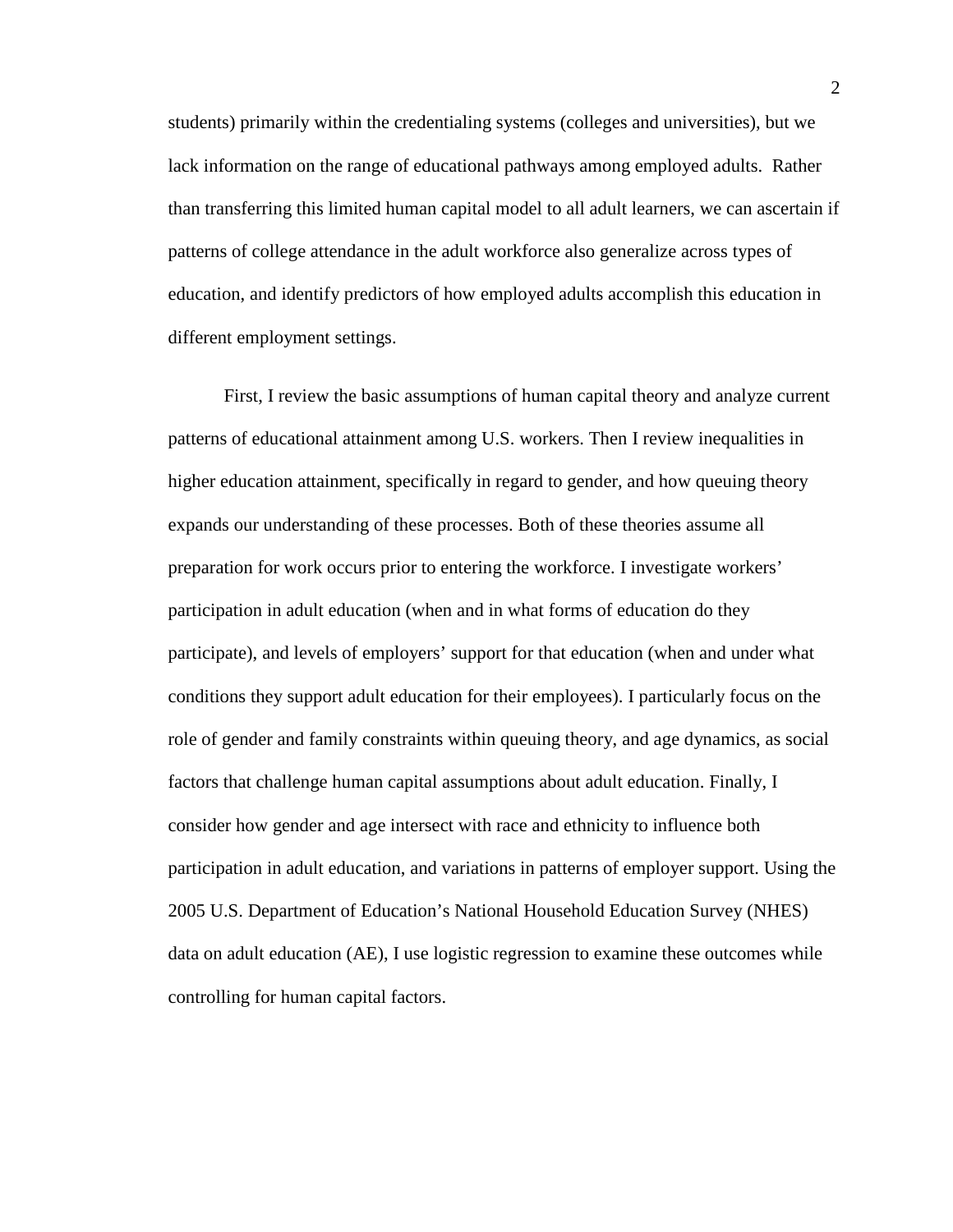Human capital theory (or neoclassical economic theory) describes these patterns of resource achievement for individuals. One of the basic tenets is that investment in education and training has the greatest return for the young, as earnings have the sharpest increase early in careers, and more accrual time (Becker 1975; Elman and O'Rand 2002: Jacobs and Stoner-Eby 1998; Taniguchi 2005). The "specialized human capital hypothesis" claims that employment or skill specialization is the primary cause of unequal rewards between different jobs for the same worker due to training requirements (Tam 1997). More qualifications (i.e. education, credentials, experience) and greater work specialization are expected to have higher compensation (McCall 2000; Tam 1997; Taniguchi 2005), driving workers to pursue greater investment in the employer defined human capital. Similar to any type of investment, costs are associated with attaining skills and knowledge.

The Organization for Economic Co-operation and Development (OECD: 2009) reports that the U.S. has a growing demand for highly-skilled workers, but sufficiently educated applicants are available to fill the positions. This creates a competitive job market for employees that varies by available market conditions (McCall 2000). Academic credentials (human capital) are often used as a signal of the trainability and dedication of potential employees (Bills and Wacker 2003; Collins 1979; Taniguchi 2005), but this is criticized for a lack of evidence (Ollenburger and Moore 1992). Fewer than 20% of people without a college degree are employed in skilled jobs, compared to approximately 65% of those with a college degree (OECD 2009).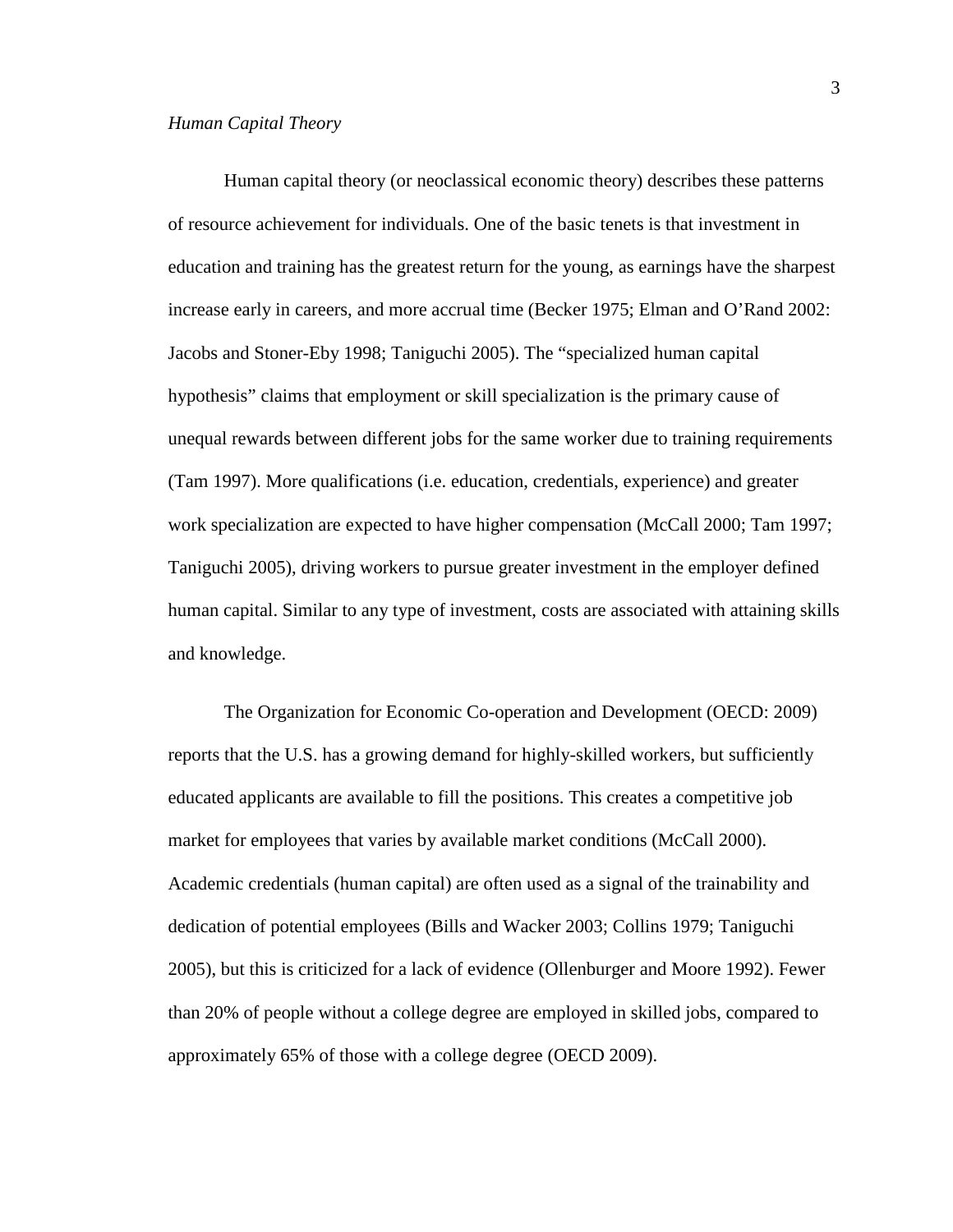Most current or potential employees pursue developing their own human capital with the expectation that their (future) employer will compensate them for their knowledge, time, effort, and lost opportunities (Tam 1997). Becker (1975) concludes that on-the-job (OTJ) training is only supported when the employer either expects a higher future productivity, or it does not cost employers anything to provide it. Becker argues that general OTJ training is primarily useful for new employees, whose lower wages offset the costs. More specialized, job (or employer) specific training is expected to result in a higher productivity and higher wages, resulting in less incentive to change jobs (Becker 1975), but also restricted application (Elman and O'Rand 2002; Tam 1997).There is also a spatial component to human capital attainment, as job markets vary by location, and some industries are more localized than others (McCall 2000), so training may not be portable.

Adult education (AE) has many definitions and forms in the U.S. For many governmental agencies, adult education refers to programs to increase literacy, English proficiency, and gaps from primary and secondary education (OECD 2005). While AE is a term applied to different types of learning, it is not often used to describe on-the-job training, or work related courses outside of degree granting institutions. According to the U.S. Department of Education, some 27% of adults participate in on-the-job training in the U.S., but these data are not comprehensive (2008a). Even if the definition of AE was broadened to include all types of learning done by adults (as the National Household Education Survey does), the available information on participation is limited (Elman and O'Rand 2002), leaving a void in our understanding of adult human capital attainment among workers in the U.S.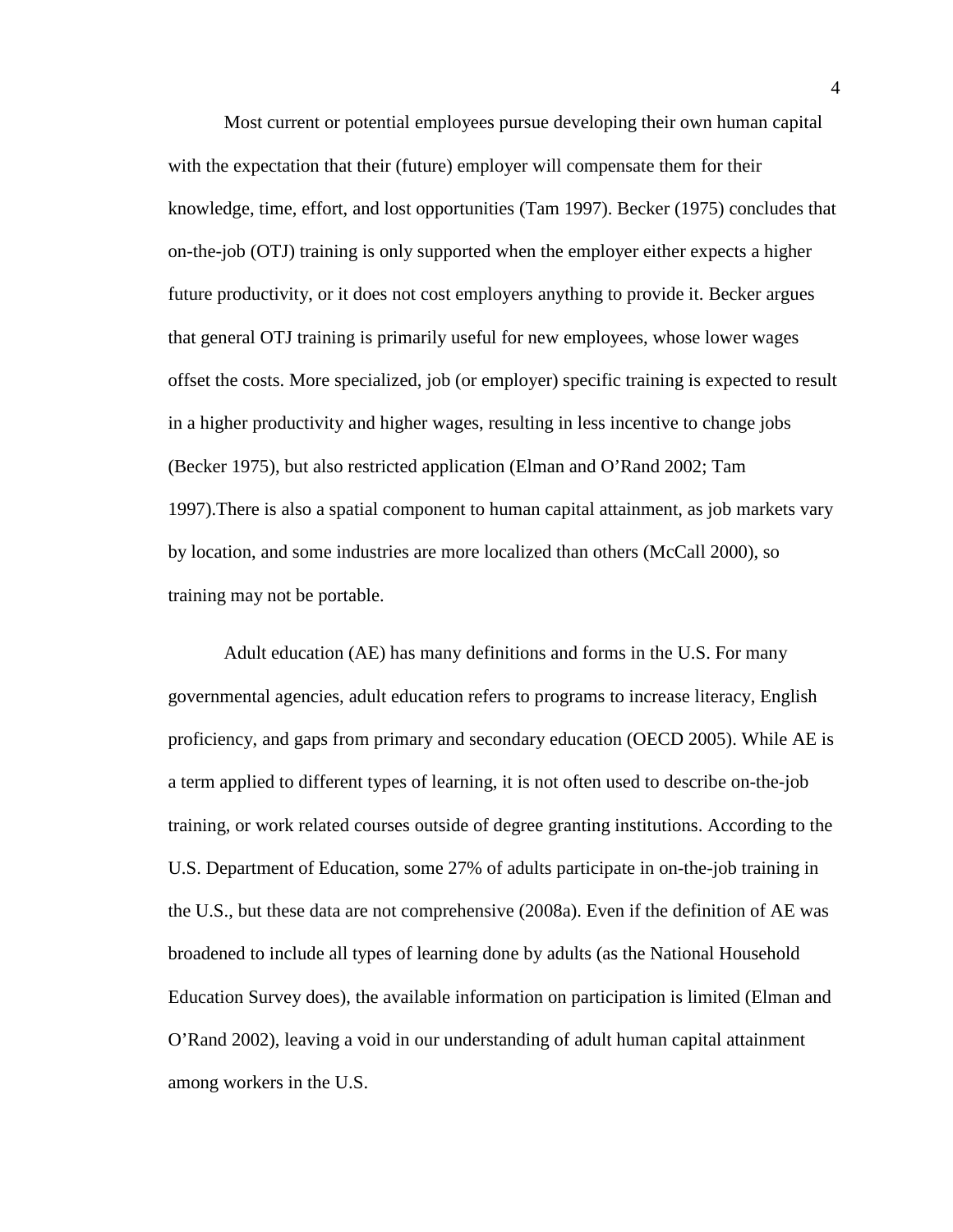Based on what we know about human capital attainment in young adults, and the relationship between education and the labor force, we can make predictions about human capital in later life. I expect to find a strong relationship between the requirements of the labor force and educational preparation. Specifically, the relationship between qualifications and compensation lead workers to pursue further education to fulfill perceived (or stated) employer/market demands. Prior education not only acts as a signaling mechanism to employers, but as socialization for continued education, leading me to expect that workers with greater human capital will pursue AE at higher rates. The increasing demand for high-skilled workers creates an environment that supports ongoing human capital development, particularly in specialized labor markets. Human capital theory posits that there will be a negative relationship between age and education and no structural gendered or racial differences, but the current patterns of AE challenge these assumptions, which I discuss in the next section.

### *Adult Education: Age and Gender*

Age and gender are expected to differ from other background variables in this analysis. Age is an integral part of applying human capital theory, since it predicts a positive relationship between age and educational activities prior to employment, and a negative relationship once employed. Gender appears to be a moderating influence, creating divergent patterns of educational attainment and labor force participation (Jacobs 1996). Women constitute just over half of the U.S. population, and 54.4% of them were employed in 2009, (compared to 64.5% of men: U.S. Department of Labor 2010c), and the differential effects of gender as a social construct are not fully accounted for in human capital theory.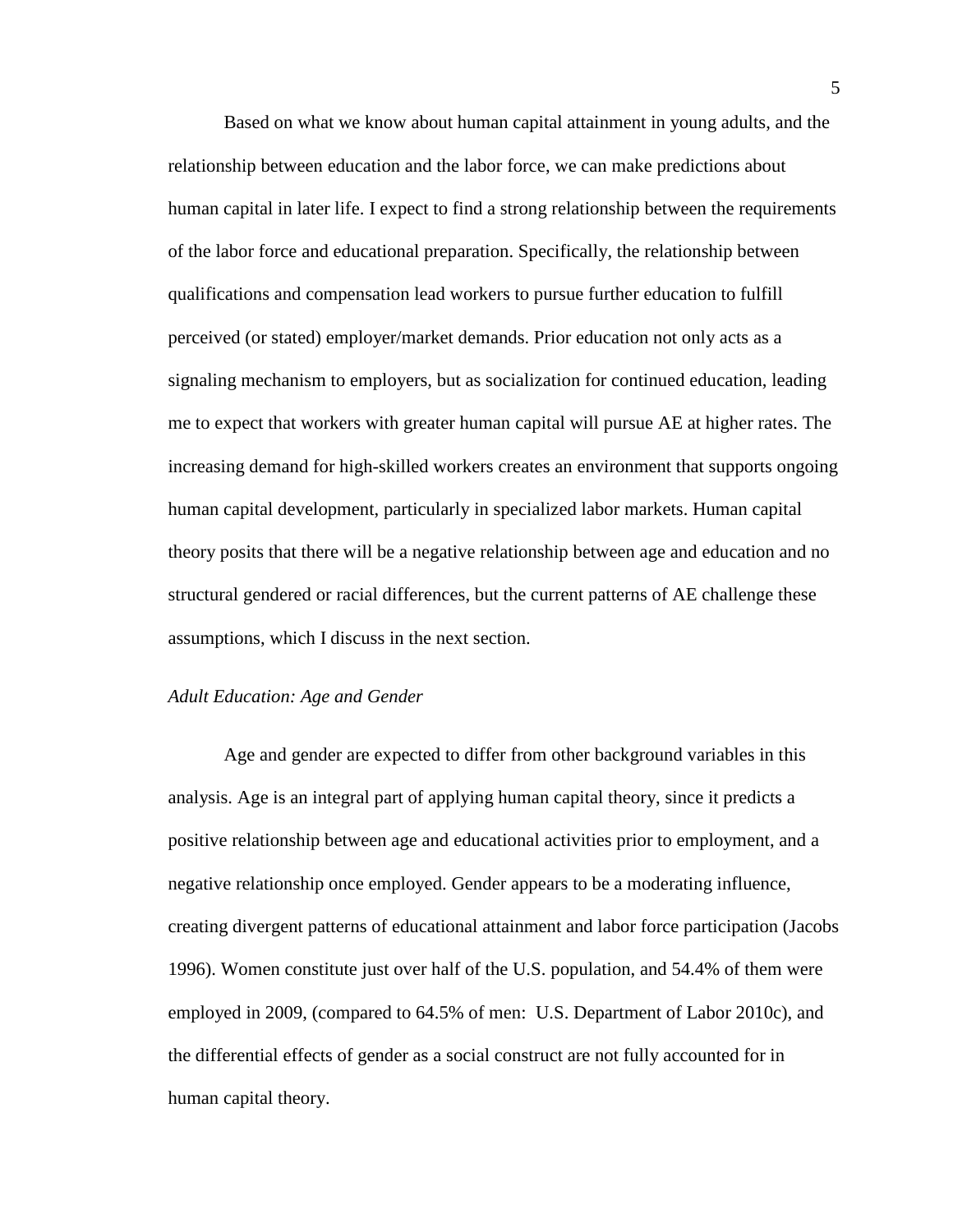The median age for first college entry in the U.S. is 19.5 years, but fewer than 60% will finish their "four year" degree (OECD 2009). Most research focuses on traditional students (ages 18-24) and undergraduates in college, in part due to institutional research and convenient populations. There is less information regarding non-traditional students (age 25+), but still a large body of literature primarily focuses on college and university participation. This is problematic when the National Longitudinal Surveys show that 42 year olds have held ten jobs, on average, since they turned 18 (U.S. Department of Labor 2007). Even if ten different jobs have the same responsibilities and skill requirements, there are changes in work procedures and technology change over time. Occupational instability and changing work identities/statuses suggests a greater need for retraining and continuing adult education (Babineau and Packard 2006; Scanlon 2008; Simpson, Greller and Stroh 2002).

What we know about AE is mostly based on standard college/university research. In fact, the label of "non-traditional" is specific to the college/university environment as a comparison to the typical, full-time student (Richardson and King 1998). Research on the college student population reveals that age has particular effects on education and occupational outcomes. In the classroom, instructors report that older students have a positive impact on the class as a whole, and are better able to synthesize learning with their prior knowledge (Richardson and King 1998; Taniguchi 2005). Outside the classroom, the effects are less positive. Within the work force, non-traditional students have lower wages than their younger counterparts, although the characteristics and circumstances leading a worker to take on the additional responsibilities of education may make up some of the deficit (Taniguchi 2005).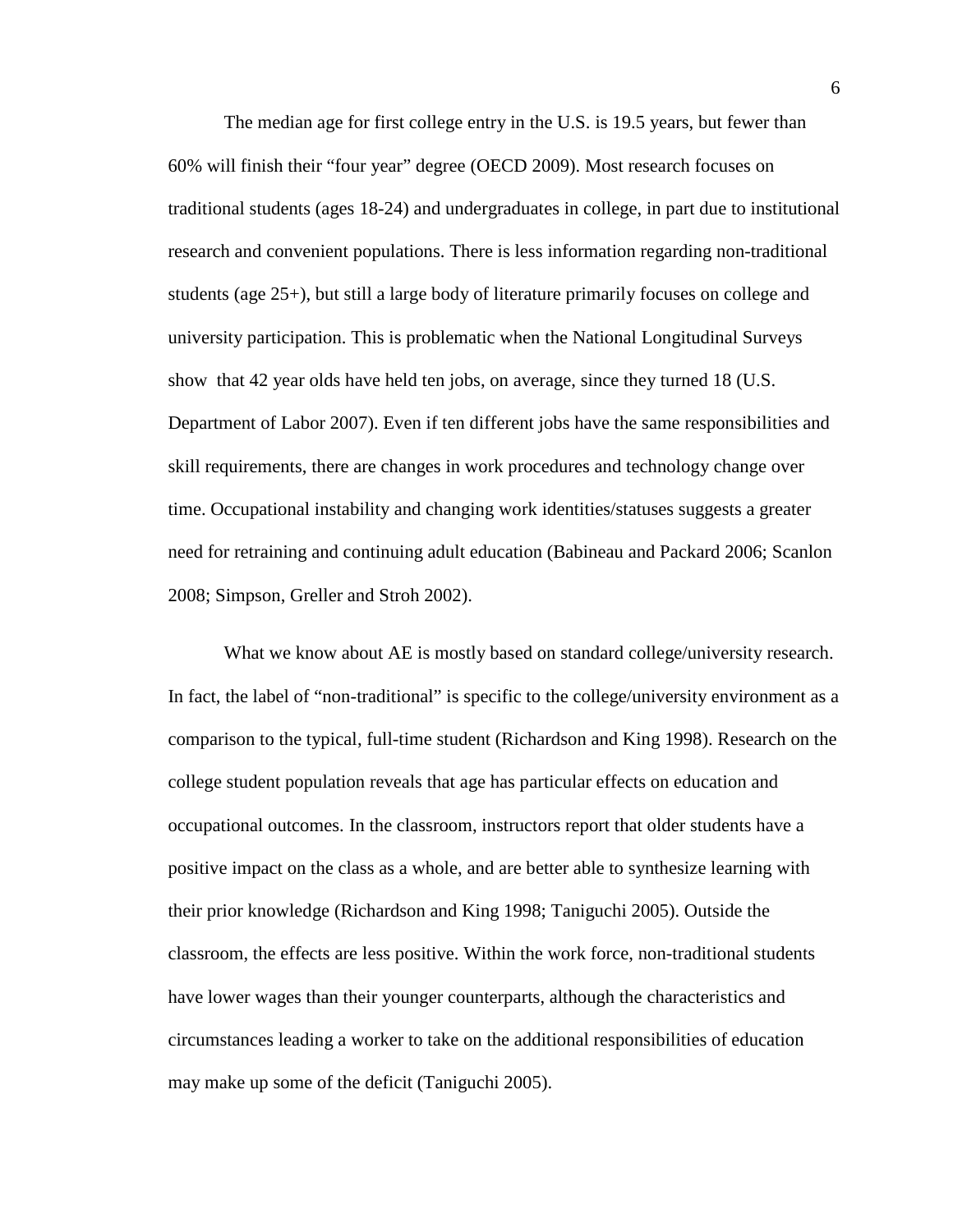The number of non-traditional students (aged 25 and older) continues to climb in colleges and universities. The U.S. Department of Education (2008a) reported over 6.9 million students aged 25 and older enrolled in college/university in 2006, with a projected 8.2 million by 2017. Jacobs and Stoner-Eby (1998) identify cohort effects for part of this increase: as baby-boomers aged, the adult population grew larger than younger cohorts, creating a larger potential pool of adult students. Another explanation is that labor market changes and technological advances result in the need for education and training later in the career (Hostetler, et al. 2007). Taniguchi (2005) reports that the greatest job growth is in fields that college graduates are overqualified for, which may result in the increase of other types of education. These patterns of supply and demand indicate that human capital theory is not a sufficient explanation of human resource attainment. More research is needed on additional types of education, as well as demographic patterns within the broader spectrum of adult learning.

The pursuit of AE is often linked to prior educational experiences and life choices. Human capital theory suggests that differential high school experiences (GED versus diploma) would predict non-traditional education patterns, but this has not been supported (Taniguchi and Kaufman 2007). Traditional credential education may be delayed by early work experience and marriage, as well as women's childbirth and men's military enlistment (Elman and O'Rand 2004; Hostetler, et al. 2007). These experiences that delay formal education may be a benefit, as older students may have clearer educational expectations, be more driven, and be more successful at transferring these characteristics into their work life (Taniguchi 2005). As traditional higher education is associated with a delay of roles that carry a stronger social impact for women (marriage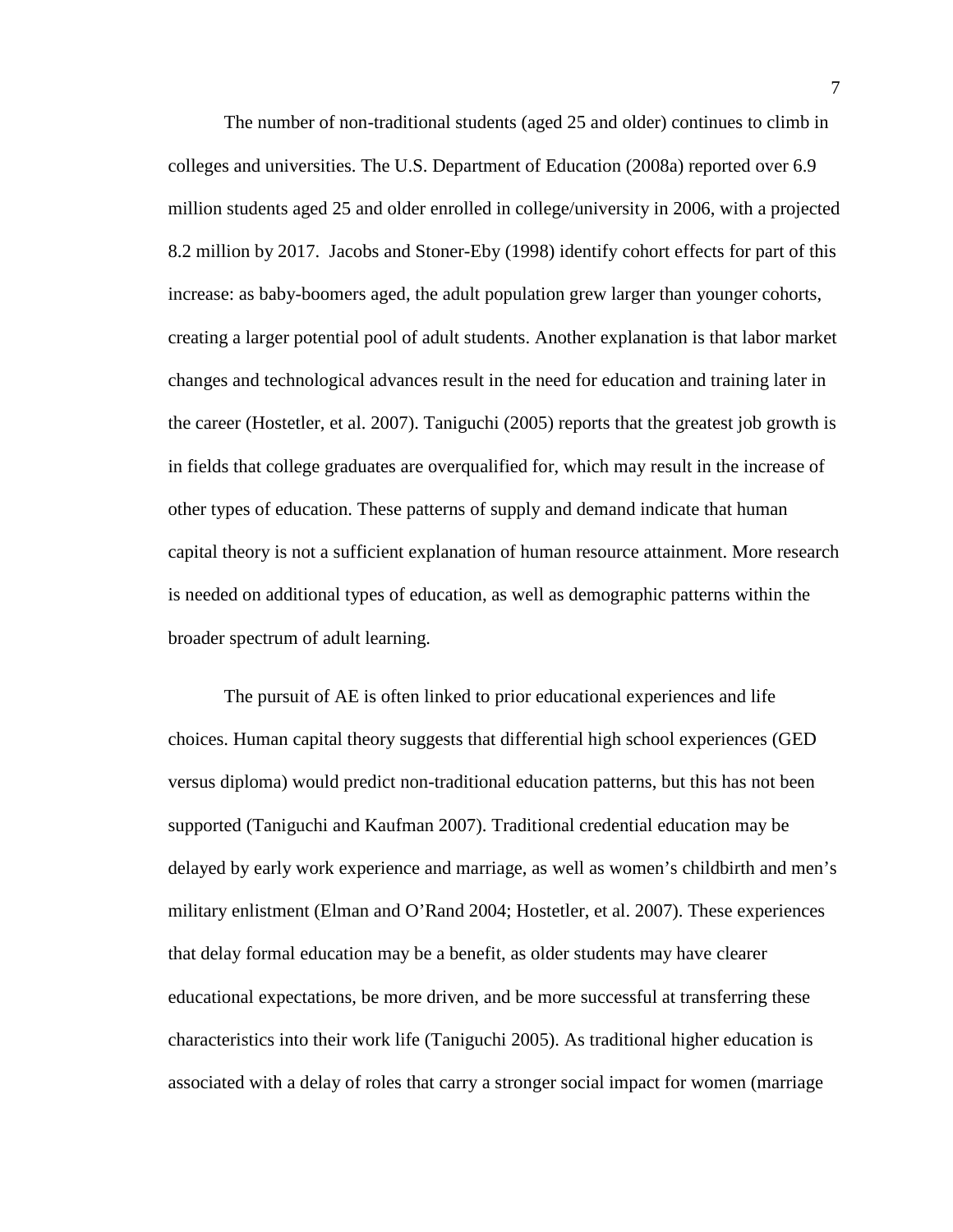and fertility: Jacobs 1996), the relationship between gender, age and AE is complicated. Specifically, life stage and job market conditions have been shown to be more highly associated with women's return to school than men's return. While both men and women who marry early (before the age of 23) have higher rates of AE participation compared to those who marry later, women have a much higher likelihood of pursuing AE overall (Hostetler, et al. 2007).

The effect of gender on education is complicated by more than marriage and fertility. Human capital theorists explain gender differences in career aspirations as the result of individual choice (Correll 2004). According to Becker (1975), women have been more likely to pursue education that is applicable to a wider range of activities than someone (presumed male) who is dedicated to the labor market. This assumes that women are not dedicated to the labor market, and choose work that allows more time for other interests or responsibilities, or need more flexible/transportable job schedules due to family responsibilities. This assumption is true for some, but not all, reflecting continued normative gender expectations. In 2009, approximately 54% of women in the U.S. were part of the labor force, compared to 64% of men (U.S. Department of Labor 2010c). Women's absences from the labor market are often the result of family decisions, but have the potential for what Mincer and Polachek (1978) call "atrophy". Atrophy occurs when work experience is interrupted, and those with greater human capital, with assumed higher earnings, face greater losses from interruptions. These losses may be one reason for increased pursuit of AE for women, although it is difficult to tease out the specific mechanisms.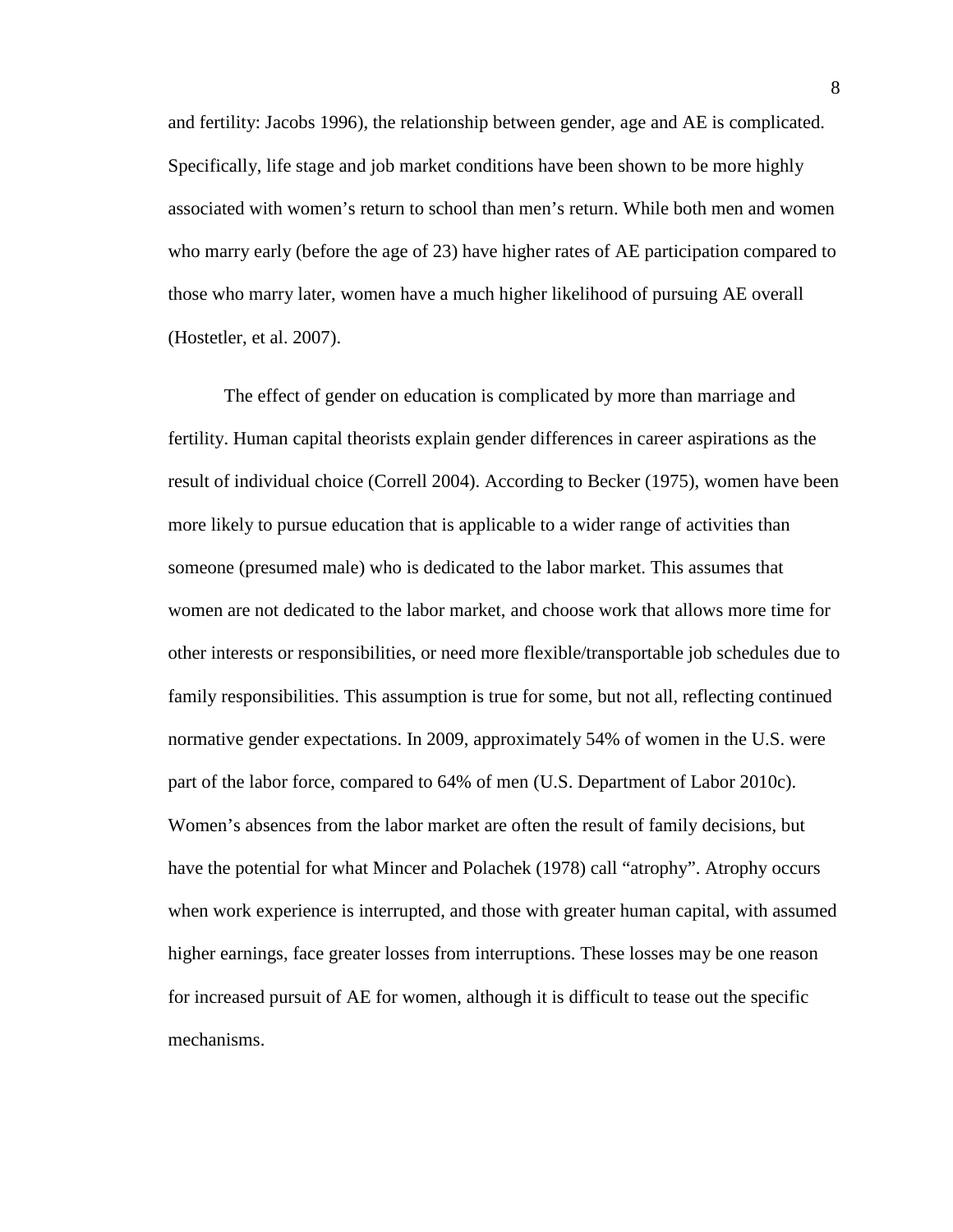Unlike class and race based inequalities in higher education and the labor market, there are few gender differentials in regards to educational access and credentials (Jacobs 1996). Jacobs notes that men and women experience college differently and have different outcomes. At the undergraduate level, more women are enrolling in college (U.S. Dept. of Education 2008b), but are more likely to enroll part-time and not in the highest paying majors and fields (Jacobs 1996). While non-traditional women have higher dropout rates, their returns to education have greater rewards than for men, including more career advancement and higher wages, even without getting a degree (Dougherty 2005; Elman and O'Rand 2004; Giancola, Munz and Trares 2008; Taniguchi 2005). Perhaps due to this phenomenon, there is a stronger negative relationship between age and education for men, consistent with human capital theory (Hostetler, et al. 2007; Taniguchi 2005).

Pursuit of college in later life is positively related to attending college as a traditional student, although there are gender differences here, as well (Babineau and Packard 2006; Elman and O'Rand 2002; 2004; Hostetler, Sweet, and Moen 2007; Jacobs and Stoner-Eby 1998). There are indications that greater job insecurity (real or perceived) increases women's pursuit of AE more than for men (Hostetler, et al. 2007; Elman and O'Rand 2002). Elman and O'Rand (2002) found that those most likely to go back to school have some college experience, but no formal degree, and hold technical skills without managerial experience. A later study by Elman and O'Rand (2004) showed that women with an associate's or vocational degree were less likely to pursue adult education even though they receive wage gains for each year of reentry schooling up to a bachelor's degree. These patterns show that past education and current employment factors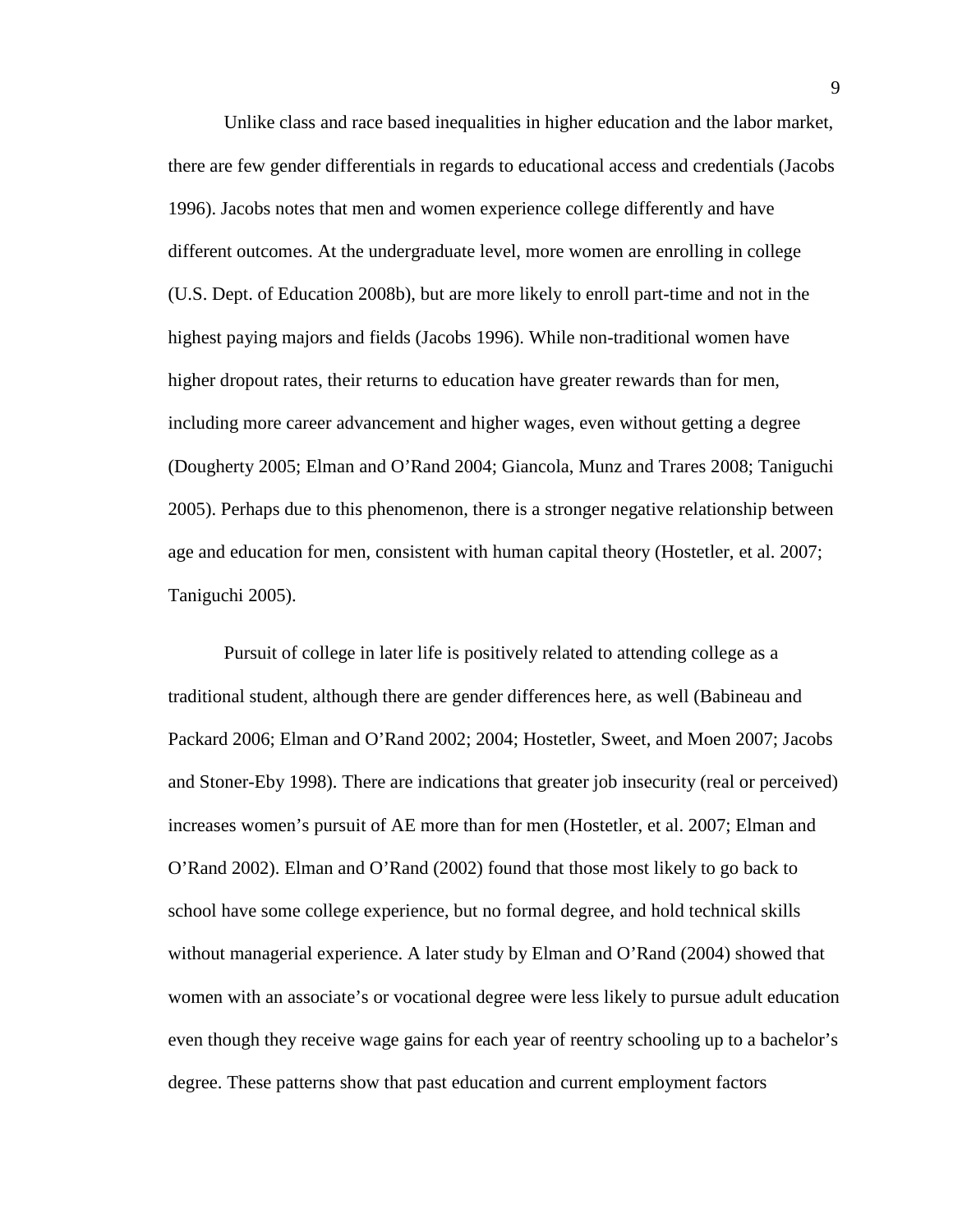influence the attainment of human capital, and in this project I focus on AE and the influences of gender, age and employment characteristics. One model that accounts for gendered patterns of job entry beyond human capital models is queuing theory.

#### *Queuing Theory and Work*

Few occupations provide equality between men and women in regards to pay, occupational status and advancement even when human capital factors are controlled (Chae 2002; Jacobs 1996). Research debates whether this is the effect of demand processes such as labor queuing, or supply side choices such as job queuing, class choices, college major, or family planning (Correll 2001, 2004; Fernandez and Mors 2008; Okamoto and England 1999; Reskin and Roos1990). Queuing theory focuses on the ranking and sorting process by which employers choose and support attractive workers (the labor queue) and workers choose attractive jobs (Fernandez and Mors 2008; Reskin and Roos 1990). Historically, job opportunities for women were fewer and more restricted across types of job categories. Recent economic downturns have resulted in high job losses in male dominated fields such as construction and manufacturing (U.S. Dept. of Labor 2010b). Jobs are currently more plentiful in female dominated fields, but they typically pay less, and often require the same level of investment in time, resources and education, with fewer opportunities for mobility and promotion (Jacobs1996; Reskin and Roos1990; Roksa 2005).

Gender roles and family dynamics can also influence supply-side choices, acting as barriers to occupational goals (Correll 2001; Hostetler, et al. 2007; Taniguchi and Kaufman 2007). Early studies of women's employment outside the home focused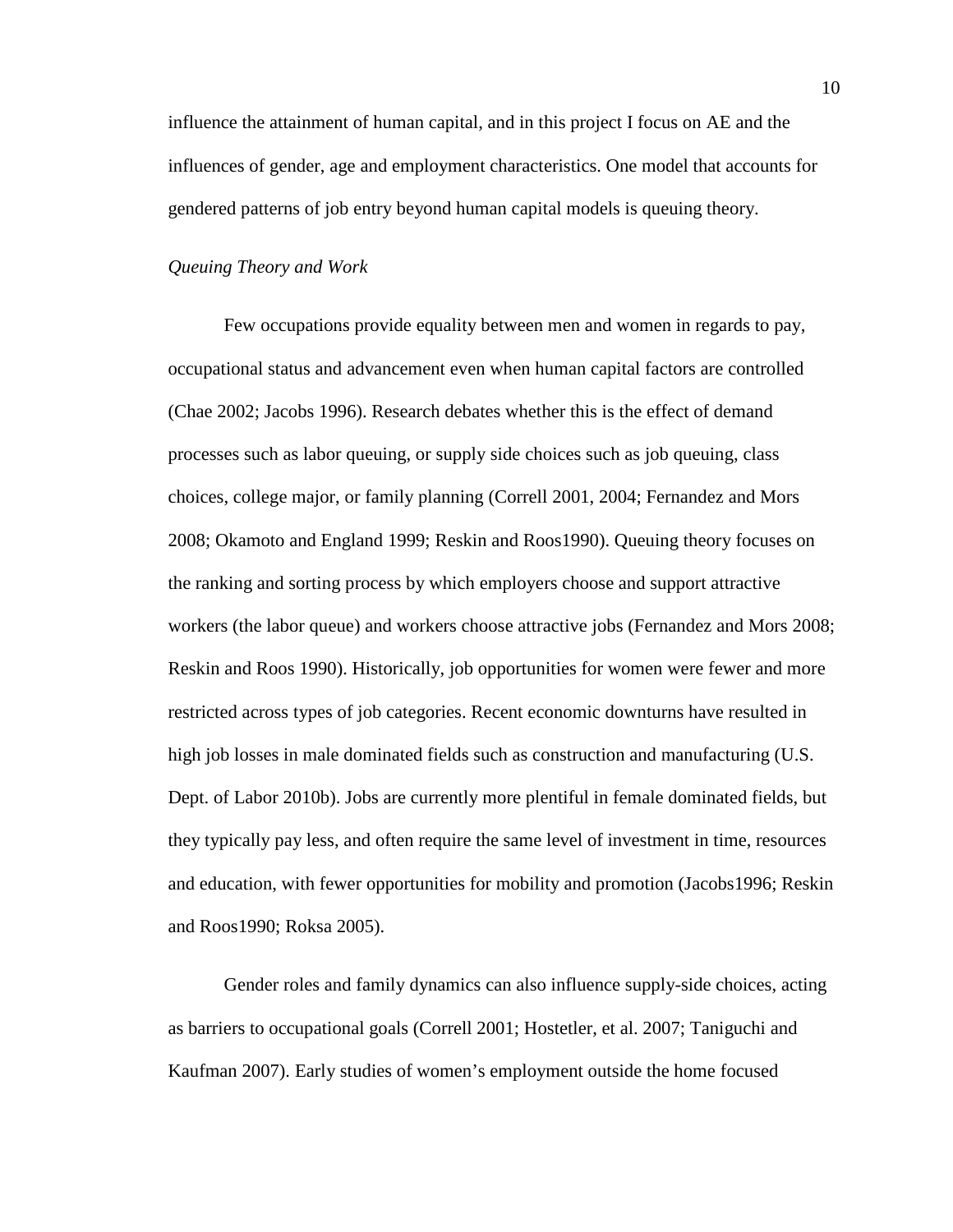primarily on the family structure, rather than individual decision making, but still neglected external structures that limit or advance women's employment (Goldin 2006). Research on stereotype threat has shown that individual aspirations are not a complete picture of paid labor segregation. Correll (2001) found that self-assessments of ability and competence could be manipulated to reflect dominant gender norms, lowering female achievement, even when gender differences did not exist in skills or abilities.

Queuing processes and details have been measured by indicators of occupational segregation. These measures may be sufficient to account for gender variation between fields, but do not say anything about queuing within fields. Within occupations there may be different trajectories based on specialization and gender norms. Specialization through AE may actually limit the transferability of skills to other jobs or fields. Data limitations often make it difficult to tease out the actual processes of queuing, but the effects are clear (Jacobs 1996). Due to the demands and characteristics of different workplaces, it is necessary to consider within and between occupational differences when looking at gender, employment and AE. Women are more likely to be employed in nonprofit or public sectors, and men in private sectors, where the incomes are higher (Roksa 2005). Female dominated occupations tend to have more opportunities for part-time work and be more family friendly, but have limited job benefits (Okamoto and England 1999). In this project, gender may distinguish both AE involvement and employer investment across occupations that are differentially queued. The impact of occupational segregation on the process of building human capital and AE may be further complicated by the intersectionality of gender with race and ethnicity.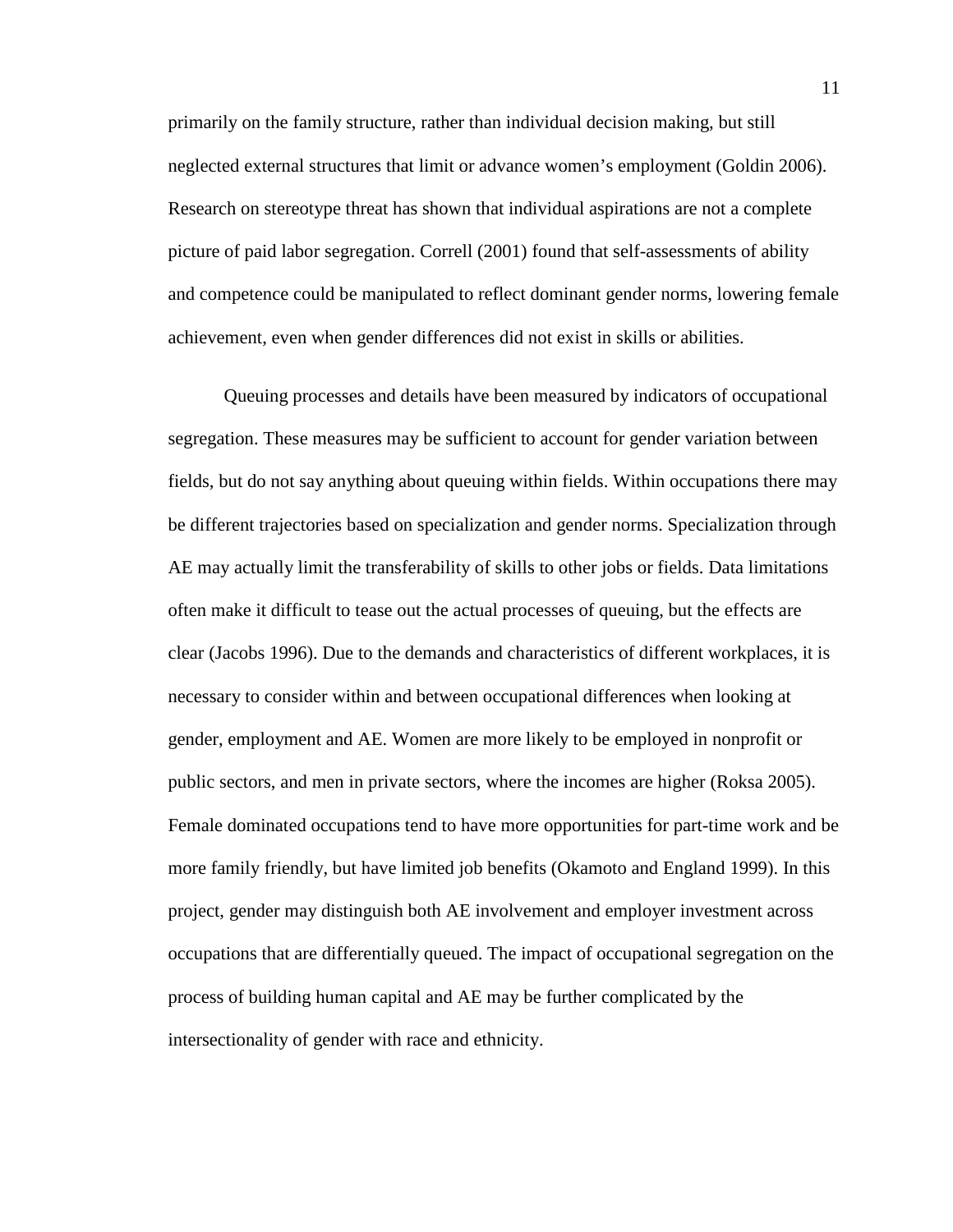#### *Intersectionality and Education Queues*

Demographic distinctions are descriptive, but not just of individual life. Race, ethnicity, class, and gender do not exist independently: they are interconnected and create social context that is necessary for understanding societal patterns and change (Amott and Matthaei 1996; Collins 2000). A woman is not just a woman, she is also black, and/or Latina, and/or a mother, and/or middle class. These details are not minor; they place the actor within a social hierarchy that effectively constrains their choices (Amott and Matthaei 1996). These constraints have differential effects on access to resources, education, queuing, and labor force goals and activities.

Racial and ethnic minorities are more likely to pursue AE than whites, especially those with lower socioeconomic status (Elman and O'Rand 2004; OECD 2005; Richardson and King 1998; Taniguchi and Kaufman 2007). While there are distinct trends across groups, there are all differences within groups. Specifically, black women are more likely to go back to school and work in male dominated fields compared to females in other racial/ethnic groups even though they have smaller economic returns than whites (Becker 1975; Elman and O'Rand 2004; Okamoto and England 1999). According to Becker, in general, minority women are more likely to be in college due to their greater tie to the workforce. Not only has there been a longer history of minority women in the workforce, but patterns of discriminatory hiring and pay practices, and homogamy within minority communities suppress potential upward mobility that provides the option of labor force attachment (Amott and Matthaie 1996).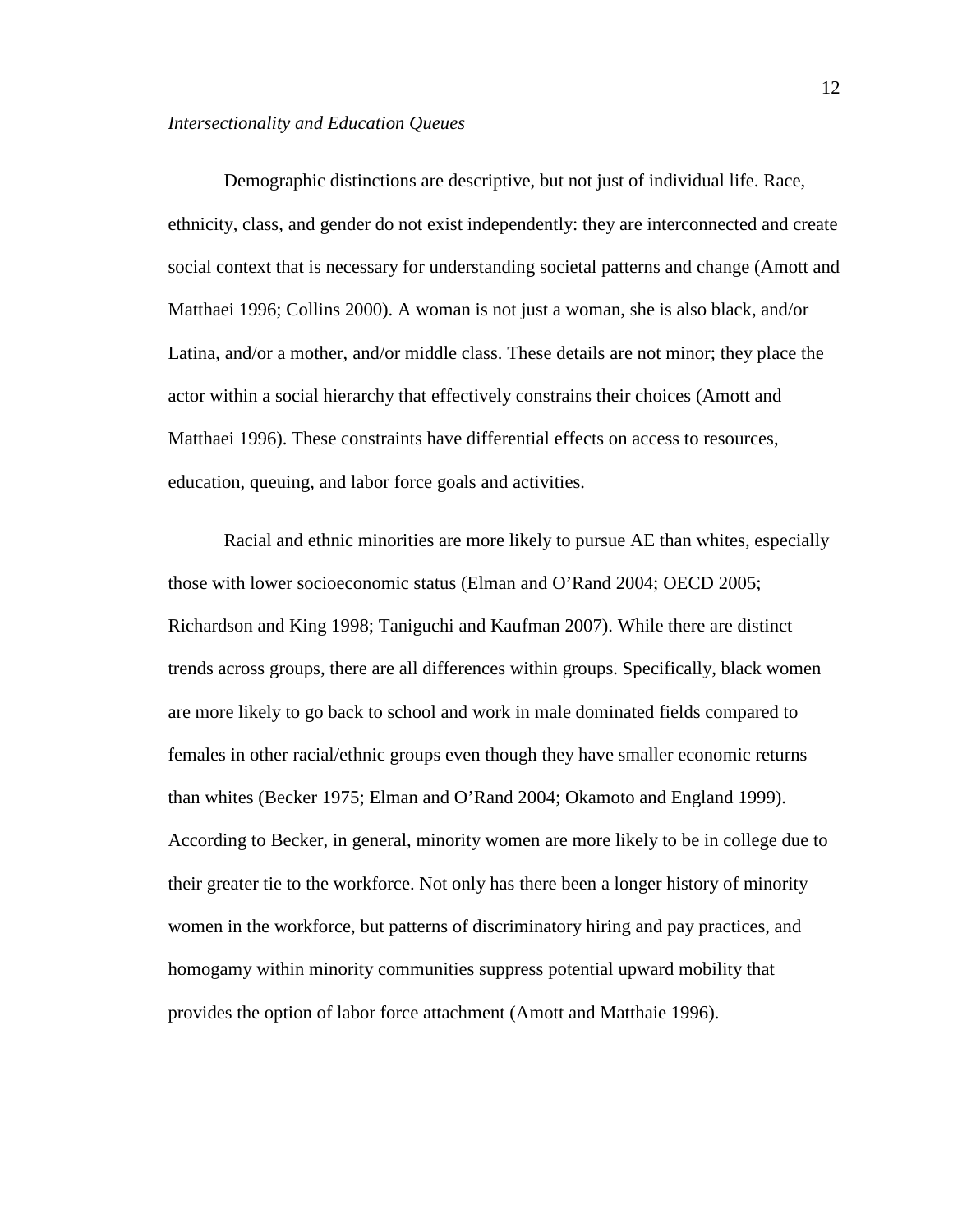Experiences in the workforce are greatly influenced by the reciprocal relationship between education and income. Greater resources enable pursuit of more education, and greater resources are often the intended result of higher education. While differential access to education explains much of the pay gap for racial/ethnic minorities, it does little to address gendered pay disparities (Jacobs 1996). Education explains very little of the gendered wage differential between men and women, but employment experience explains a lot more (Kilbourne et al. 1994). The overall gender and race pay gaps cannot be simply explained, but there is a strong effect of gender composition within an occupation on starting wages (England, Reid and Kilbourne 1996). As a predictor of education, income has mixed results. Elman and O'Rand (2002) found that people with higher wages are less likely to pursue adult education, while the U.S. Department of Education (2008b) reports the greatest AE participation in within their highest income category (over \$75,000 a year), but it is unknown if this holds across racial and ethnic groups.

To further complicate our understanding of AE, research demonstrates that family structure affects both educational attainment and income (Elman and O'Rand 2002). Elman and O'Rand (2004) find that each additional child reduces wages for their parents, especially for women. The presence of young children discourages enrollment in fouryear programs for both men and women (Taniguchi and Kaufman 2007), but does not deter adult education (Elman and O'Rand 2004). Women's marital status is clearly linked to timing of education, type of program, course of studies and labor force commitment. Unmarried women are more likely to be traditional students, and in four-year college programs, while type of studies and labor force commitments are often linked to family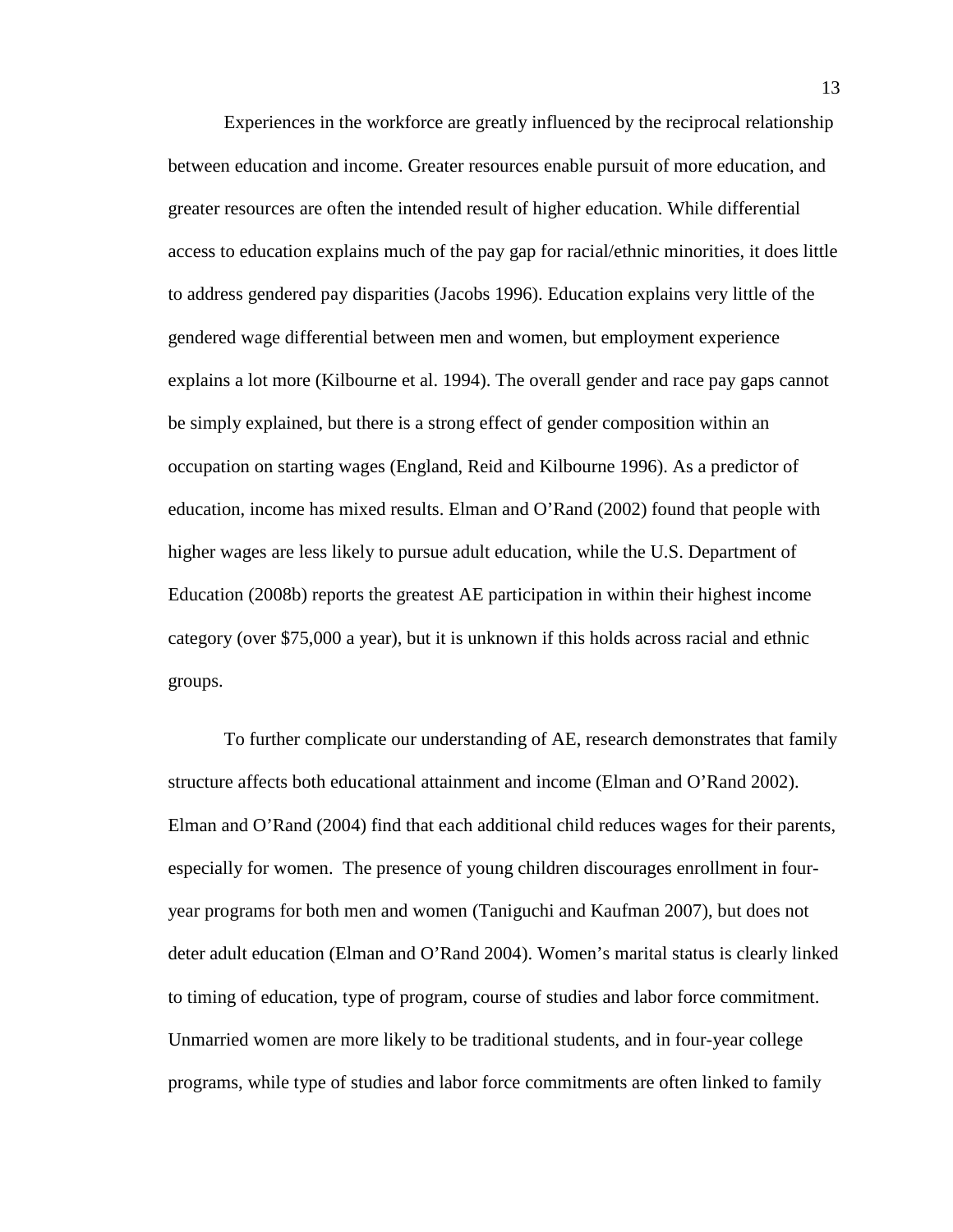planning (Elman and O'Rand 2002; Goldin 2006; Hostetler, et al. 2007; Reskin 1993; Taniguchi and Kaufman). Taniguchi and Kaufman found that marital status does not affect men's educational choices, but married men earn higher wages than their single counterparts (Elman and O'Rand 2004), perhaps due to family pressures or the social "breadwinner" role. Given the possible intersections of roles and statuses that impact labor force activity and AE participation, more information is needed to understand the patterns of educational behavior by gender, age and work status.

#### *Research Questions*

Human capital theory predicts that background differences such as gender, race/ethnicity and family structure would not change the pursuit of resources, with the exception of age, based on economic investment arguments. Previous research has shown that distinctions do exist in adult education participation, especially for gender. Not only do women pursue education at higher levels than men, AE varies by other background characteristics such as race and employment characteristics, reinforcing arguments for intersectionality research. To better understand these behavioral patterns and how they fit into the larger literature, I pose the following questions: first, following college participation trends, do women across all occupational categories invest in adult education at a higher rate than men? Second, after controlling for prior human capital and family structure, do women of different racial/ethnic groups participate in AE at similar rates to each other and to men? And finally, what is the relationship between employer support and AE participation? Do these benefits accrue to women across employment categories the same as to men? Using logistic regression, I investigate these questions, testing for effects of human capital and queuing.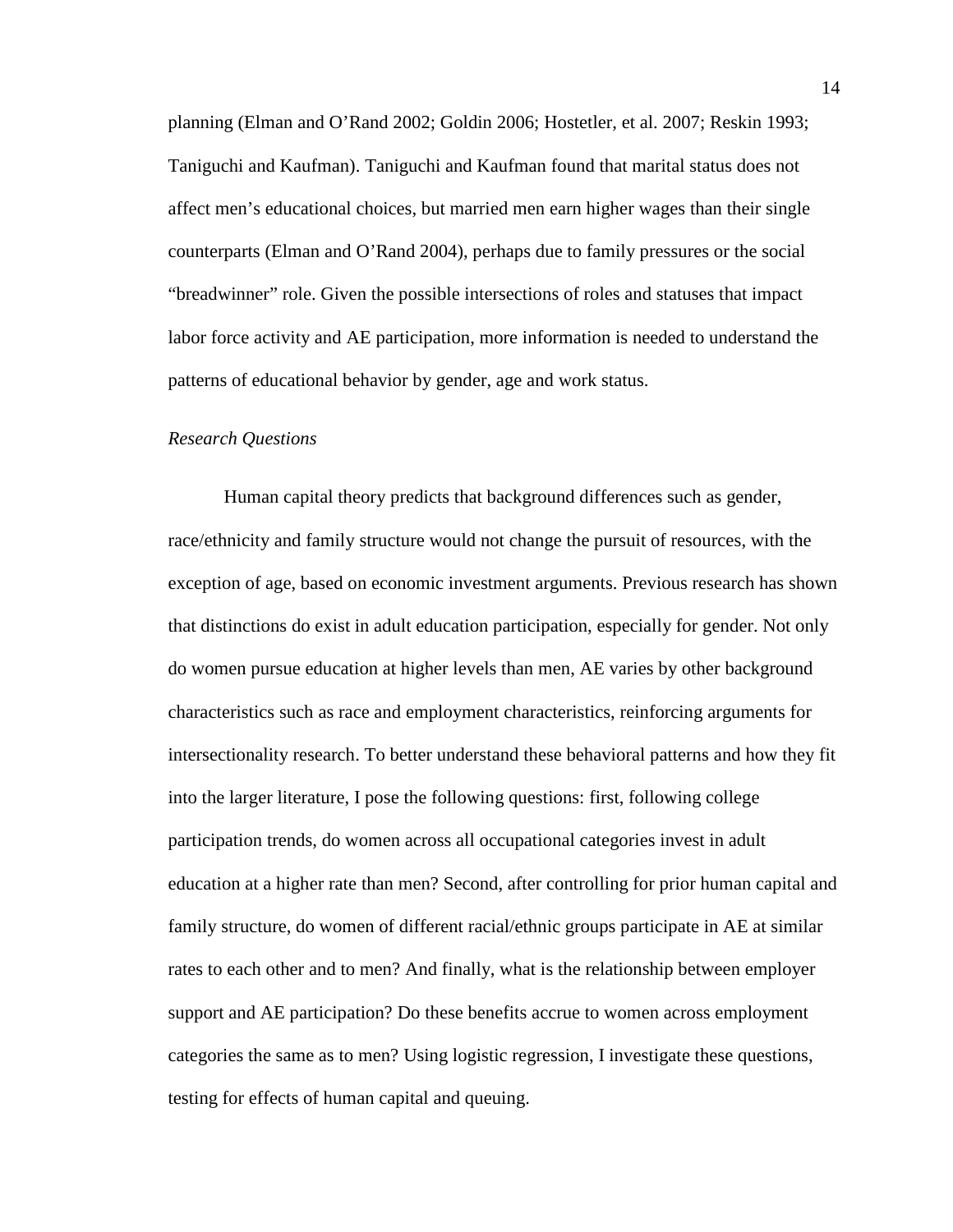Human capital theory posits that background variables do not further influence the pursuit of AE participation beyond pre-employment credentials. Given the literature reviewed, it seems clear that this is an insufficient explanation of educational and labor force processes across the life cycle. Human capital models do posit that age will be negatively associated with the pursuit of AE, which is my first hypothesis. Controlling for gender, my second hypothesis is that women will pursue AE at a higher rate than men, regardless of other considerations like family structure, occupation, and income, . My third hypothesis is that occupational controls will change the effects of the human capital variables due to pre-employment queuing effects. Additionally, the effect of gender on AE participation should be reduced once occupational controls are included. Given what we know about the intersections of gender and other background variables, I expect gender to have a moderating effect on race and income as predictors of adult education participation.

#### *Employer Support*

Employer support of AE contradicts timing of human capital school-then-work models. The information available on employer support of education as a worker benefit is both limited and contradictory. National studies provide little information on types of support and access to such resources (Bills and Wacker 2003). In fact, the most detailed information is from previous Adult Education surveys by the U.S. Department of Education. Lee and Clery (1999) made sharp distinctions between credential programs and other types of education, and gave three reasons for employers providing support: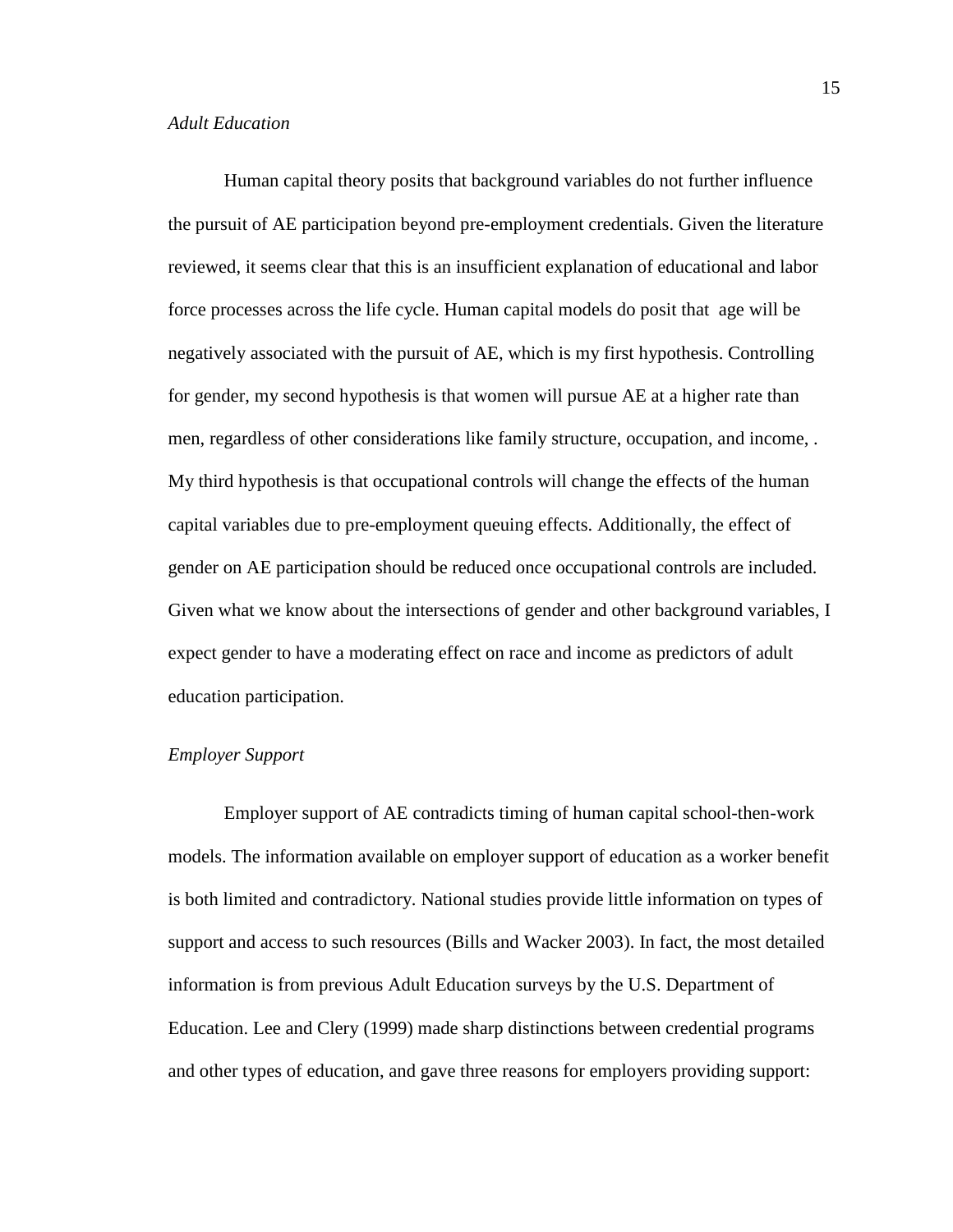first-to address an aging workforce, second- to increase productivity and global competitiveness, and third- to increase skill demands in the labor force. These reasons are consistent with human capital theory as a reflection of employer's needs, but do not address the potential differing effects of queuing or intersectionality. The lack of knowledge about employer support drives the hypotheses predicting employer support of AE.

Given the needs of different labor sectors, I hypothesize that occupational controls will explain variations in employer support beyond human capital variables alone. Consistent with queuing theory, I expect that employer support will vary significantly over different occupational sectors. To test how well the human capital model predicts employer support, my third hypothesis is that there will not be employee background differences in relation to employer support of AE.

#### DATA AND METHODS

I conduct a secondary analysis of the 2005 Adult Education interviews within the National Household Education Survey (NHES-AE:2005; IRB approved, project #9717). This survey is collected every other year by the National Center for Education Statistics, while the Adult Education (AE) interviews were collected approximately every other survey cycle (i.e. every 3-4 years) until 2005. That year, a random national sample of 8,904 adults (persons over the age of 16 who were not enrolled in high school or below, institutionalized or serving in the military) were questioned on their participation in AE activities within the previous 12 months. The education courses ranged from basic skills through post-doctoral coursework, certificates, and personal interest courses. In addition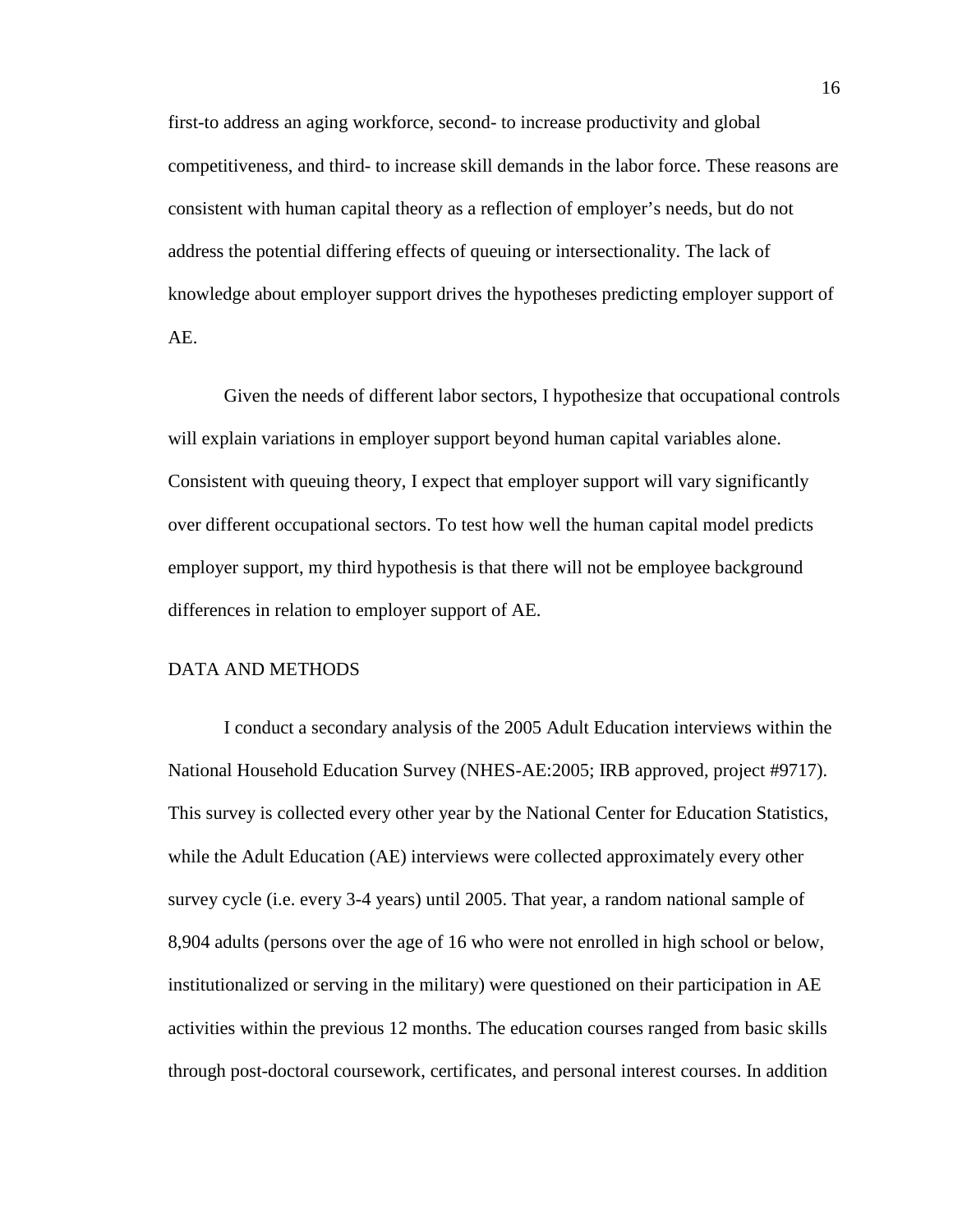to AE activities, participants were asked questions about household characteristics, employment, income and standard demographic information. The combination of oversampling of some populations (blacks and Hispanics and adults with educational activity) and the sampling method resulted in the need for weighting to account for selection, undercoverage and nonresponse bias (Hagedorn et al. 2006a). These data include a weight that adjusts for these issues, applied to all analyses discussed here. More complex survey weights were available, but due to the limitations of statistical software regarding logistic regression and model fit (Heeringa, West and Berglund 2010), they were not used for this research.

To investigate non-traditional education, my sample was limited to adults over the age of 25 in the workforce  $(n=4,798)$ . The age of 25 as a cut-off for adult learners has been used traditionally in the literature (Jacobs and Stoner-Eby 1998; Taniguchi 2005) and has been identified as the point at which most people have completed full time schooling (Kerckhoff 2001). According to the 2000 U.S. Census, there were almost 182 million Americans aged 25 or older, and they represented 66.1% of the total U.S. population (U.S. Census 2009). With the continued rise in adult learners, this cutoff has been criticized (Alexander 2001), but fewer than 40% of credential students were over the age of 25 in 2006, and less than a quarter were full time (U.S. Department of Education 2008a). Limiting the sample to only those in the workforce reduces the number by 11%, but increases the likelihood that the AE is job related. Of this sample, 56% participated in AE, which NHES states is an oversample of the population. This is actually difficult to determine, as many of the types of education covered by the interview are not recorded or regulated in a systematic way.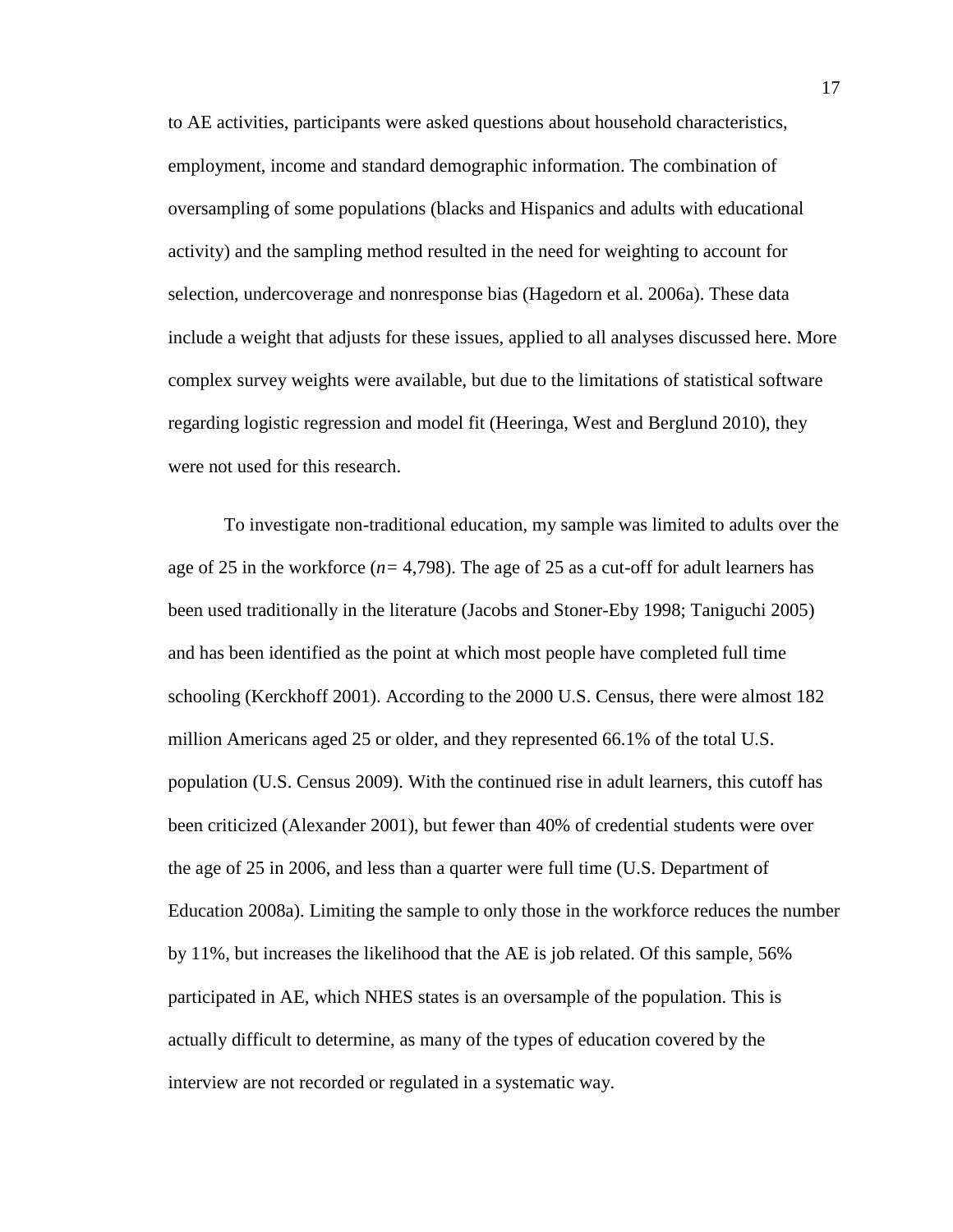I limited the types of education covered in my sample as well. For the purposes of this research, basic skills courses (English as a second language, basic skills, GED, and high school diploma equivalency) have been included as adding to human capital and potentially increasing labor force opportunities. Given the importance of credentials in our society, college and university courses have been added, as well as vocational and apprenticeship coursework. Directly related to AE in the workforce are the work-related courses. The NHES:AE includes personal interest courses and many informal kinds of education, such as watching videos or reading magazines, but these are omitted from this analysis. All other types of education have been excluded from the analyses.

#### *Dependent Variables*

The first dependent variable is general participation in AE, recorded as a dichotomous variable. For the purposes of this study, independent and informal coursework and personal interest courses were omitted, leaving the following types of education: English as a second language (ESL), General Education Development (GED) or high school diploma equivalency, basic skills, vocational, apprenticeships, college or university courses, and work-related courses. The categories are not mutually exclusive, and respondents could indicate enrollment in multiple courses over the preceding year. Participation in any of these courses was recorded as general participation.

Employer support of education as an employee benefit is the second dependent variable. Due to skip patterns within the survey, questions about employer support of education and motivation were only asked of those participating in AE. However, as not all AE pursuit had employer support, predictions of support are analyzed on a sub-sample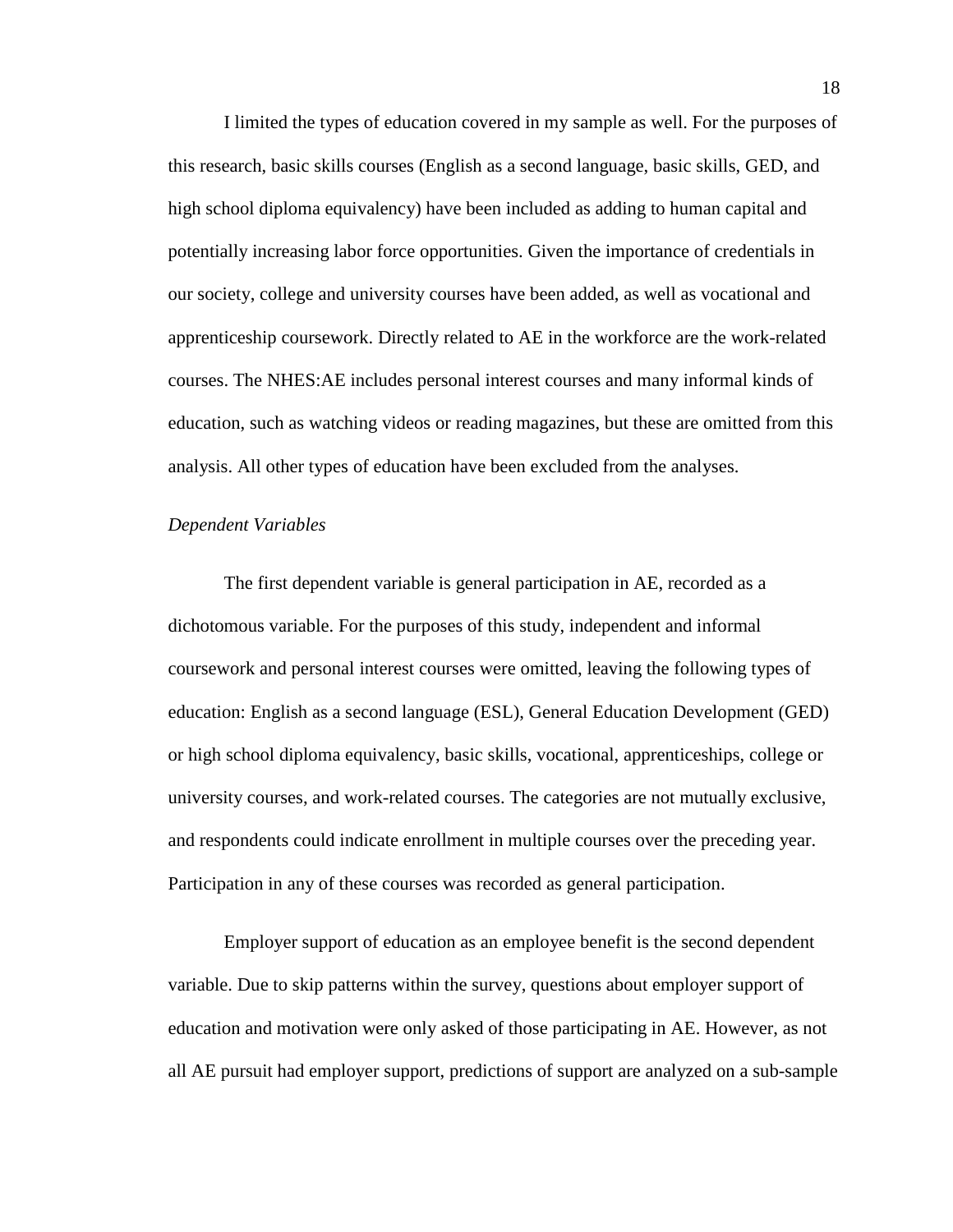of the analysis (*n=* 2,692, 56% of the sample). While five forms of support were measured (at the workplace, during work hours, paid while, employer paid tuition/fees, and/or employer paid books/materials), there were not significant differences between them for prediction of support. As a result, a single, dichotomous variable was used for the dependent variable, AE.

The dependent variables for both samples are binary, so logit regression models were constructed. Logit models allow for nonlinear predictions of dichotomous variables and an understanding of changes in the independent variables (Long and Freese 2006). The independent variables were grouped theoretically: human capital, queuing and demographic variables (see Table 1 for descriptive statistics).

The human capital variables include regional location, labor force status (full-time or part-time), whether continuing education is required for their job, prior education, and age. Regional location, part-time employment, required education and prior education are all dichotomized, and age is a continuous variable. Regional location refers to the census regions of the U.S. (Northeast, South, Midwest, and West), and has been made into dummy-variables. Part-time labor force status is defined as less than 35 hours of paid labor a week, and is dichotomized (1=part-time). Required continuing education is based on a single question of the respondents: "Does your occupation have legal or professional requirements for continuing training or education?" (Hagedorn et al. 2006b). A yes answer on this question is coded as one, no is coded as zero. Prior education is based on the highest completed grade at the time of the interview. The categories are less than a high-school diploma, a high school diploma or an equivalent, some college /an associate's degree or vocational/technical school, and a bachelor's degree or higher.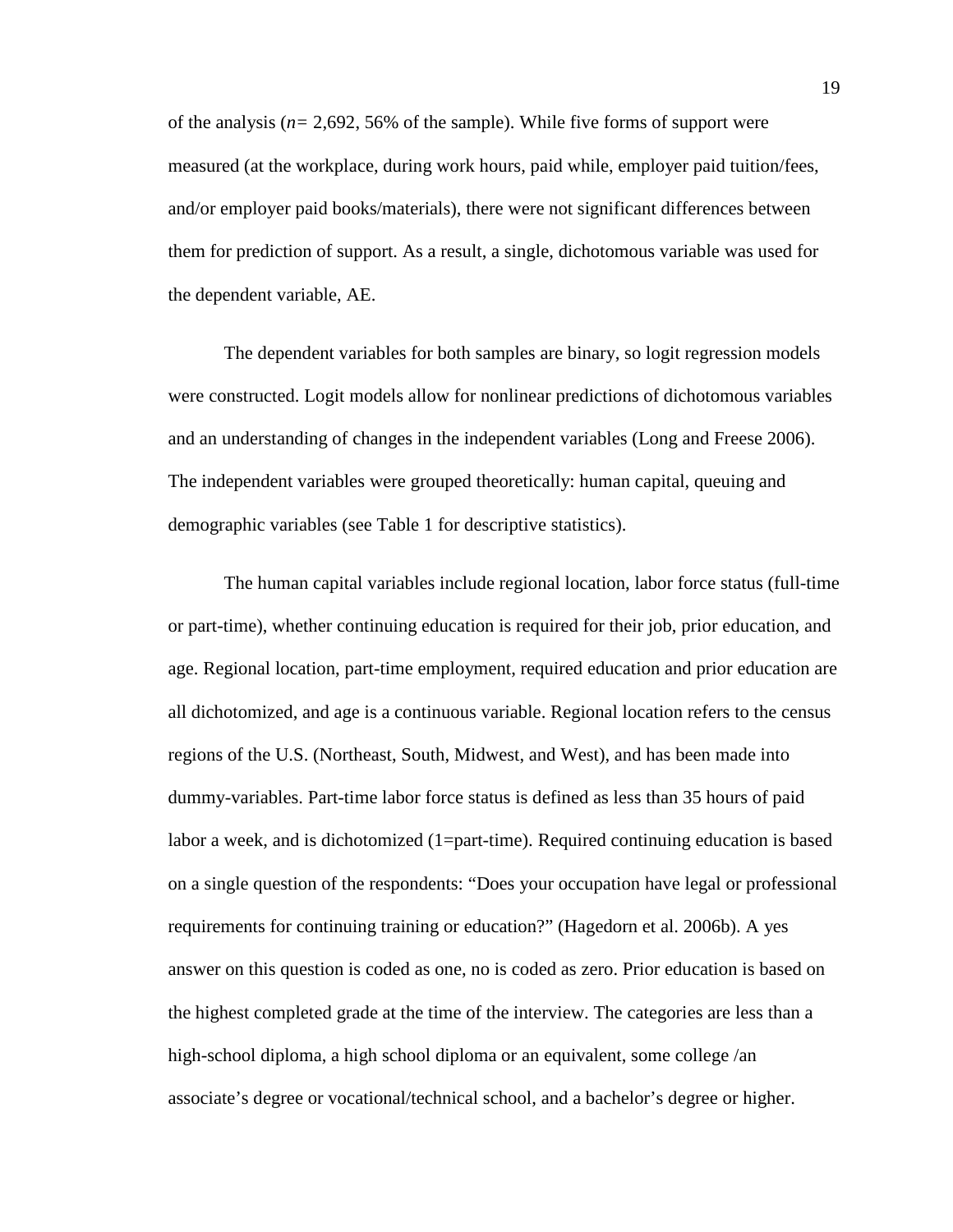These categories have been recoded into dummy variables, with the bachelor's degree or higher as the comparison group.

Since the dataset is cross-sectional and queuing effects are often difficult to discern (as previously discussed), the effects of queuing are controlled through occupational dummy variables. The occupational variables were based on the levels outlined in the 2000 Standard Occupational Classification (SOC) Manual (Hagedorn et al. 2006b). The SOC is used by the U.S. Department of Labor to classify workers, and is updated regularly to reflect to current structure of U.S. occupations (U.S. Dept. of Labor 2010). The categories have been collapsed for larger sampling numbers and to match traditional social science recoding (Hagedorn et al. 2006b). Rather than combine sales, service and administrative categories together, as many analyses do, I analyzed them separately, to see if there are different patterns of AE participation and employer support. The categories that require pre-employment credentials are the largest, with executives/managers, engineers/architects, natural scientists/mathematicians, social scientists/religious workers/lawyers, post-secondary teachers/counselors/librarians, teachers, health diagnosticians, nurses/pharmacists/therapists, writers/artists/athletes, health technologists, and other technologists all grouped together. Manual labor occupations were grouped together, as well: agriculture/forestry, mechanics, construction, production and transportation/material moving. Marketing/sales occupations, administrative/ clerical positions and service work were each coded as separate categories. The 35 people in the sample who had "miscellaneous" occupations were dropped from the analysis.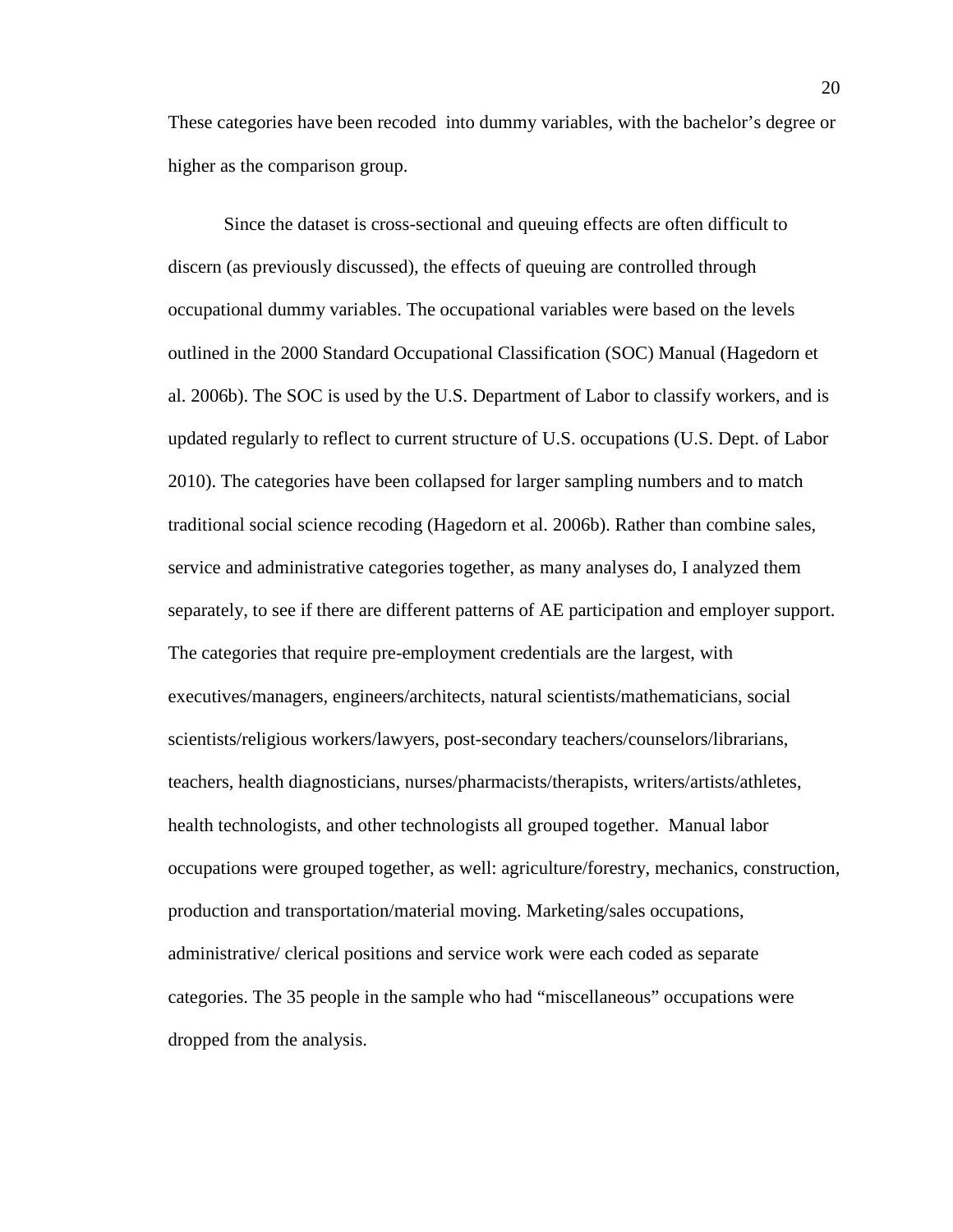The demographic variables include gender (female=1), race/ethnicity, having children under the age of six (yes=1), partner status, and income. All variables are dichotomous, with the exception of the natural log of income. Race/ethnicity is based on a self-report, and any race identification that included Hispanic overrode any other categories stated. The remaining groups are non-Hispanic white, black, and all other races, and all four categories were made into dummy variables. Partner statuses are also dummy variables, and represent single-never married, currently married, and separated/divorced/widowed. To protect participants, income was truncated at \$150,000 in the public data by NHES, and this range was used in the natural log.

#### **FINDINGS**

The findings are discussed separately in a series of models. First, the models predicting adult education participation are explained, then the models predicting employer support of that education. Within each section, the sample is described before discussing the models, which are additive. Each group of variables has been regressed individually on AE and employer support, and with and without gender. Table 2 shows the seven models regressing adult education participation on human capital, queuing, and demographic variables. Table 3 shows eight models regressing employer support on the same variable categories, as well as the type of education being pursued (not available for the sample in Table 2). The demographic variables used in the models differ, depending on model fit, which was determined using likelihood-ratio tests. Please see Appendix A for further models and variables not used due to model trimming. For the sake of clarity, the models will be discussed in the order analyzed. How these models illustrate the hypotheses, human capital and queuing will be elaborated in the discussion section.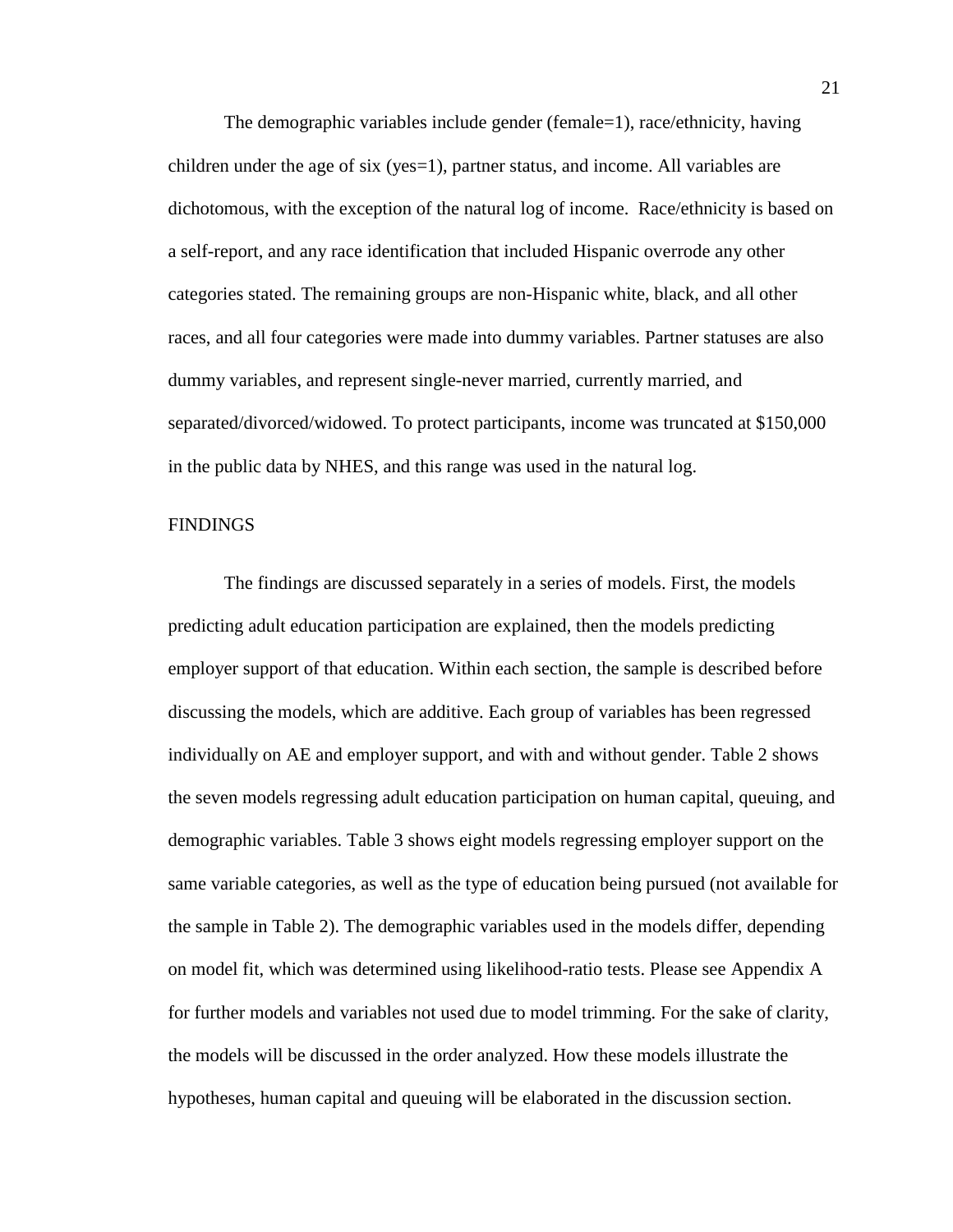Overall, more than half (56%) of the sample had participated in some type of work-related AE within the past twelve months (see Table 1). Of those, 80% had participated in work-related courses beyond basic skills, GED, vocational classes or college/university coursework. Looking at background characteristics, we can compare them to national data from the 2000 U.S. Census (comparisons are in brackets unless otherwise stated). Of those participating in AE, women constituted 61%, compared to 52% in the U.S. population ages 25 and older (U.S. Census 2009). The workers participating in AE were overwhelmingly White (77% [75.1%]), followed by Black (9% [12.3%]), Hispanic (8% [12.5%<sup>1</sup>]) and all others (6% [12.6%]). Relatively few AE workers had young children (under six years old) at home, and most were either currently married (61% [54.4%]) or previously married (21% [19.5]). Given that the average age of the AE participants was forty-five, in a range of 25-84, it is not surprising to see fewer singles and small children. Location added significantly to some of the models, although the distribution was fairly equal, and no difference between the overall sample of workers and those who pursued AE.

The majority of those pursuing AE had a BA or higher (56% [24.4, U.S. Census 2009]), although a little over a quarter (27% [27.4]) had some college, or an AA. Only 3% [19.6] of the learned workers in the sample did not have a high school diploma or an equivalent. The high number of degrees is mirrored by breakdown of occupational fields. Fifty-nine percent of the individuals pursuing AE work in professional fields, followed by administrative personnel (13%), and manufacturing employees (11%). Those working

<u>.</u>

<sup>&</sup>lt;sup>1</sup> Census data constructs ethnicity separate from race.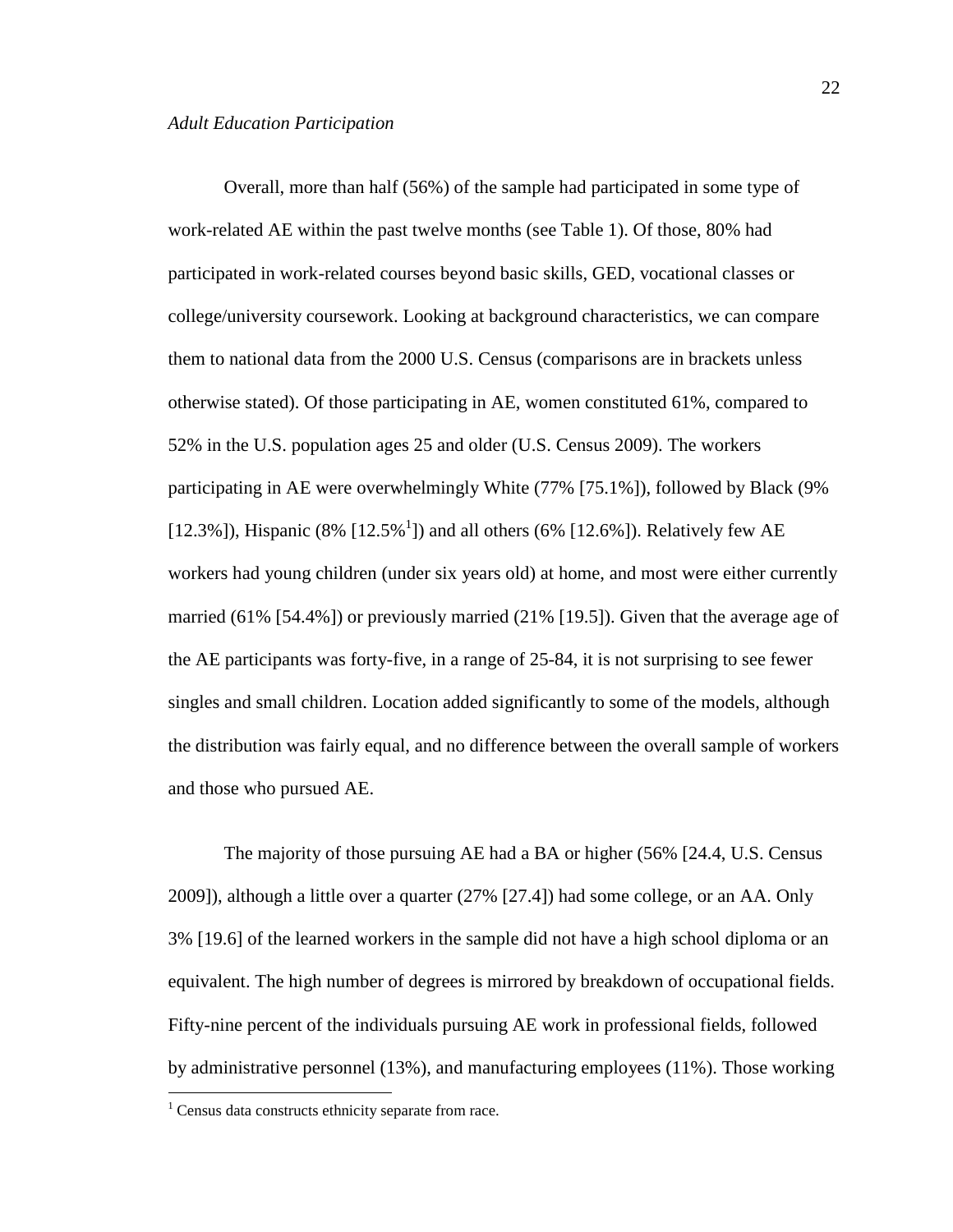in service and sales occupations represent the smallest proportion of those pursuing AE (9 and 8%, respectively). The average income for AE participants is higher than for the overall workforce, at \$40,508 a year, compared to \$36,356 [mean household \$56,644]. Few of the workers were employed part time (20%), and less than half (47%) are required to have continuing education for their profession.

As can be seen in Table 2, the human capital variables (Model 1) together have a pseudo R-squared of 11%. Prior education, age, and required continuing education are significant predictors across all models. The logged odds of pursuing AE are 2.17 lower for people without a high school diploma, 1.25 lower for high school graduates, and .35 lower for those workers with some college or an AA compared to those individuals with a BA. The requirement for continuing education for a job reduced the log odds of pursuing AE by 55%. Age has a negative relationship with the pursuit of adult education. For each additional year of age over 25, the odds of pursuing AE decrease by about 2% across all models. Region and part-time employment are not significant, but that labor force status changes with the addition of gender.

Gender was expected to be a moderating influence, yet none of the human capital interactions added significantly to the AE models. The addition of gender did not increase the pseudo R-squared to 13%. Consistent with previous studies on nontraditional students, women were twice as likely as men to pursue AE. Overall, the addition of gender in Model 2 changed the pattern little, with the exception of the previously mentioned employment status. Prior to the addition of gender, part-time employees had 16% lower odds of pursuing AE, which is not significantly different than full-time workers. Including gender in the regression reduced the odds of part-time workers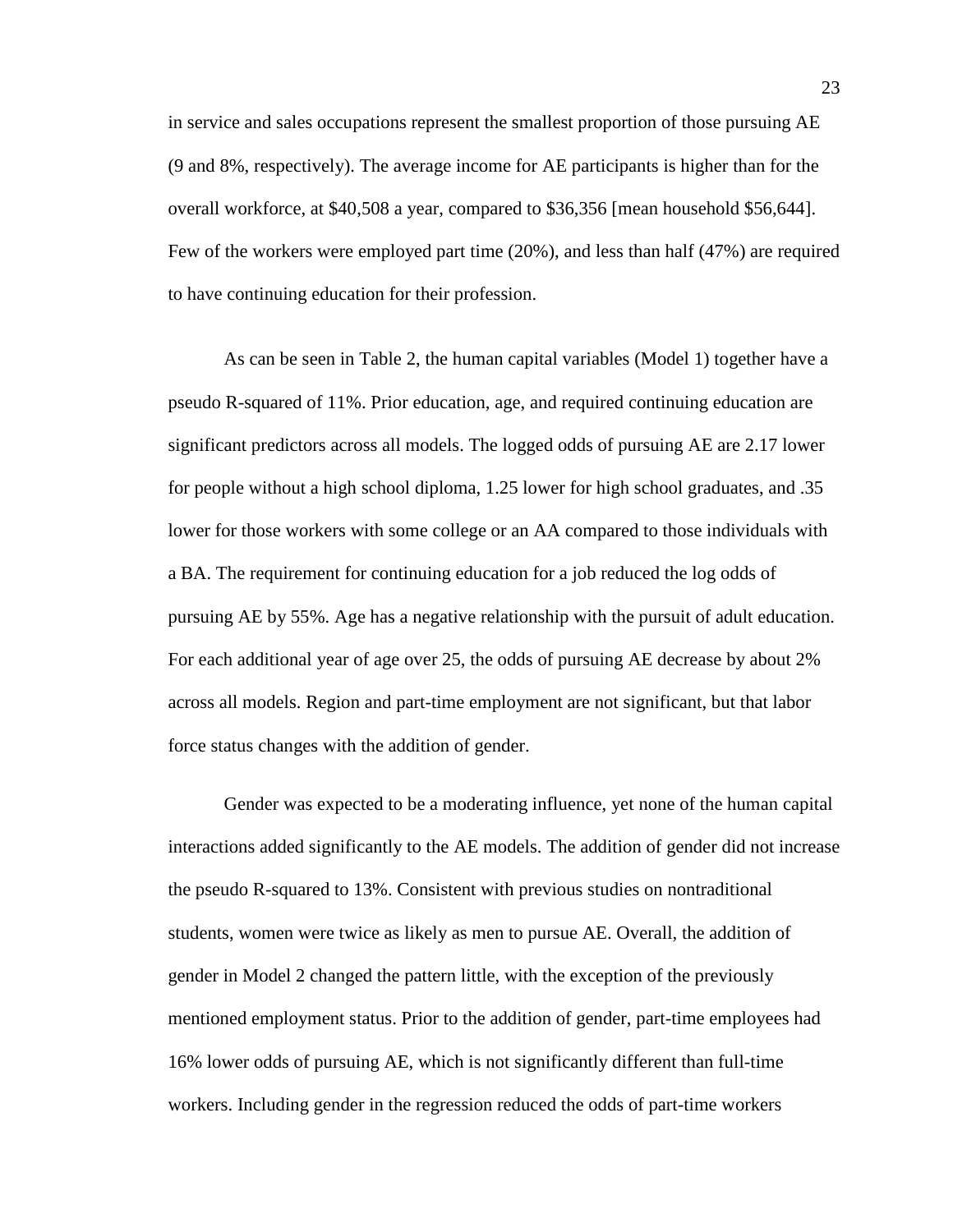pursuing AE by 21% (.667/.84), resulting in 0.40 lower logged odds for part-time workers, compared to full-time.

Queuing variables were added in Model 3 (minus gender), and increased the explained variance by one and a half percent over Model 1. The addition of the occupational variables did not substantively change the effects of the human capital variables, but there were differences from Model 1, most notably effects of prior education. The odds of a worker without a high school diploma pursuing AE were higher than in Model 1, but still significantly (81%) lower than someone with a BA. There was a greater difference for individuals with a high school diploma, once occupation was controlled for. Instead of the 72% lower odds in Model 1, the worker with a high school diploma in Model 3 had 59% lower odds of pursuing AE compared to someone with a BA, once the demands and/or preparation for an occupation was included in the regression, as represented by the queuing variables. In Model 3, workers with some college or an AA degree were not significantly different than their counterparts with a BA. The relationship between age and AE participation did not vary across the models.

In Model 3, only one occupational category differed considerably from the others: the administrative worker was somewhat less likely (-25%) to pursue AE than the professional, but this difference was only marginally significant. The other occupations all had between 45-60% lower odds of pursuing AE than someone in a professional field. The odds for a sales worker pursuing AE were 50% lower, for service workers 45% lower, and for manual employees 59% lower, indicating a distinct difference in posthiring education between the professional occupations and those in marketing, service, or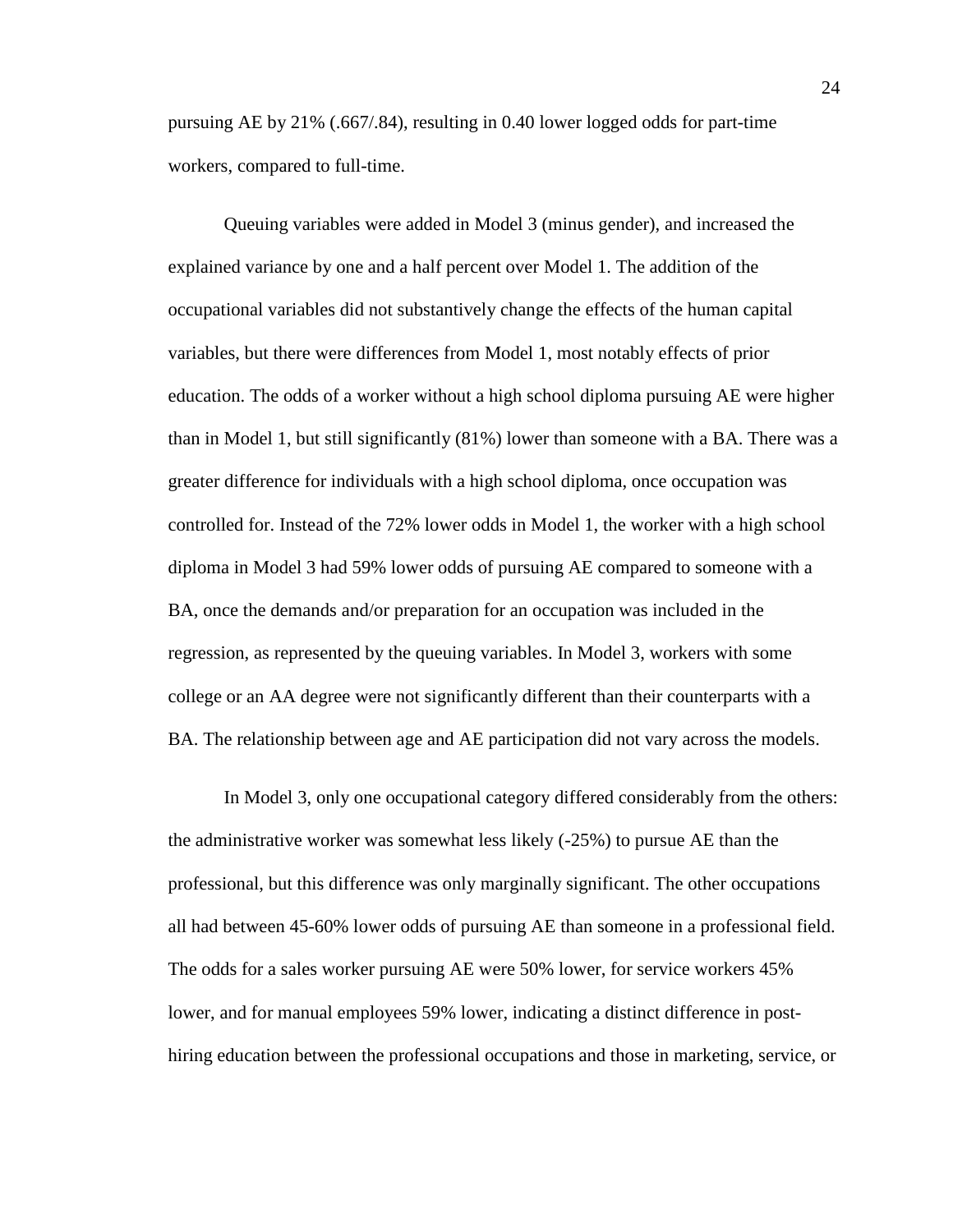manufacturing. This pattern remained much the same after the addition of gender in Model 4.

In Model 4, the logged odds of participating in AE were 0.67 higher for women than for men, or almost twice as likely. Like Model 2, the inclusion of gender made the difference in employment status significant, but changed little else in Model 4. Instead of the non-significant 17% difference between full-time and part-time employees, it increased to 31% lower odds after gender was taken into account. While there was little difference within the queuing variables, the addition of gender increased the significance of the administrative occupational categories, illustrating that employees in those fields had 37% lower odds of participating in AE than professionals. Overall, Model 4 had a pseudo R-squared of 14%.

Model 5 had a slightly higher pseudo R-squared than Model 3, the previous model omitting gender. Model 5 included the background variables that added significantly to the model: race/ethnicity and income. Although none of these variables added significantly to Model 5, the likelihood ratio tests indicate that these variables add to the models, but had little effect on the previously discussed independent variables. Black employees had 0.19 higher logged odds of participating in AE than whites, while Hispanic workers had 0.09 lower logged odds, and other racial and ethnic categories 0.14 lower logged odds of AE participation. There was a positive relationship between income and AE participation, but it was not significant in Model 5. The only difference between Models 5 and 6 is the inclusion of gender. Like previous models, gender makes labor status significant, but in this model, it also makes income significant. For each unit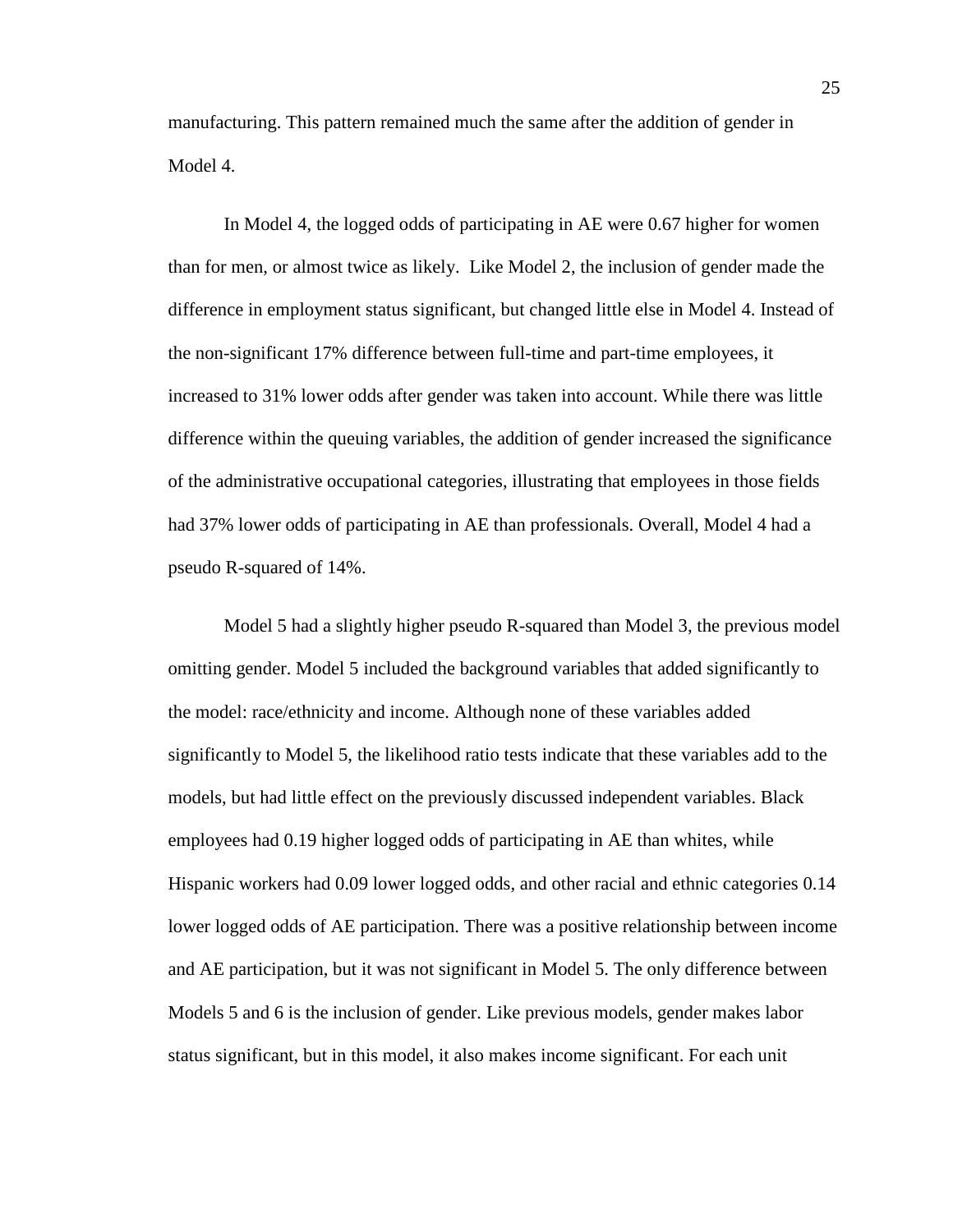increase of income, the logged odds of participating in AE increase by 0.04. Neither interactions between gender and income or race/ethnicity were significant.

Occupational categories and gender interact, indicating differential access by labor queues, as illustrated in Model 7. Almost 50% of the women in this sample work in professional fields, and this is the omitted category. Only two of the interaction terms are significant, the two smallest categories. The smallest proportion of women make up 7% of the workers, or 20% of the manual occupation category. These women also had the lowest odds of participating in AE, at 0.38 lower odds than a female in a professional field. Women in marketing and sales occupations have the second smallest representation of workers (5%), and 0.06 lower odds of participating in AE. The pattern continues with women in the service industry. Representing 7% of those in the labor force, they have 20% higher odds of participating in AE, while the women who make up 12% of the labor force in an administrative capacity have 0.43 higher odds of participating in AE. In this model, all previous variables are included. The human capital variables are much the same as in Model 6, the last model with gender. The influence of income and race/ethnicity are the same as in Model 6, as well.

Part-time workers had a 0.33 lower logged odds of participating in AE compared to full-time workers. Workers whose continuing education was required for their profession had 0.67 lower logged odds of participating in AE during the required timeframe. The patterns of prior education were similar to the previous models, with the workers without education credentials having the lowest odds (-80%) of participating in AE compared to those with BAs. Among the workers who had education credentials, those with only a high school diploma were significantly different (-62%) from those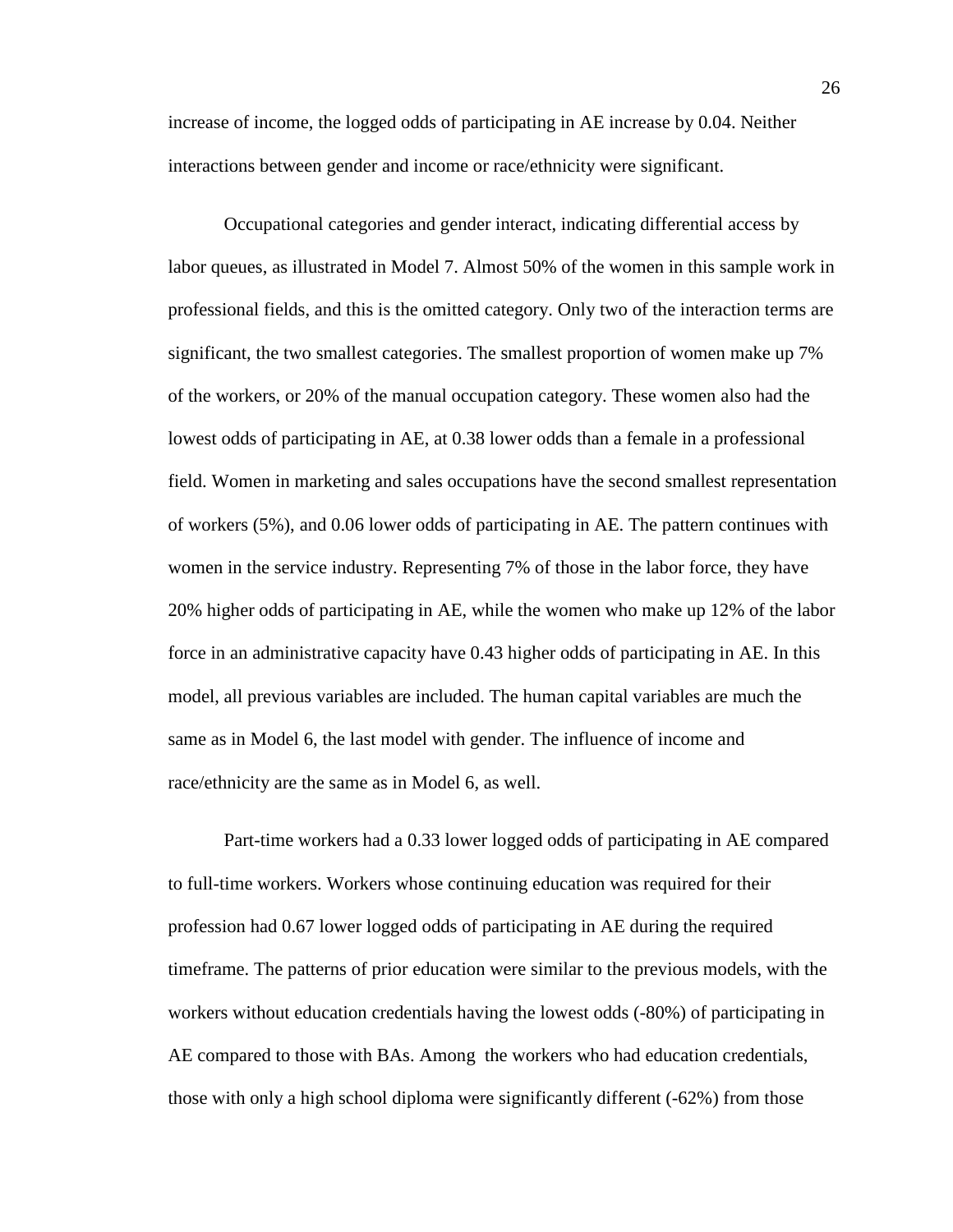with the college degree, while the employees with some college were not very different from workers with a BA, on average. Age had the same negative relationship throughout all the models of reducing AE, as predicted by human capital. There was a significant effect of income on AE participation, where a one unit increase in the natural log of income increased the odds of taking part in AE by 4%. Overall, Model 6 had a pseudo Rsquared of 14.7%.

### *Employer Support Models*

I asked about the relationship between employer support and AE participation. Due to the limitations of the data, I cannot fully answer this question, but I can provide more information than before. I hypothesized that occupational controls will explain more than human capital variables alone, and (consistent with queuing theory) that employer support will vary significantly over different occupational sectors. I also hypothesized that there will be differential employer support by employee background. To begin with, I will describe the sample of employees that were participating in AE.

The majority of the workers who had participated in AE had some level of employer support (77%). Sixteen percent were employed part time, and fewer than half (46%) were required to have continuing education for their job. Eighty five percent of the workers with employer support had either a BA or higher (58%) or some college coursework (27%), with only 2% having less than a high school diploma. The overwhelming majority (62%) worked within professional occupations, followed by administrative/clerical jobs (14%). An equal number were part of the service and manufacturing workplaces (9% each), with 6% working in sales. The average income of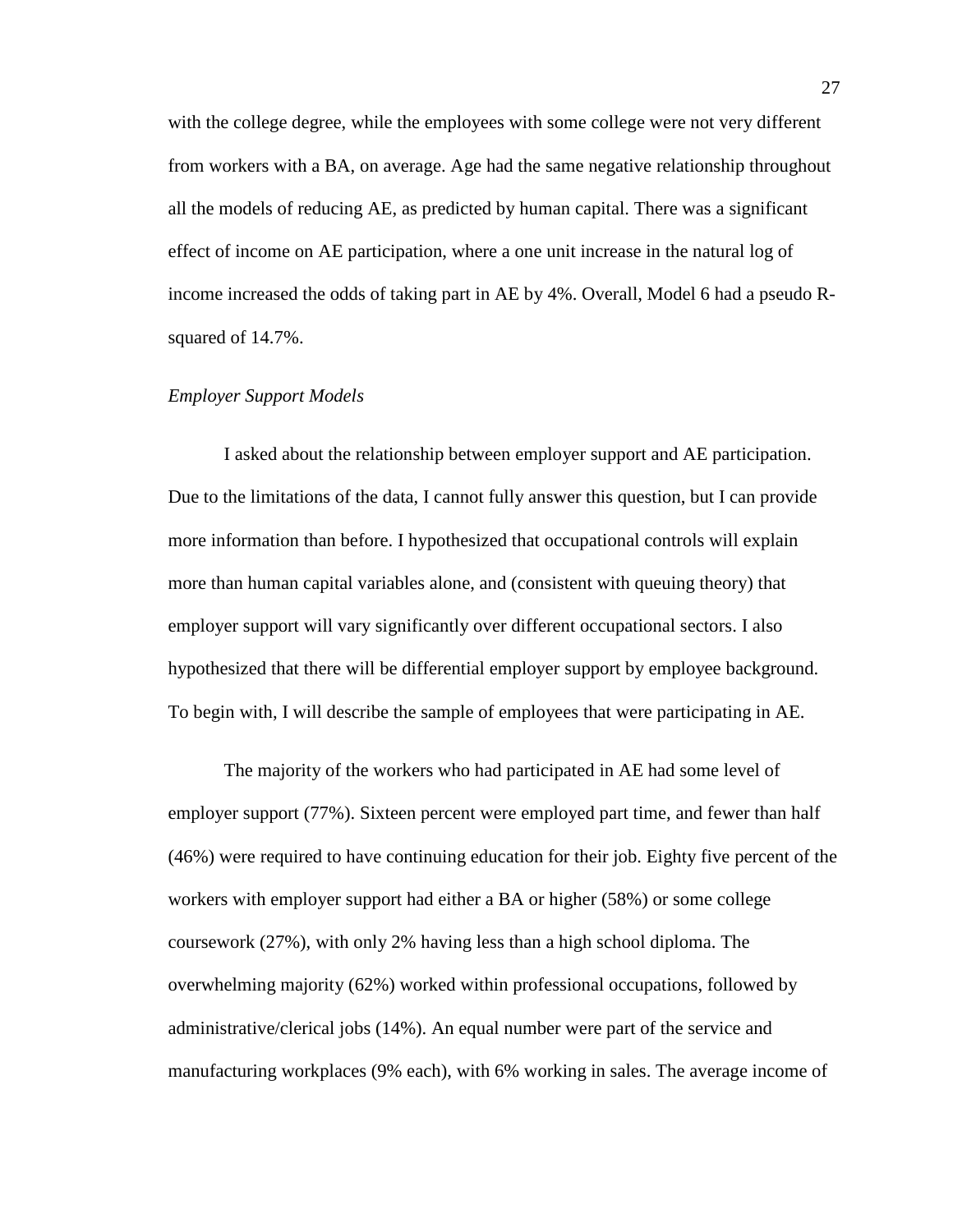supported workers was \$41,857 a year, higher than the average of the overall sample, and the subsample of AE participants.

The majority of the workers receiving employer support were female (63%), white (79%), and married (61%). Nine percent of the supported workers were Black, 6% were Hispanic, and 6% were of other racial/ethnic background. Twenty-one percent were previously married, 18% were single, and 14% had children under the age of six to support. The average age was significantly younger than the overall sample, at 45 years  $(t=4.29, p=<0.001)$ . The regional dispersion was very similar to the overall sample.

The employer support models are presented in Table 3. The human capital variables in Model 1 result in a pseudo R-squared of 0.05. The only contrast to the AE participation regressions was the addition of a nonlinear age variable. For each year of age, the odds of having employer support increase by 17%, but this increase is decelerated by 0.002 for each additional year of age (see figure 2).In predicting employer support, the effect of region is marginally significant: workers in the Midwest have 42% higher odds of having employer support than workers in the South, and this pattern holds across all of the models. Employment status does not vary by the addition of gender in these models. Part-time workers had 0.74 lower logged odds of having employer support for AE, while workers who need continuing education for their job had 0.35 lower logged odds of having support. As for prior education, only those without a high school diploma had significantly lower odds (-77%) of having employer support compared to those with a BA or higher.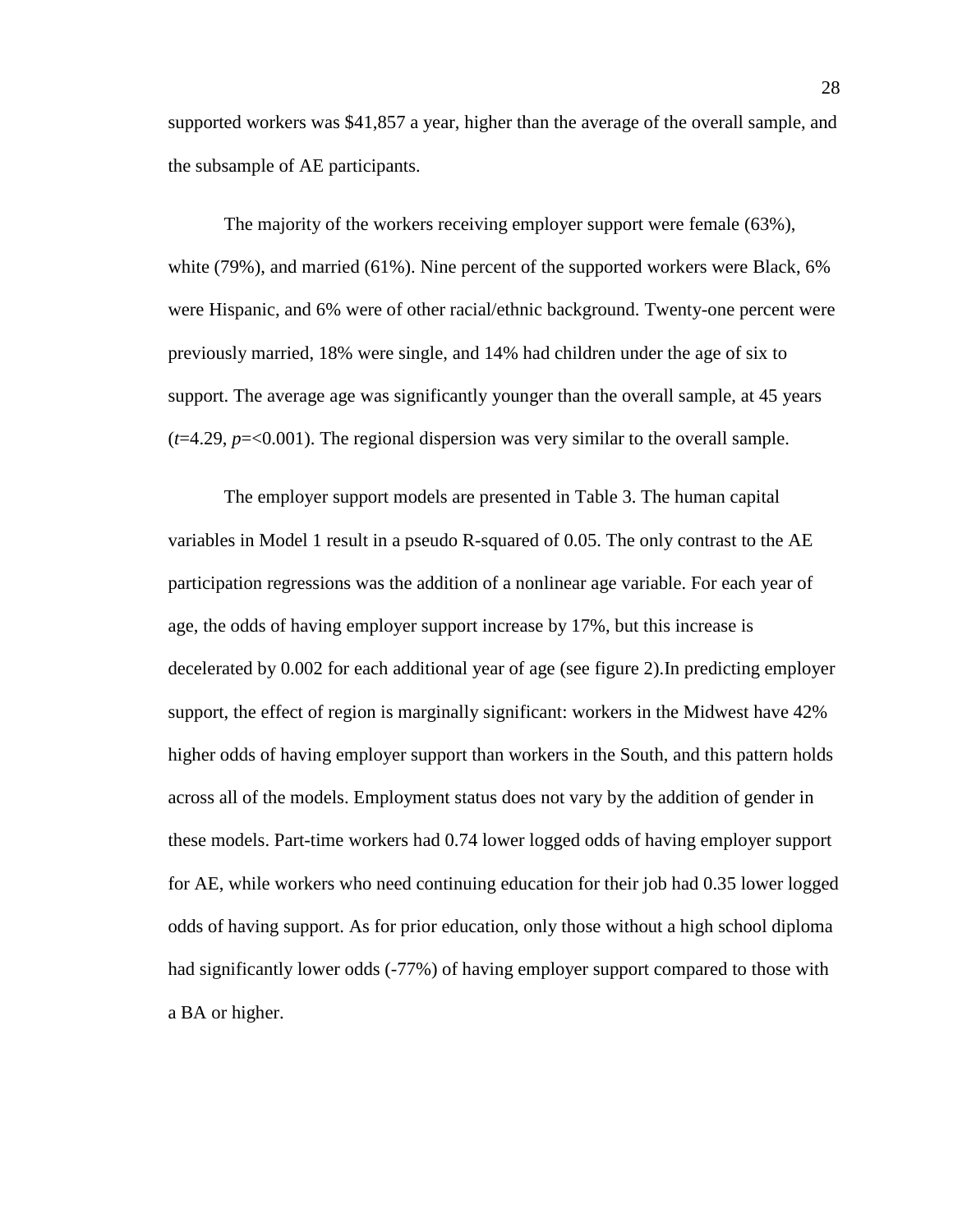Model 2 shows the addition of gender to the human capital model. A female worker had 43% higher odds over men of having employer support, while part-time employees had 58% lower odds, compared to full-time workers. In Model 7, these two variables interacted, but the remaining variables followed the same patterns and significance as in Model 1.

The occupational categories as proxies for labor market queues were added to the regressions starting in Model 3. The inclusion of the queuing variables changed the effects of some of human capital variables. Once again, only those workers without education credentials were significantly different than workers with a BA or higher, with a 1.12 decrease in the logged odds of having employer support. While not statistically significant, there appears to be a change in employer support by prior education. Starting in the model, individuals with less than a BA, and at least a high school diploma are more likely to have support than workers with a four year degree or more. The linear effect of age on having support was slightly lower, but was still nonlinear. There were patterns across the occupations, but only two categories were significantly different than the professional workers: sales and manufacturing. Workers in both sales and manufacturing had much lower odds of having employer support for AE, 63% and 53% lower, respectively. Interestingly, administrative workers had 0.19 higher logged odds of support, but this finding was not significant. The addition of gender in Model 4was not significant, and did not increase the pseudo R-squared.

The addition of racial and ethnic categories in Model 5 did little to change the effects of the occupational controls, and had minor, insignificant effects on the human capital variables. Within the racial/ethnic categories, only Hispanic workers were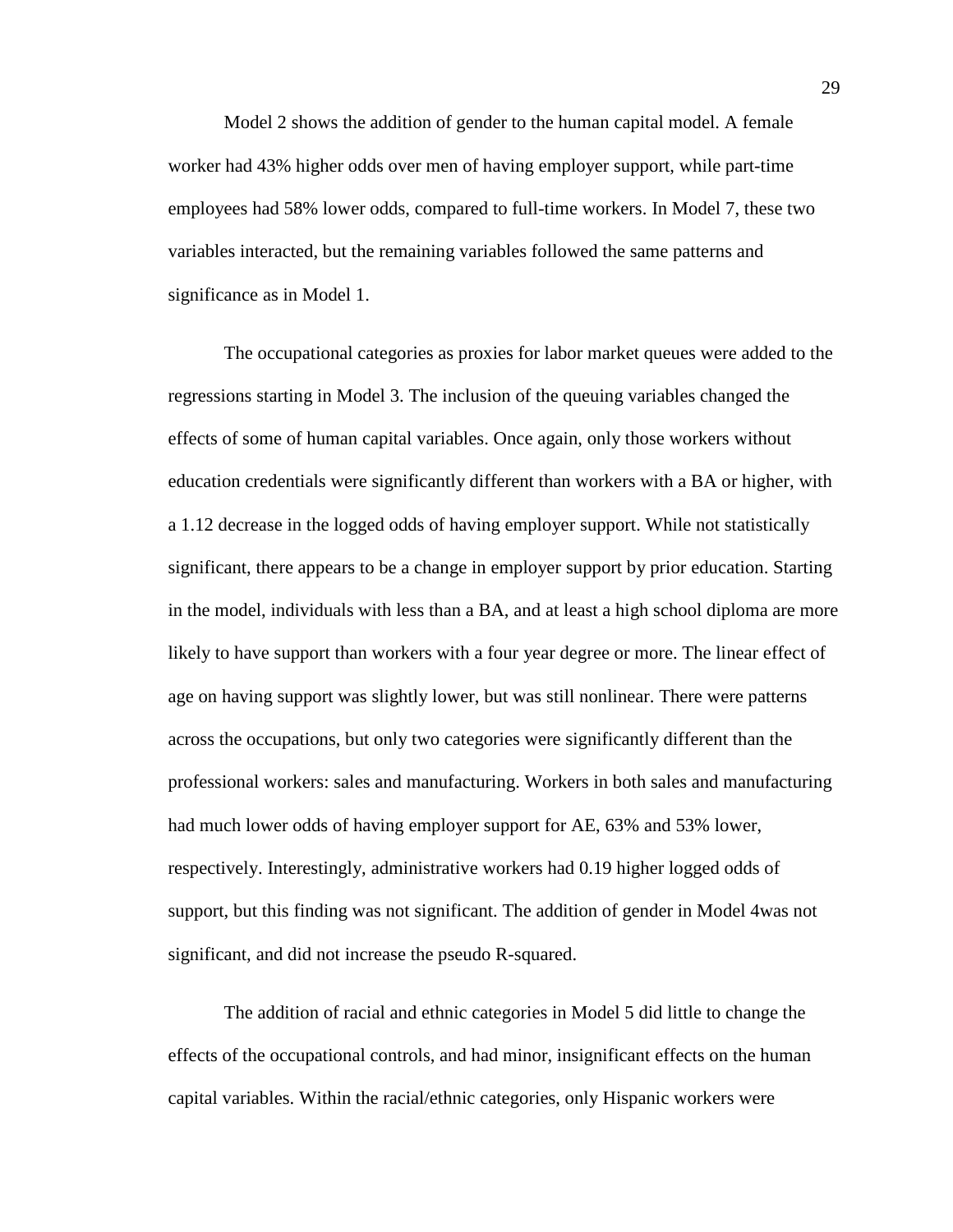significantly different from Whites, with 0.61 lower logged odds of having employer support for AE, and this pattern carries across the remaining models. Black employees were more likely to have employer support, and the other groups were less likely, but as already mentioned, it was not a significant difference. Model 6 includes gender, but like Model 4, it did not change or add to the model.

Models 7 and 8 include a number of interaction terms between gender and labor force variables. Over the course of the models, prior education had become less significantly related to having employer support, such that in Model 7, those workers without education credentials had 61% lower odds of support, compared to those with a BA. While gender was not significant after Model 2, the interactions of gender and labor force status with the service industry were significant. Women working part-time had 0.33 lower logged odds of having employer support than women working full-time. Women in service work (the third smallest category, 10% of female workers) had 42% lower odds of having employer support. All of the other occupational categories had lower odds of support compared to women in professional occupations, but were not significantly different.

Including the type of education being pursued changes many of the patterns established through regressing employer support on the independent variables, as can be seen in Model 8. The effects of employment status did not change, but the significance of required continued education declined in terms of employer support. The influence of lacking credentials is apparent once type of education being pursued is added. After controlling for credential or work-related AE, workers without a high school diploma or equivalent have 68% lower odds of having support than workers with a college degree.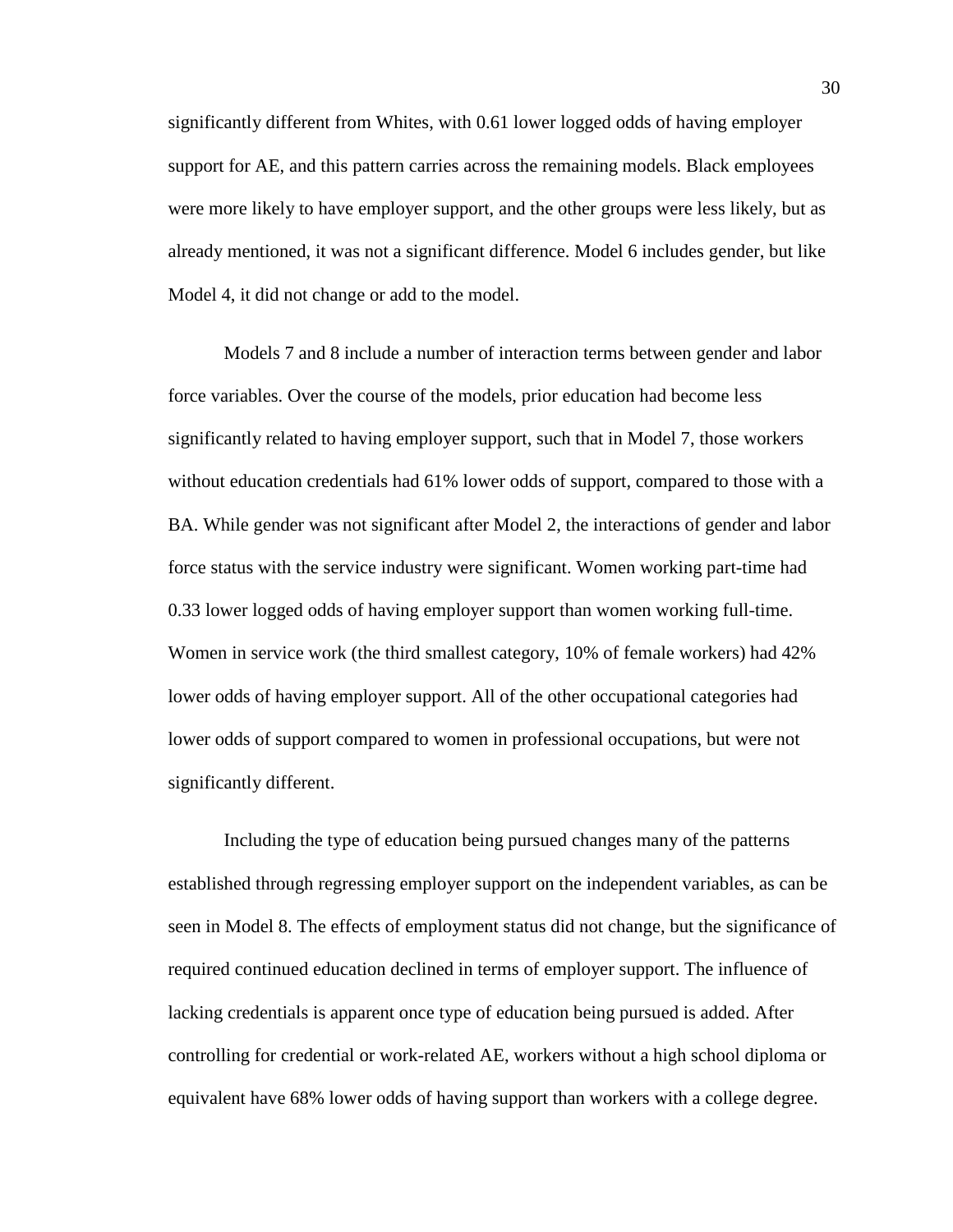The remaining human capital variables followed the same patterns as previous models. The occupational controls and background variables maintained the same patterns and significance in Model 8 as in previous regressions, and the interactions of Model 7 change little as well. Accounting for education being pursued, employees that are participating in credential education (which is usually transferable), have 0.93 lower logged odds of employer support, compared to work-related educational activities.

### DISCUSSION

The purpose of this study was to examine the mechanisms related to educational participation after initial entry into the workforce. Human capital theorists predict that the structural inequalities present in pre-employment education will disappear once occupational categories are controlled. As suggested by the literature review and the current findings demonstrate, that is not the case. Queuing and intersectionality models posit that pre-employment inequalities shape the trajectories of the workers from the queue throughout their careers. In particular, gender and race/ethnicity have been shown in past research to be associated with substantial differences in regards to educational attainment, compensation and benefits in the workforce. Yet much of the research on the labor market and higher education, specifically adult education, portray a divide between education and the labor market: while there is a reciprocal relationship, they are not often discussed as progressively interrelated for adult workers across life cycles (for an exception, see Elman and O'Rand 2002, who also use NHES:AE data). Results from the current study show that age and gender have different effects on AE and employer support of AE, and that the effects of queuing decrease the impact of prior human capital characteristics.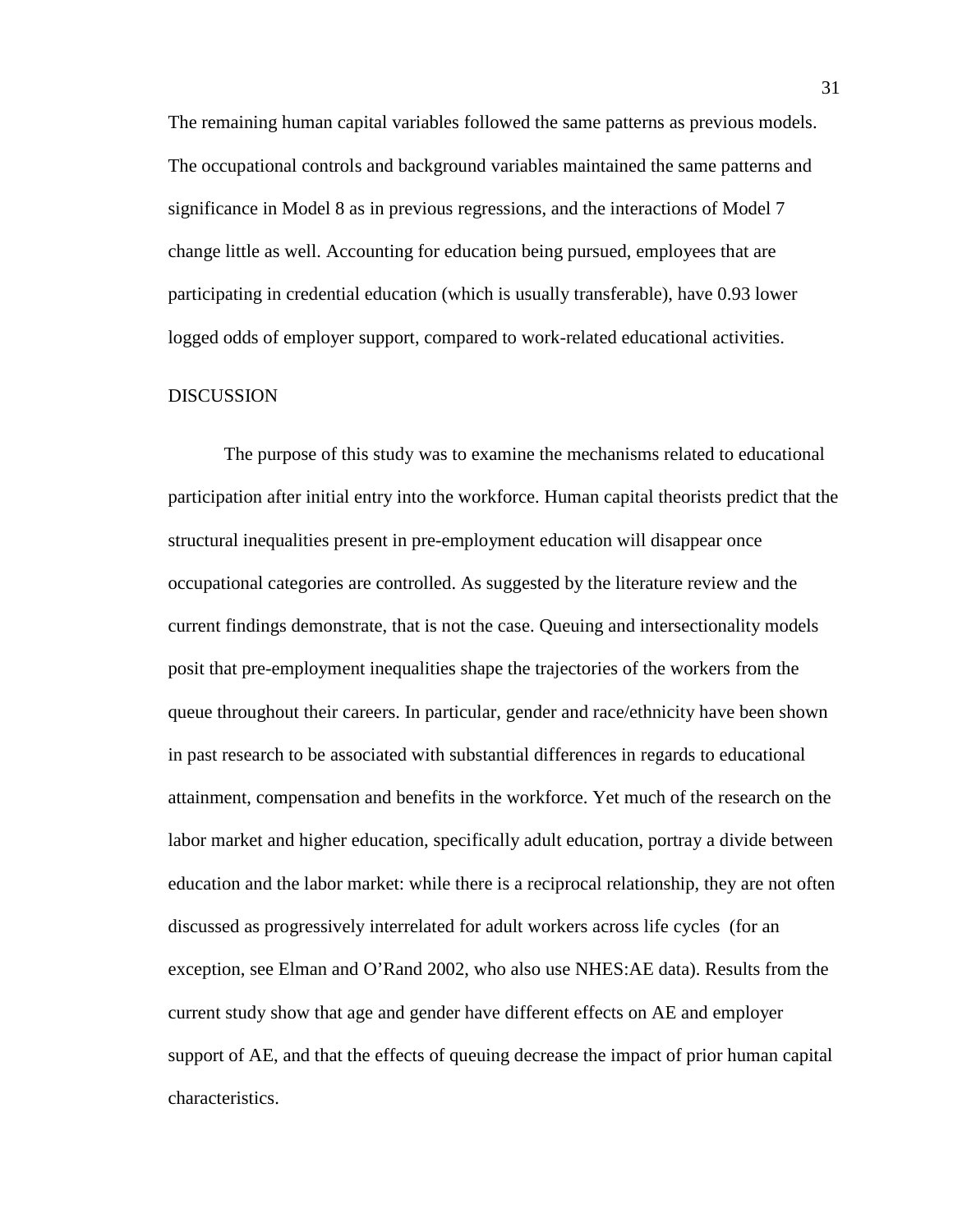The interrelation between education and the labor force for adult workers is difficult to untangle from the processes of human capital attainment and queuing. Education and labor force activities cover such a broad range of activity, for so much of most people's lives, and are influenced by so many factors; our theoretical explanations are just templates that we lay over patterns to see how they fit. Looking at the fit of human capital, queuing and intersectional models in predicting AE participation and employer support for these activities, we see that there are limits to what they explain, and what data can tell us. In this section, I will work through my research questions and results, and discuss how well these models fit the patterns of behavior described in these findings.

I started my discussion with the limits of human capital theory, but here I will explain the extent to which it fits. I included regional controls, labor status, requirements, prior education and age as a proxy for human capital attainment. As hypothesized, there is a negative relationship between age and AE participation. It is a small decline, but a significant one. Given the amount of time the average worker spends in the workforce, the 2% decrease in the odds of participating in AE has a real effect over the worker's life time. Figure 1 shows the relationship between age and probability of AE participation, with different slopes by gender. There was not an interaction between gender and age, but there is a definite pattern based on sex categories. There is not the sudden, steep decrease that human capital theory suggests, but it is a persistent decline, and there are distinctive differences by gender, mirroring the AE activity of women in credential programs. Women workers have a significantly higher probability of pursuing AE over the lifetime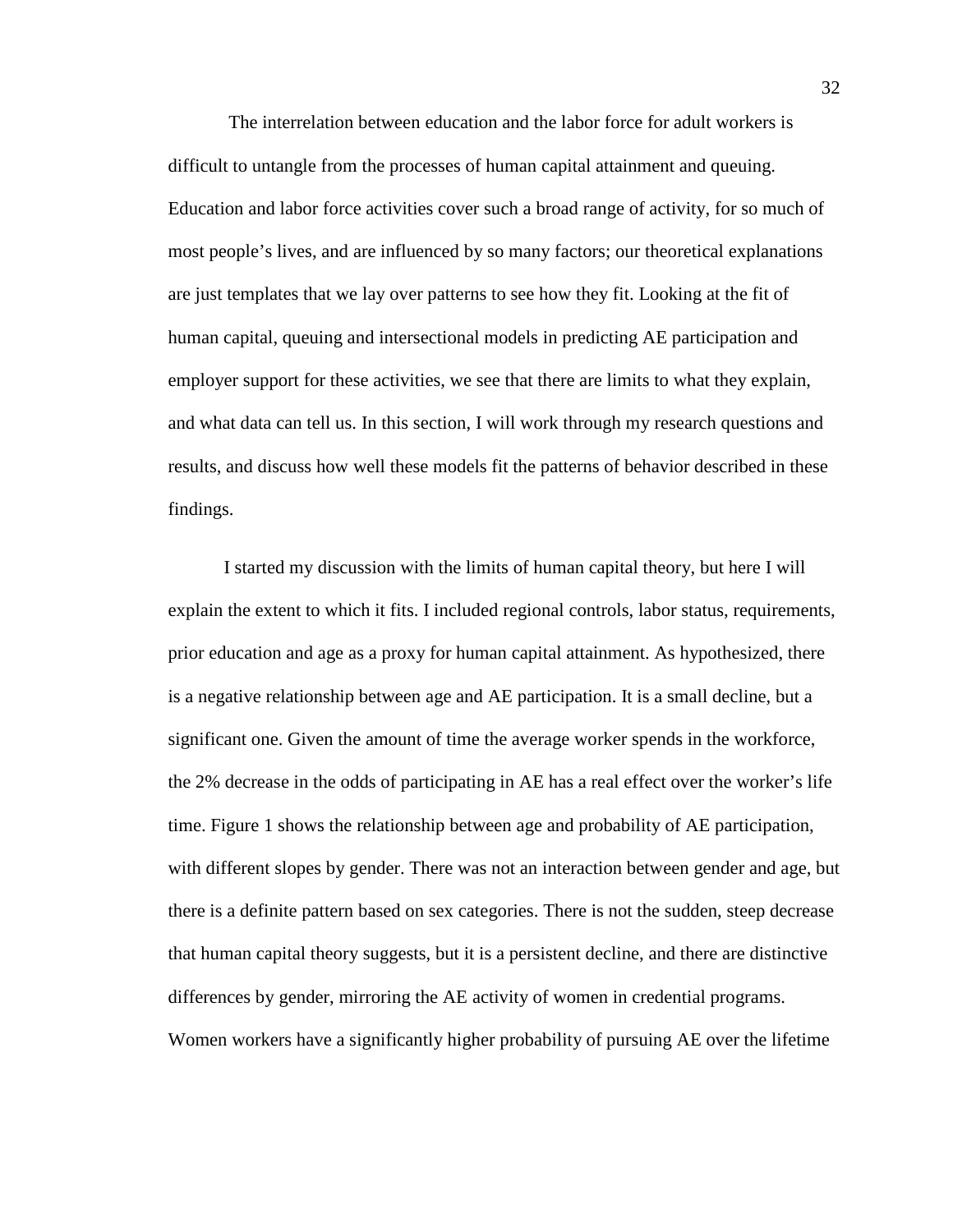compared to men, not reaching the AE likelihood of a 25 year old male worker until their late 60s.

Labor force status is the only human capital variable to change significantly with the addition of gender to the models. Without accounting for gender, workers with parttime labor force status are somewhat less likely to be participating in AE. With the inclusion of gender, there is a significant decrease in the amount of AE participation by labor force status, as gender differences account for much of the variation in AE participation. The interaction between labor force status and gender was not significant, although we know that women are more likely to work part-time, in jobs that have fewer benefits and lower compensation (Fernandez and Mors 2008; Reskin and Roos 1990).

The effect of job required continuing education is interesting. At first glance it would seem that workers who are required to update knowledge or skills over time would pursue AE more than other workers, and receive more support for this endeavor. Instead we find much lower odds of participation and at least 25% lower odds of receiving employer support. The likelihood of participation is confounded by the time line of the survey. The NHES only asks about activities completed within the last twelve months, which limits this information to a twelve month period in 2004-2005. The expectation for employer support could be understood as a type of pre-existing condition. If the training is required to do the job (as part of licensure, or maintaining a certificate), and there is a robust queue of employees, the employer may not have any motivation to cover the cost. Like most of the human capital variables, required continuing education did not vary greatly by gender.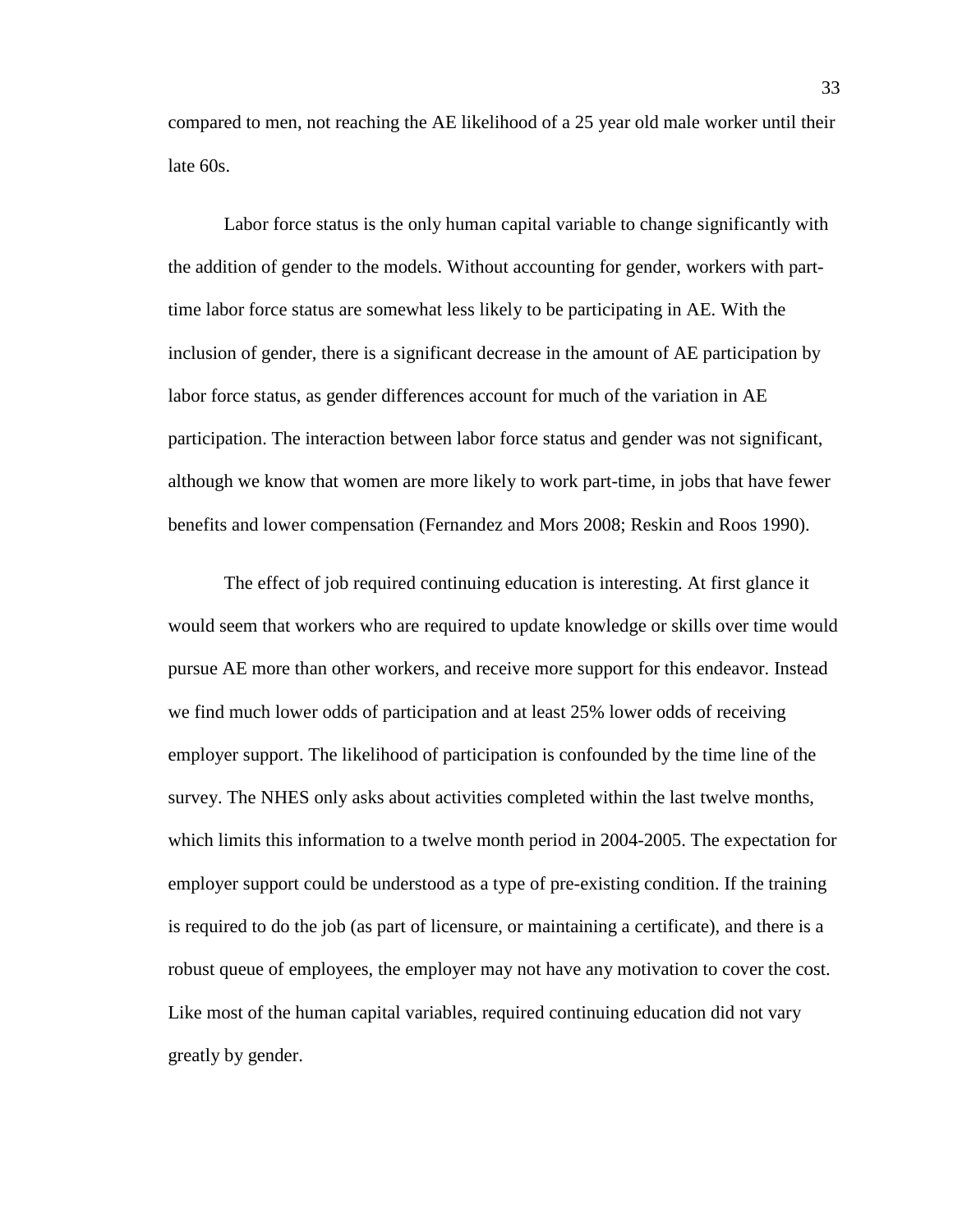The effects of gender on AE participation are strong, but not necessarily in the direction I expected. Across all the models, women are more likely to pursue AE. The effect of gender on AE participation is reduced once occupational controls are added, but there was not variation in race/ethnicity or income by gender, as I predicted. Instead, there was an effect of gender on occupational categories as predictors of AE activity.

The relationship between gender and queuing in relation to AE participation is particularly strong for some occupational categories. As previously mentioned, there is an 8% decrease in the effect of gender on AE participation after occupational controls are added. This is explained in the significant interactions between gender and occupation for marketing/sales occupations and manual labor work. There is a great deal of variation in the AE activity of women between different occupations, which may be related to within occupation specializations.

The effects of other background variables are quite small, indicating that once human capital, queuing and gender are accounted for, little variation exists among other human capital characteristics. Given what we know about queuing, and the limits of these data, this finding is not very surprising. To really understand the process of queuing, we would need to have longitudinal data, as cross-sectional data does not give us ordered information. The impact of individual characteristics depends on an ordered process. Family obligations, such as whether or not a person is married, and/or has children have been shown to impact both education and labor force activity (Correll 2001; Hostetler, et al. 2007; Taniguchi and Kaufman 2007), but these influences have already been absorbed by the queuing process. With these data, we have no way of knowing if these events happened before entering the workforce, or after, or any changes that have occurred as a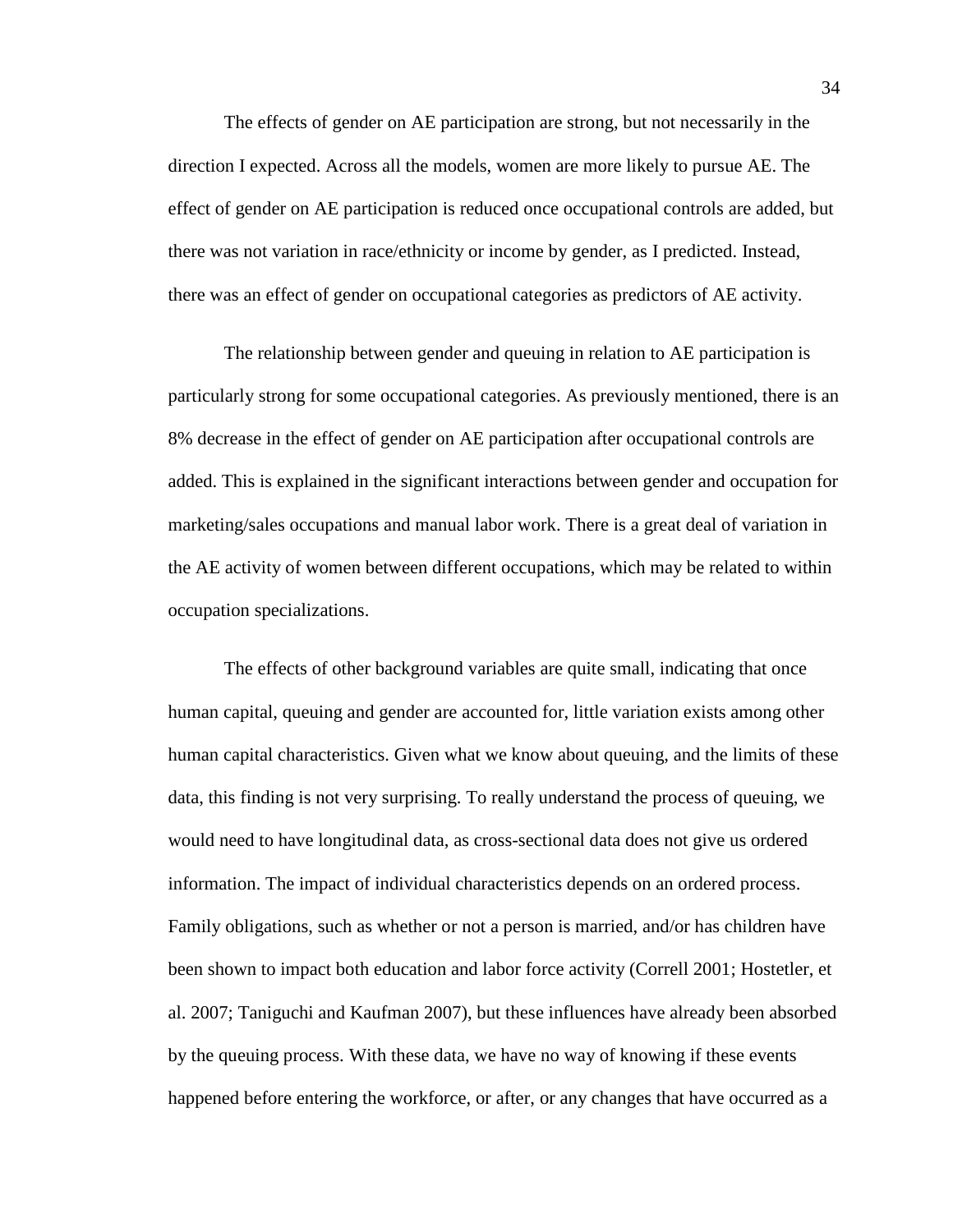result. The distinctions between supply and demand processes and the differences between individual and structural influences are all lost within these data.

What the findings tell us is that queuing is an important part of the models for predicting employer support. As hypothesized, the addition of occupational controls in the models did increase the explained variance of the employer support models over the human capital variables alone. This difference did little to change the patterns of the human capital variables, mostly impacting the effects of prior education, which also has an impact on queuing. Some of the individual characteristics that influence access to education in pre-tertiary and tertiary education (race/class/socioeconomic status) appear to be relevant in obtaining employer support for AE. It could be argued that there is less call for AE in certain occupations, yet the entire sample regressed on employer support were participating in AE (due to the survey design), and almost a quarter of them did not have employer support, but were motivated to pursue AE anyway.

 Racial and ethnic background did not appear to significantly influence the pursuit of AE, at least not beyond queuing processes. This pattern did not hold for employer support: there appear to be differential effects of race/ethnicity for receiving employer support for AE. I tested interactions between race/ethnicity and queues, and found a few that were significant, but they did not add significantly to the model. In addition, each category (i.e. Hispanic sales workers) represented a very small part of the sample, often less than one percent (*n*=<30*)*. Overall, Hispanic workers had significantly lower odds of having employer support of their AE activities than whites, even after controlling for human capital variables, occupational categories and gender. Black, non-Hispanic workers were slightly more likely to receive employer support than whites, and other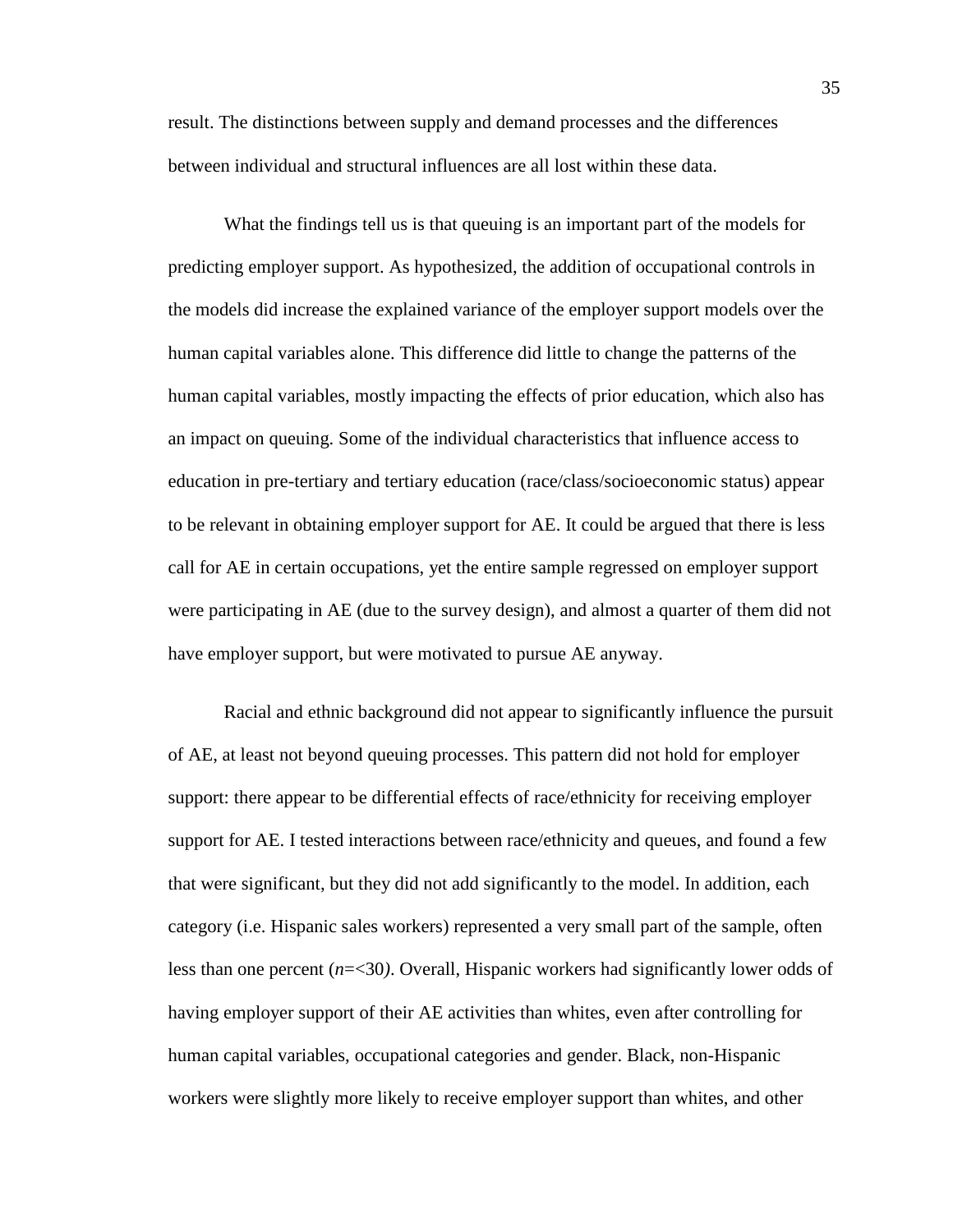racial/ethnic categories slightly less. Since the usual explanations for discriminatory action have already been controlled for (prior education, region, occupational sector), and the largest proportion of Hispanic workers participating in AE are in professional fields, the distinction between the two groups cannot be casually explained away. Again, I do not have the data to analyze the forces at work, but ethnic stereotypes, prejudices and discrimination do seem to be a plausible explanation, which human capital models do not explain away.

The relationship of age to employer support of AE both supports and challenges the human capital thesis. Unlike the human capital model, additional years of age over 25 increase the likelihood of receiving employer support, up to a point, approximately 45 years of age (see figure 2). There is a slight plateau until about age 50, at which point employer support declines fairly rapidly. The 40-60 year old age range is a group with historically low college enrollment rates (Jacobs and Stoner-Eby 1998), which suggests the possibility that demand forces are working to maintain or increase skill levels in a population that would not seek further training on their own.

The lack of historical information about on-the-job training, and non-credential AE makes it difficult to do more than hypothesize about these patterns. Workers early in their career may be expected to have obtained training appropriate to their position, especially considering the high proportion of AE participants with prior college education. In contrast, older workers appear to be "worth" the investment by employers up to a point, although the costs of this education are not known. Becker (1975) argued that employers would be more likely to provide training when it did not cost them anything, or expected higher future productivity. It is possible that the cost of not training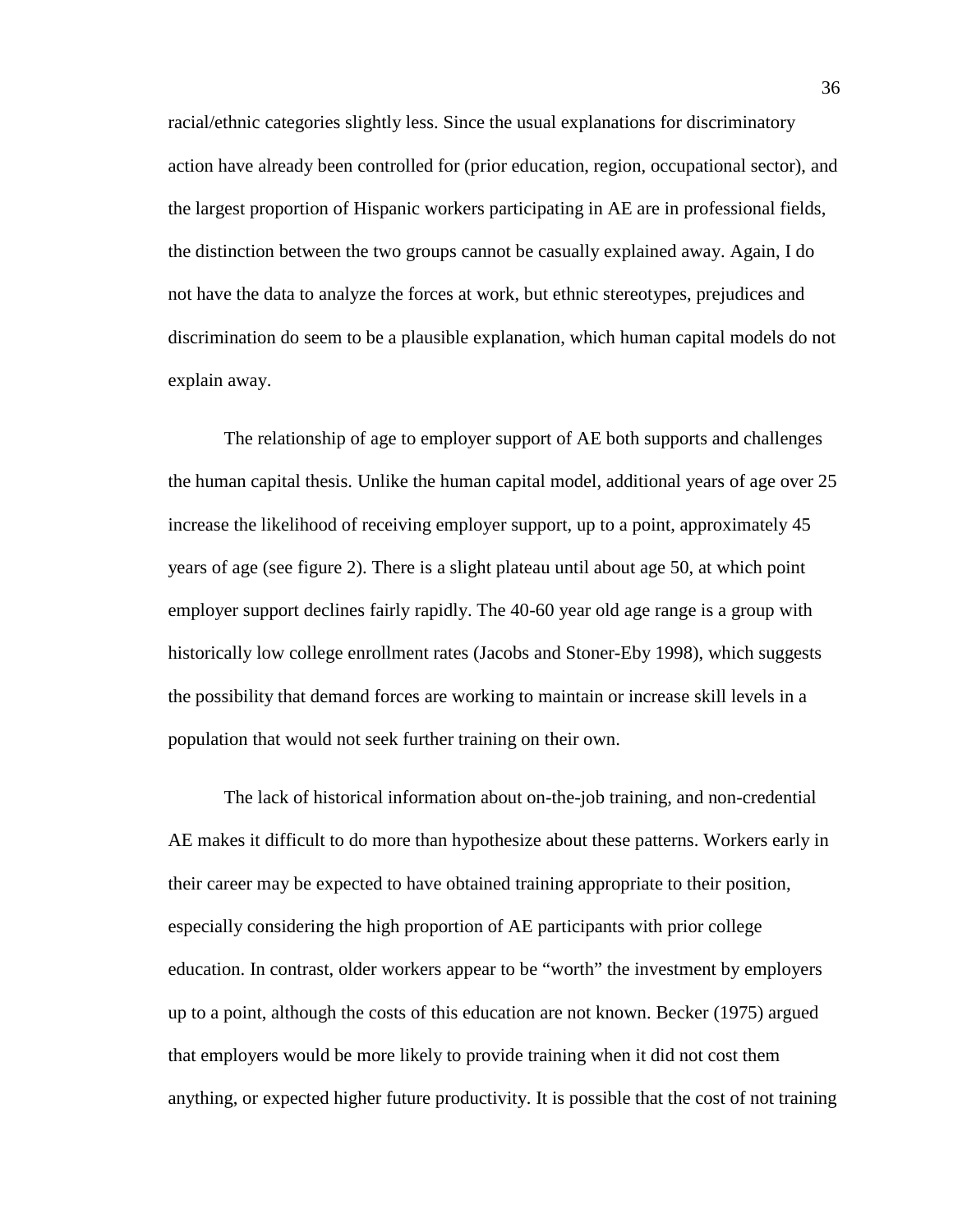older/senior employees would be greater than the potential return over time. Within this sample, 43% of the workers have employer support, and 62% of those are in professional fields, which include managerial positions, engineers, teachers, and health practitioners. Given the technological advances of the  $20<sup>th</sup>$  century, and the increasing emphasis on credentials in the workforce (Elman and O'Rand 2002), this pattern of employer support is not unexpected. Unfortunately, we do not have a great deal of information on employer support of education, and what we do know is limited to credentialed AE activities.

The limited information on employer support led me to somewhat general research questions about the relationship between support and human capital, queuing and background variables. I questioned the relationship between employer support of AE and AE activity, as well. Overall, I find that women are far more likely to pursue AE, but do not have significantly higher odds of employer support, once queuing categories are controlled. There are different patterns by occupation, as well. Women in manual labor fields have the lowest odds of participating in AE compared to women in professional fields, yet women in sales have the lowest levels of employer support compared to the same group, although not at a significant level. There are also racial and ethnic differences between the two sets of analyses. There are not significant differences in AE participation by racial/ethnic groups, yet there is significantly less employer support for Hispanic workers, compared to both white and black workers. Hispanic workers are overrepresented in manual work and sales occupations, both categories that are significantly less likely to have employer support. Yet even after occupation is controlled for, the racial/ethnic differences still exist.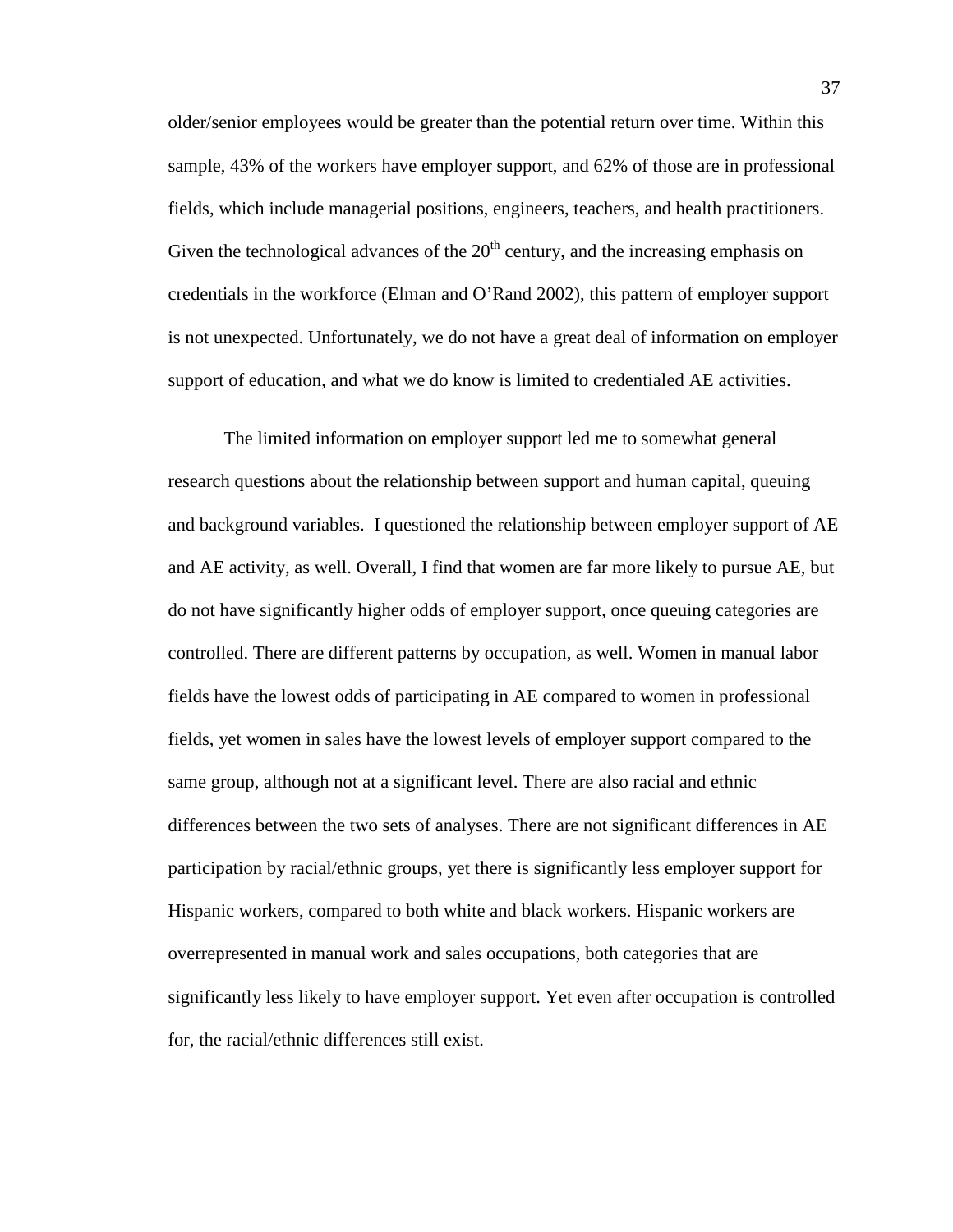Many of the individual characteristics that have been shown to be related to educational pursuit and timing were not relevant in predicting AE in the labor force. The impacts of gender roles, racial or ethnic background, and family dynamics are all subsumed under the effects of queuing, which we cannot further specify with these data. What we can tell is that queuing processes have a powerful impact on human capital attainment in adults. Whatever supply or demand processes work to sort people into their respective occupational categories, those occupations have a greater effect on demands for and access to further training.

#### *Limitations and Further Research*

 As with any research, and especially with secondary data, there are limitations to what these data can tell us. To begin with, the data are cross-sectional and cannot show patterns over time, or determine causality. Many of the social factors that predict traditional educational attainment are not collected, limiting the comparative analysis between traditional students (about which we know a lot), and AE participants in the workforce (of which we know little).

We have several potential trajectories illustrated within this dataset. First, and seemingly the most common, is a modified traditional human capital model: educationthen-work, followed by a "refresher" to keep up, or perhaps for an occupational change. Second, are the delayed human capital acquirers: they entered the labor force, maybe without even finishing high school, and have returned to school to better their occupational chances. Third are the traditional human capital modelers who obtained an education and entered the workforce, and have not (within the last year) revisited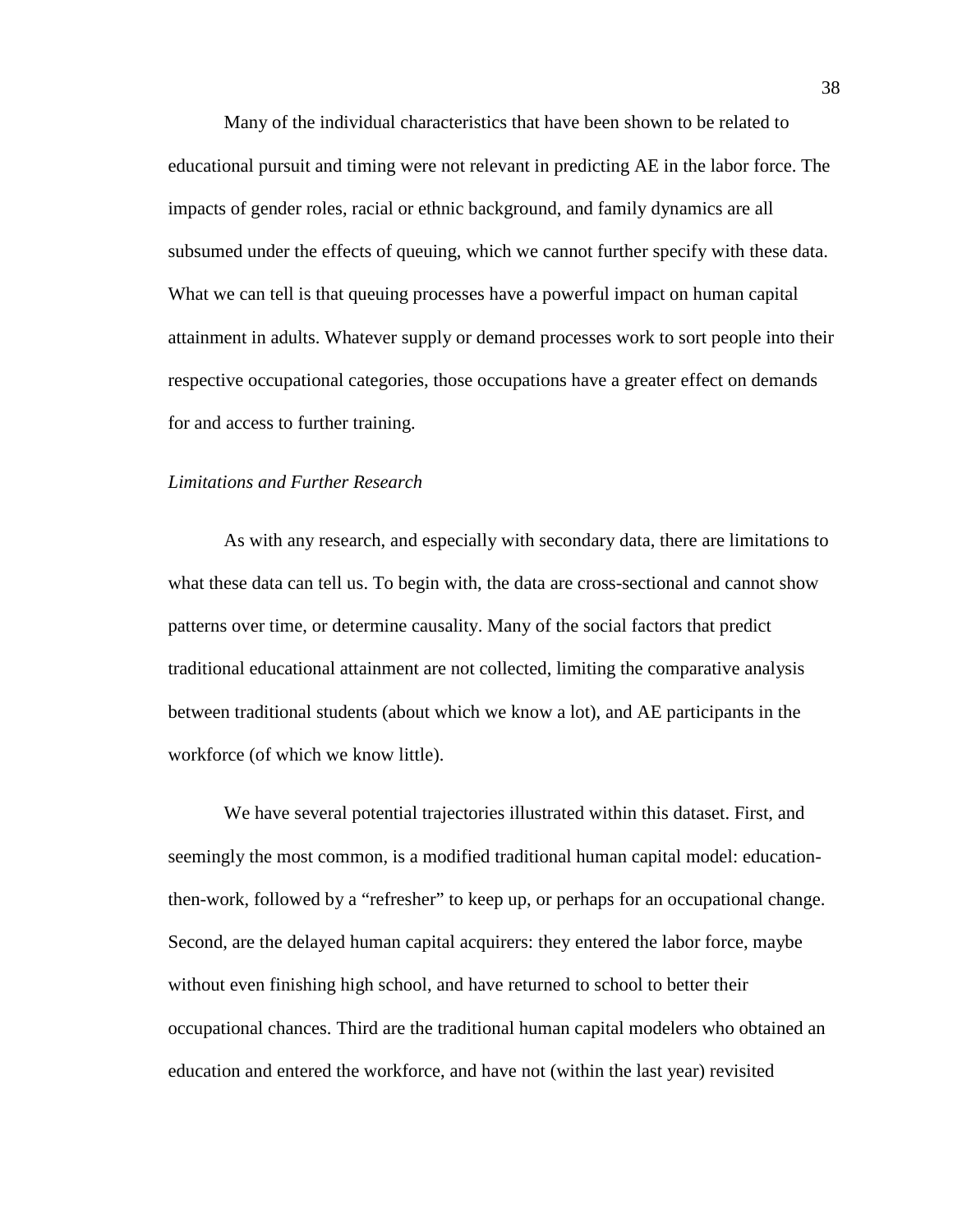education. There are any number of other pathways to describe the interrelated connections between education and the labor force, but we do not have the data to articulate them, as the questions are just not asked.

The limitations of this dataset are outweighed by the information it provides. This is a fairly unique national data set with multiple, cross-sectional collections, and comparisons can be made, and further research could replicate these analyses across prior years. There are five prior AE surveys, from 1991-2005, although not all of the questions match up, they provide information that is not available at a national level, or for such a large sample. Unfortunately, as of August 2009, the Institute of Education Sciences (part of the National Center for Education Statistics, that collects the NHES data) stated that they had no plans to collect further cycles of AE surveys (NHES training seminar), and as of March, 2010, it was no longer listed as a current postsecondary survey on the National Center for Education Statistics website.

 Without further cycles of AE surveys, can we get a better picture of queuing processes as they relate to AE? Broad occupational categories mask details of queuing and job segregation by race and gender. Further research could match census data and Bureau of Labor Statistics information to create a more comprehensive picture of ascribed characteristics within sub- fields. However, this would not address the preemployment queuing process, or the social factors of childhood that predict educational attainment in adulthood. It is possible that a large scale longitudinal survey, such as the National Longitudinal Survey of Youth would give researchers the necessary tools to fill in the picture I have sketched out, but it was beyond the scope of this project.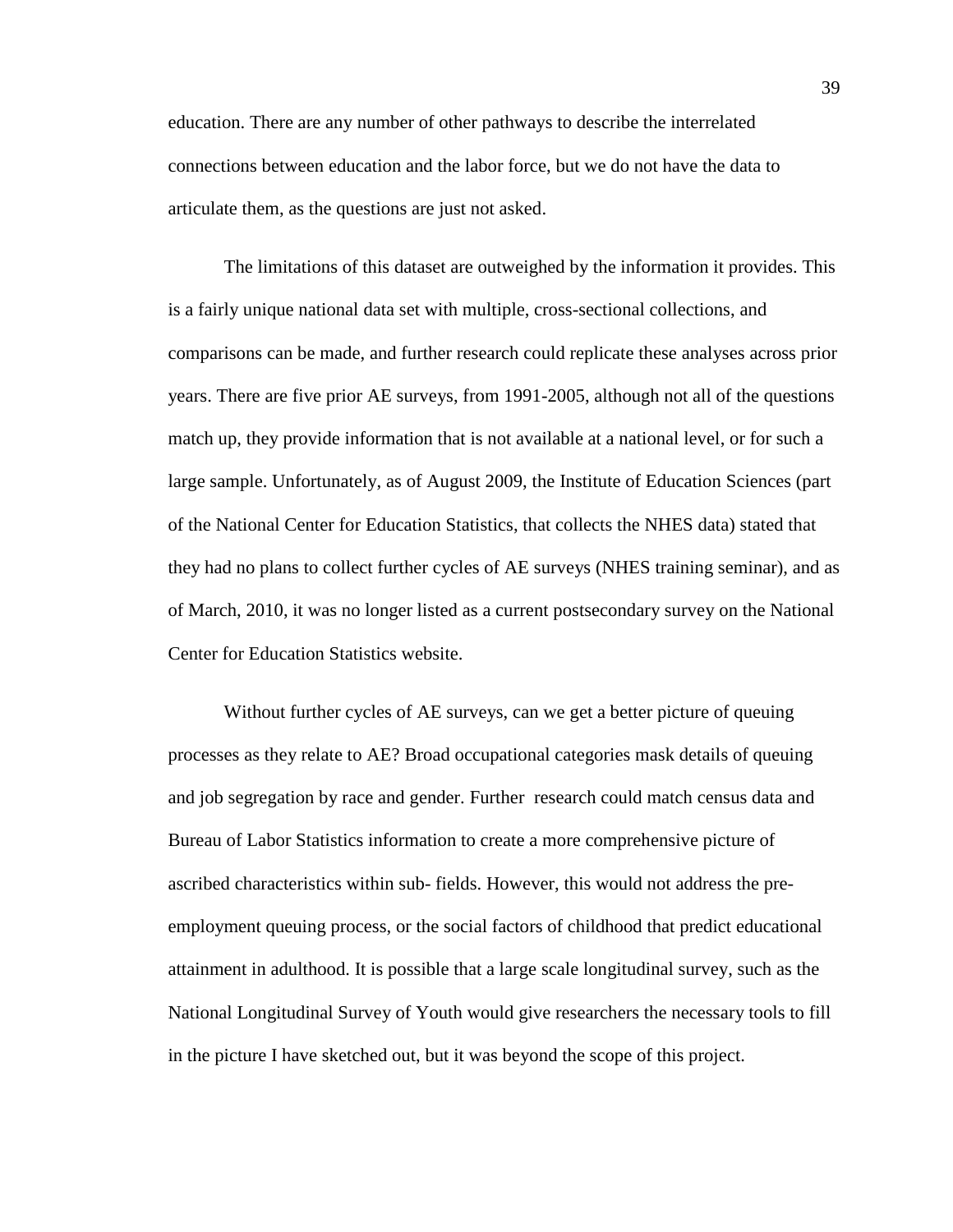This project was pursued to investigate the patterns of educational attainment and differential outcomes by gender and occupation. What I found was that the traditional human capital approach to education fails to account fully for education of workers within the structure of the labor force. Little is known about how workers participate in education outside of colleges and universities, and occupational queuing masks many of the characteristics that predict traditional, credential education. Given the increasing number of years spent in the workforce, the decline of life-long positions, and the everevolving technological impact on the labor market, the process of adult human capital attainment needs to be better understood. This research provides more information about an often overlooked activity and the processes that are associated with it.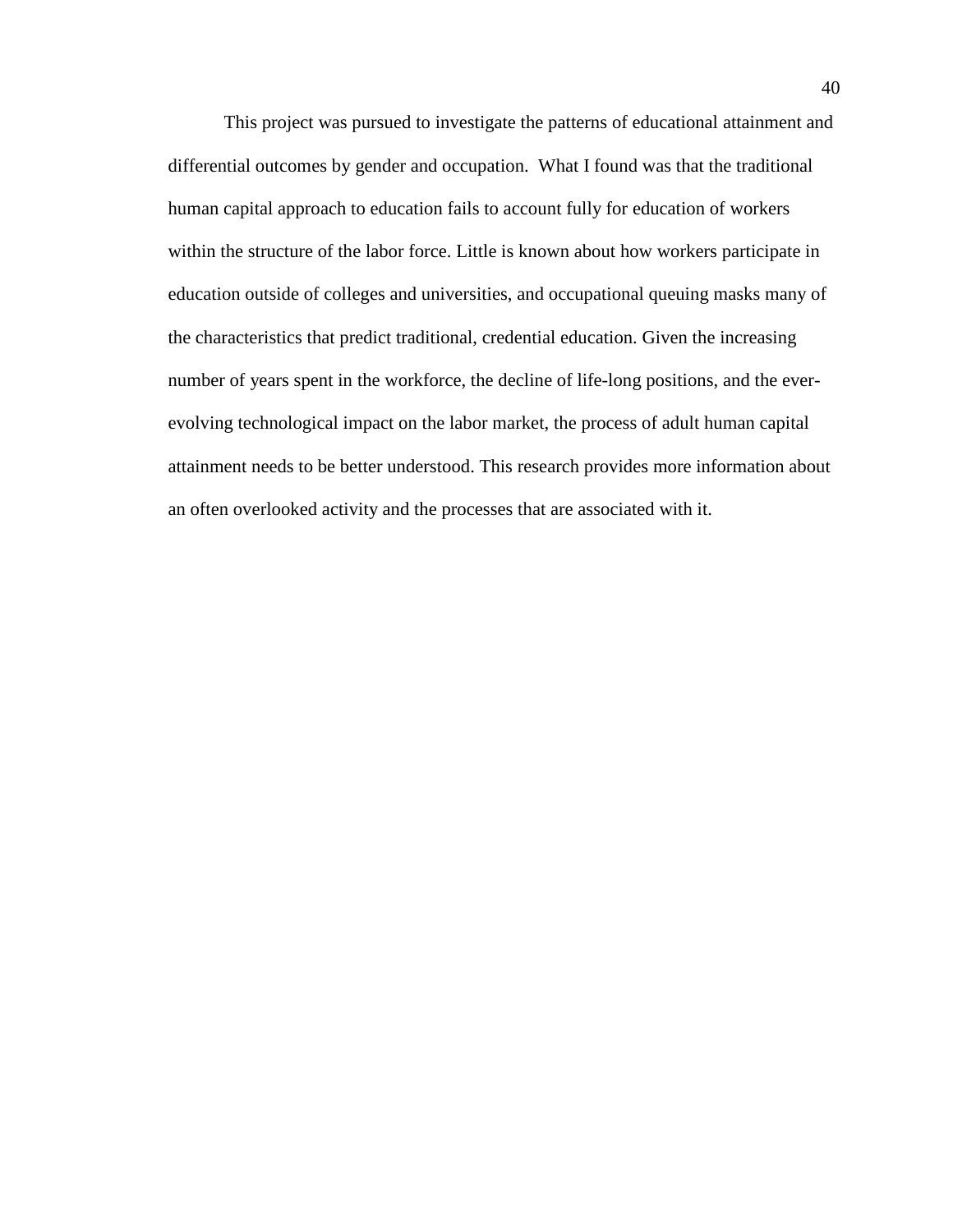#### References

- Alexander, Karl L. 2001. "Comment: The Clouded Crystal Ball: Trends in Educational Stratification." *Sociology of Education* 74:169-177.
- Amott, Teresa, and Julie Matthaei. 1996. *Race, Gender, and Work: A Multicultural History of Women in the United States*. Rev. Boston: South.
- Babineau, Maureen, and Becky Packard. 2006. "The Pursuit of College in Adulthood: Reclaiming Past Selves or Constructing New?" *Journal of Adult Development* 13:109-117.
- Becker, Gary S. 1975. *Human Capital*. 2nd ed. NY: Columbia University Press.
- Bills, David B, and Mary Ellen Wacker. 2003. "Acquiring Credentials When Signals Don't Matter: Employers' Support of Employees Who Pursue Postsecondary Vocational Degrees." *Sociology of Education* 76.
- Chae, Mark H. 2002. "Counseling Reentry Women: An Overview." *Journal of Employment Counseling* 39:146-152.
- Collins, Patricia Hill. 2000. "Moving Beyond Gender: Intersectionality and Scientific Knowledge." Pp. 261-284 in *Revisioning Gender*, edited by M. M. Ferree, J. Lorber and B. Hess. Walnut Creek, CA: AltaMira Press.
- Collins, Randall. 1979. *Credential Society: A Historical Sociology of Education and Stratification*. Walnut Creek, CA: AltaMira Press.
- Correll, Shelley J. 2001. "Gender and the Career Choice Process: The Role of Biased Self-Assessments." *American Journal of Sociology* 106:1691-1730.
- ------. 2004. "Constraints into Preferences: gender, Status, and Emerging Career Aspirations." *American Sociological Review* 69:93-113.
- Dougherty, C. 2005. "Why are the Returns to Schooling Higher for Women Than for Men?." *Journal of Human Resources* 40:969-988.
- Elman, Cheryl, and Angela M. O'Rand. 2002. "Perceived Job Insecurity and Entry into Work-Related Education and Training among Adult Workers." *Social Science Research* 31:49-76.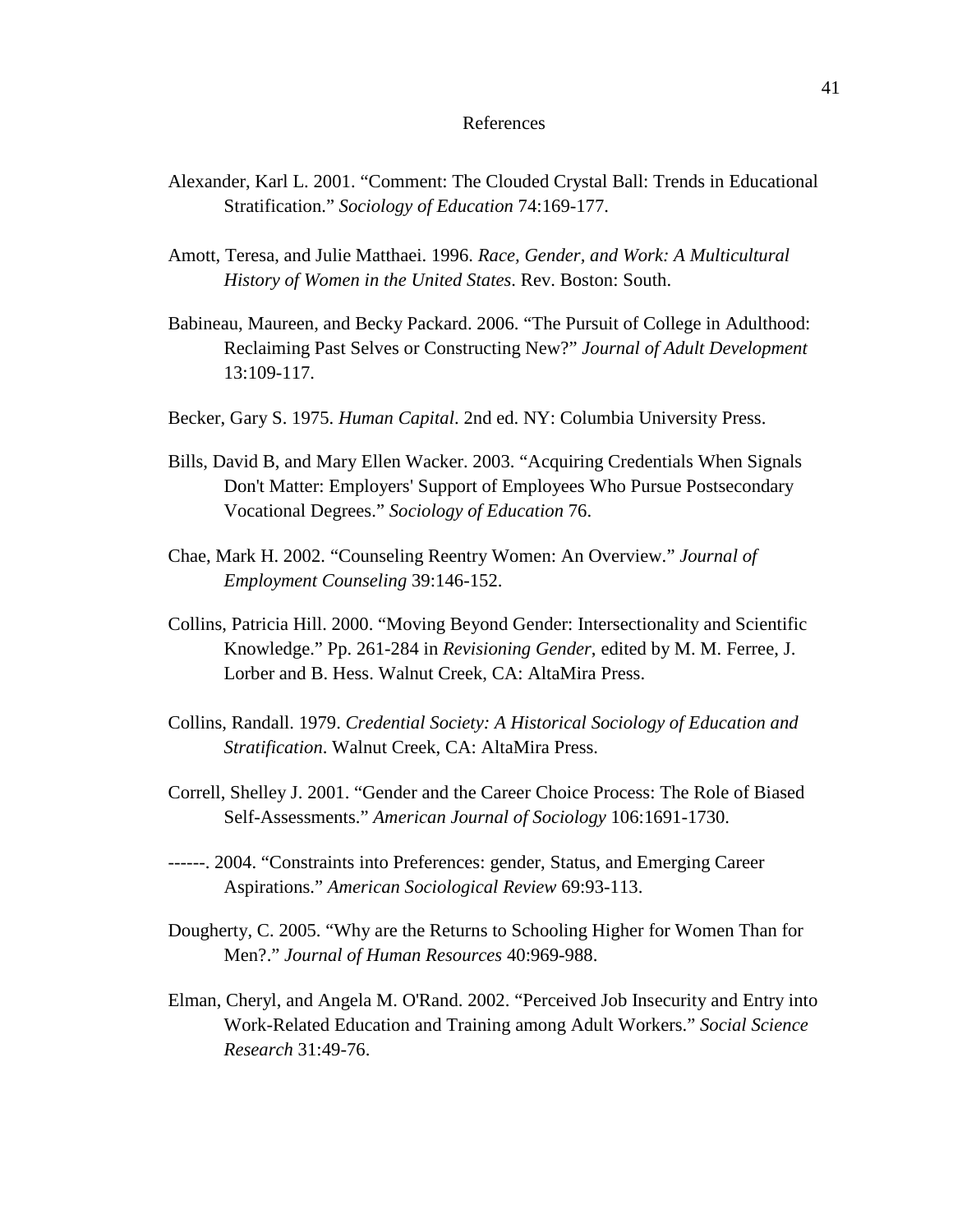- ------. 2004. "The Race is to the Swift: Socioeconomic Origins, Adult Education, and Wage Attainment." *American Journal of Sociology* 110:123-160.
- England, Paula, Lori L. Reid, and Barbara Stanek Kilbourne. 1996. "The Effect of the Sex Composition of Jobs on Starting wages in an Organization: Findings from the NLSY." *Demography* 33:511-521.
- Fernandez, Roberto M., and Marie Louise Mors. 2008. "Competing for Jobs: Labor Queues and Gender Sorting in the Hiring Process." *Social Science Research* 37:1061-1080.
- Giancola, Jennifer Kohler, David C. Munz, and Shawn Trares. 2008. "First- Versus Continuing-Generation Adult Students on College Perceptions: Are Differences Actually Because of Demographic Variance?." *Adult Education Quarterly* 58:214-228.
- Goldin, Claudia. 2006. "The Quiet Revolution that Transformed Women's Employment, Education, and Family." *American Economic Review* 96:1-21.
- Hagedorn, Mary, Jill Montaquila, Priscilla Carver, Kevin O'Donnell, and Christopher Chapman. 2006a. *National Household Education Surveys Program of 2005: Public-Use Data File User's Manual, Volume I, Study Overview and Methodology*. (NCES 2006-078). U.S. Department of Education. Washington, DC: National Center for Education Statistics.
- ------. 2006b. *National Household Education Surveys Program of 2005: Public-Use Data File User's Manual, Volume IV, Adult Education Survey*. (NCES 2006-078). U.S. Department of Education. Washington, DC: National Center for Education Statistics.
- Heeringa, Steve G., Brady West and Patricia A. Berglund. 2010. *Applied Survey Data Analysis.* Boca Raton, FL: Chapman and Hall.
- Hostetler, Andrew, Stephen Sweet, and Phyllis Moen. 2007. "Gendered Career Paths: A Life Course Perspective on Returning to School." *Sex Roles* 56:85-103.
- Jacobs, Jerry A. 1996. "Gender Inequality and Higher Education." *Annual Review of Sociology* 22: 153-185.
- Jacobs, Jerry A. and Scott Stoner-Eby. 1998. "Adult Enrollment and Educational Attainment." *Annals of the American Academy of Political and Social Science* 559:91-108.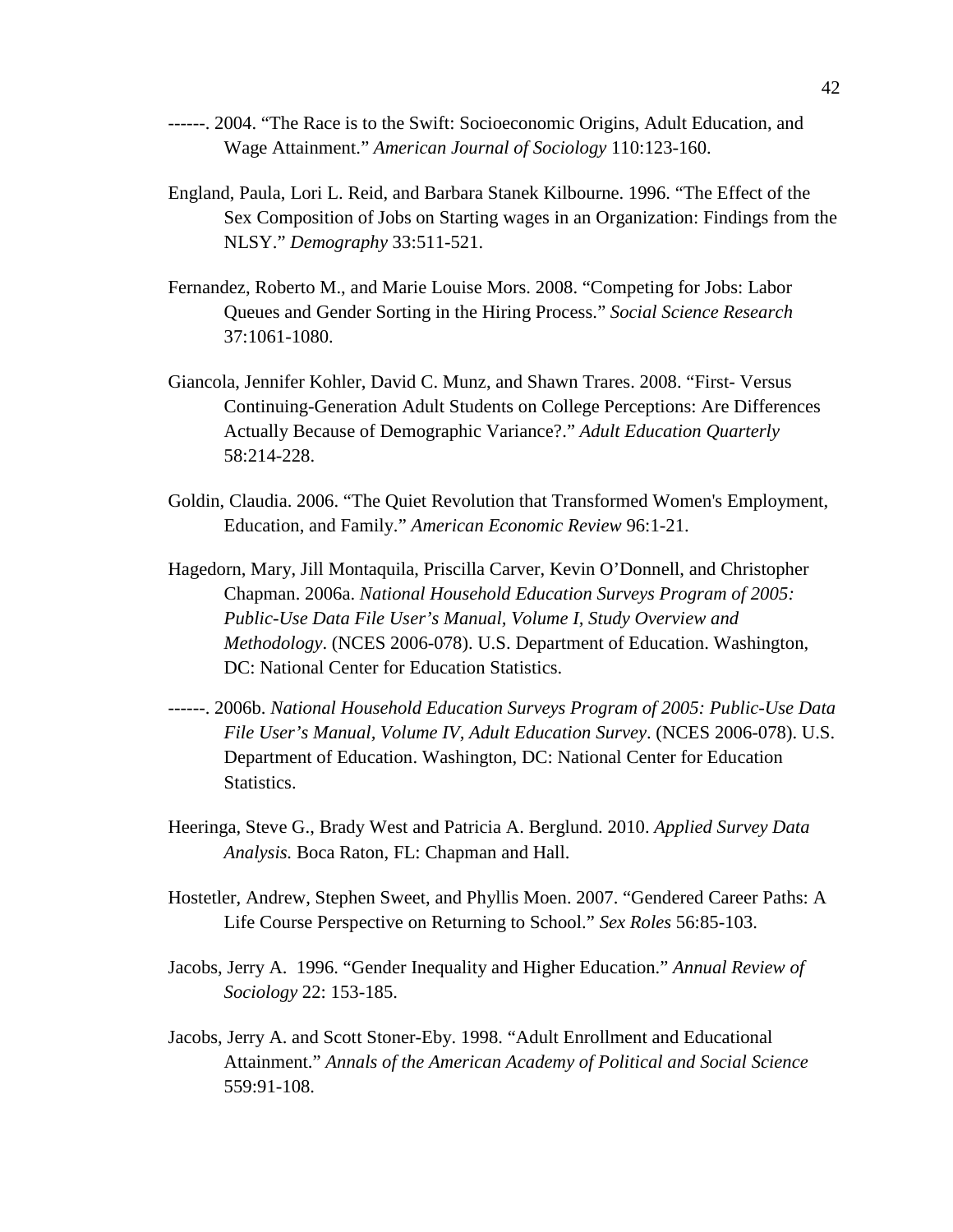- Kerckhoff, Alan C. 2001. "Education and Social Stratification Processes in Comparative Perspective." *Sociology of Education* 74:3-18.
- Kilbourne, Barbara S., G Farkas, K Beron, D Weir, and Paula England. 1994. "Returns to Skill, Compensating Differentials, and Gender Bias-Effects of Occupational Characteristics on the Wages of White Women and Men." *American Journal of Sociology* 100:689-719.
- Lee, John B., and Suzanne B. Clery. 1999. *Employer Aid for Postsecondary Education*. Washington, DC: National Center for Education Statistics.
- Long, J. Scott, and Jeremy Freese. 2006. *Regression Models for Categorical Dependent Variables Using Stata.* College Station, TX: Stata Press Publications.
- McCall, Leslie. 2000. "Explaining Levels of Within-Group Wage Inequality in U.S. Labor Markets." *Demography* 37:415-430.
- Mincer, Jacob, and Solomon Polachek. 1978. "An Exchange: The Theory of Human Capital and the Earnings of Women-Women's Earnings Reexamined." *Journal of Human Resources* 13:118-134.
- OECD. 2009. *Education at a Glance 2009: OECD Indicators*. Paris: OECD.
- OECD. 2005. *Thematic Review on Adult Learning: United States*. Paris: OECD.
- Okamoto, Dina, and Paula England. 1999. "Is there a Supply Side to Occupational Sex Segregation?" *Sociological Perspectives* 42:557-582.
- Ollenburger, Jane C., and Helen A. Moore. 1992. *A Sociology of Women: The Intersection of Patriarchy, Capitalism and Colonization*. Englewood Cliffs, NJ: Prentice Hall.
- Reskin, Barbara F. and Patricia A. Roos. 1990. *Job Queues, Gender Queues: Explaining Women's Inroads into Male Occupations*. Temple University Press
- Reskin, Barbara. 1993. "Sex Segregation in the Workplace." *Annual Review of Sociology* 19:241-270.
- Richardson, John T. E., and E King. 1998. "Adult Students in Higher Education Burden or Boon?" *Journal of Higher Education* 69:65-.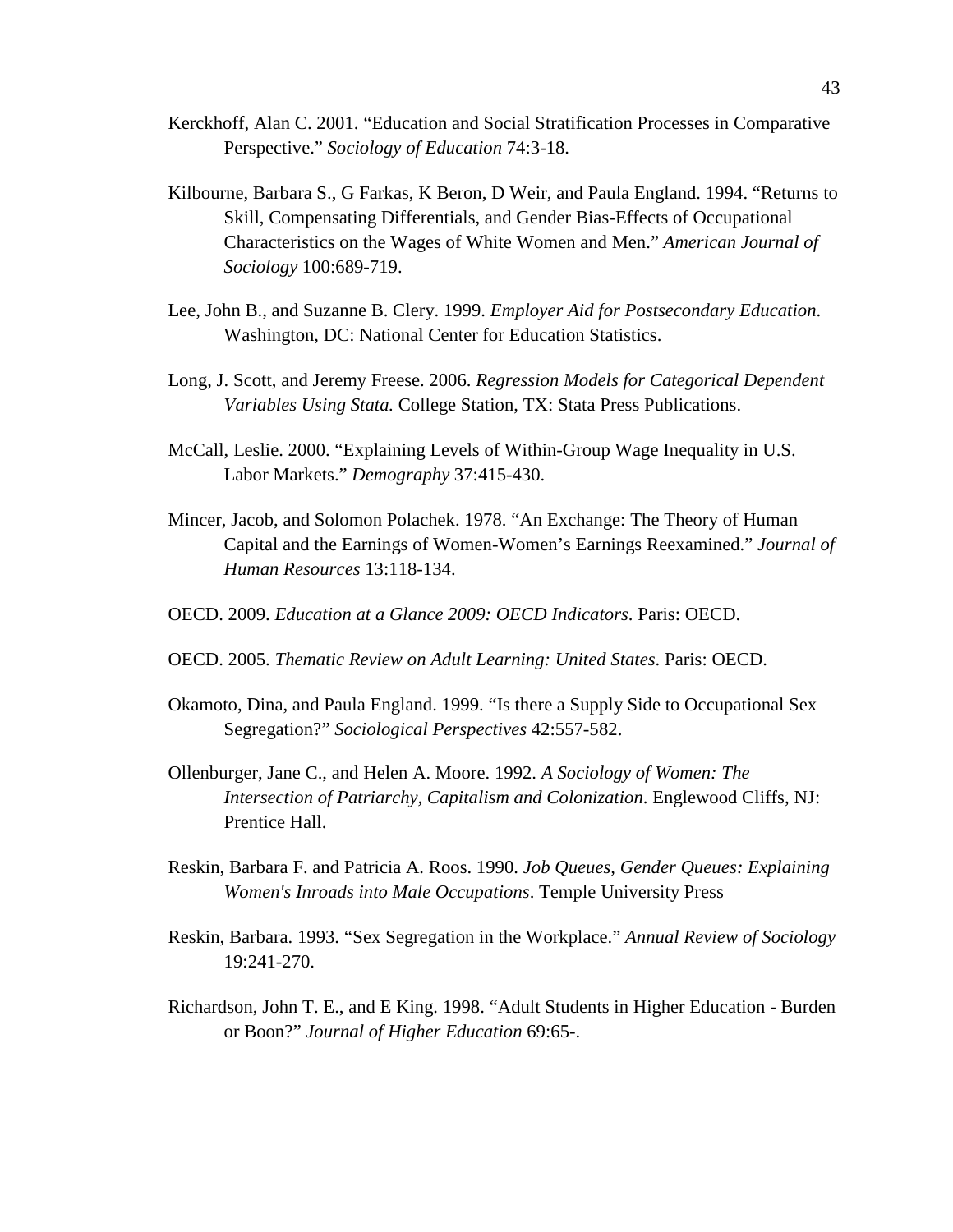- Roksa, Josipa. 2005. "Double Disadvantage or Blessing in Disguise? Understanding the Relationship between College Major and Employment Sector." *Sociology of Education* 78:207-232.
- Scanlon, Lesley. 2008. "Adults' Motives for Returning to Study: The Role of Self-Authoring.." *Studies in Continuing Education* 30:17-32.
- Simpson, Patricia A., Martin M. Greller, and Linda K. Stroh. 2001. "Variations in Human Capital Investment Activity by Age." *Journal of Vocational Behavior* 61:109- 138.
- Tam, Tony. 1997. "Sex Segregation and Occupational Gender Inequality in the United States: Devaluation or Specialized Training?." *The American Journal of Sociology* 102:1652-1692.
- Taniguchi, H. 2005. "The Influence of Age at Degree Completion on College Wage Premiums." *Research in Higher Education* 46:861-881.
- Taniguchi, Hiromi, and Gayle Kaufman. 2007. "Belated Entry: Gender Differences and Similarities in the Pattern of Nontraditional College Enrollment." *Social Science Research* 36:550-568.
- U.S. Census Bureau. 2009. "American FactFinder." *Census 2000.*  http://factfinder.census.gov.
- U.S. Department of Education. 2008a. "Digest of Education Statistics, 2008." *Table 190*. http://nces.ed.gov/programs/digest/d08/tables/dt08\_190.asp (Accessed October 7, 2009).
- ------. 2008b. "Digest of Education Statistics, 2008." *Table 370*. http://nces.ed.gov/programs/digest/d08/tables/dt08\_370.asp (Accessed October 7, 2009).
- U.S. Department of Labor. 2007. "NLSY 1979 Jobs by Education, Sex, Race, Ethnicity and Age." http://www.bls.gov/nls/y79r22jobsbyedu.pdf (Accessed September 5, 2009).
- ------. 2010a. "Standard Occupational Classification." U.S. Bureau of Labor Statistics. http://www.bls.gov/SOC/ (Accessed February 3, 2010).
- ------. 2010b. "The Employment Situation-January 2010." U.S. Bureau of Labor Statistics. http://www.bls.gov/news.release/pdf/empsit.pdf (Accessed February 7, 2010).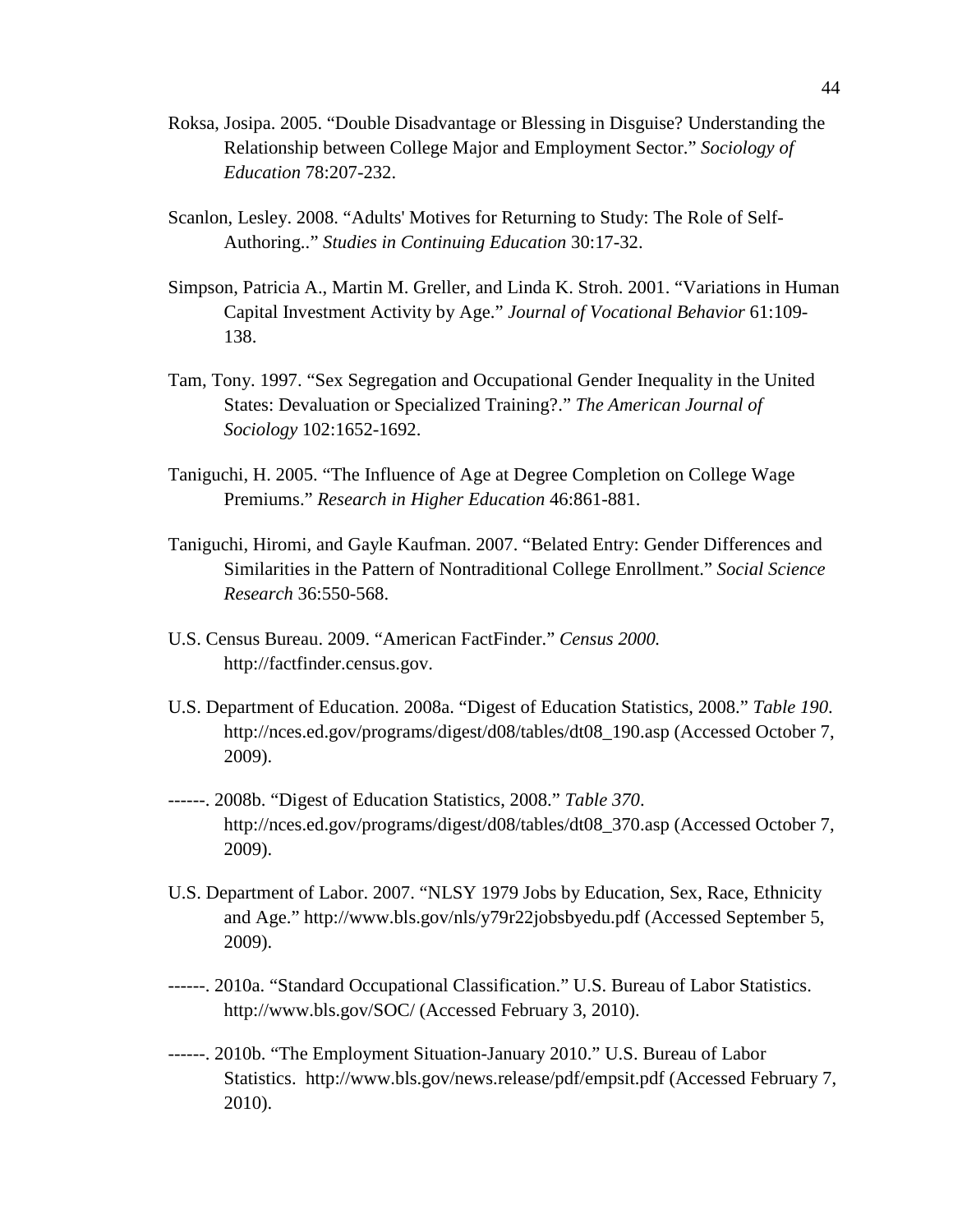------. 2010c. "Household Data Annual Averages: Table 2." U.S. Bureau of Labor Statistics. http://www.bls.gov/cps/cpsaat2.pdf (Accessed February 27, 2010).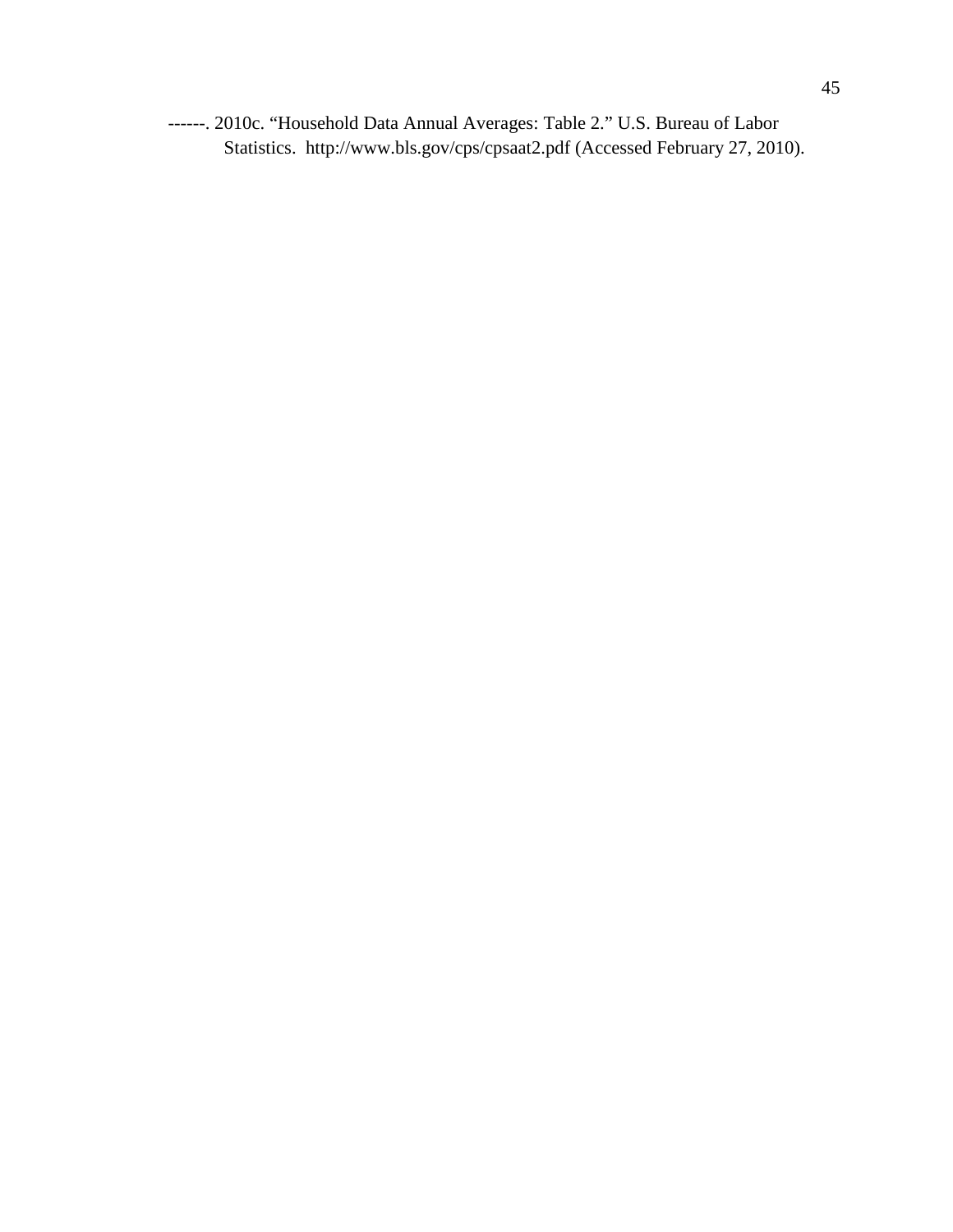

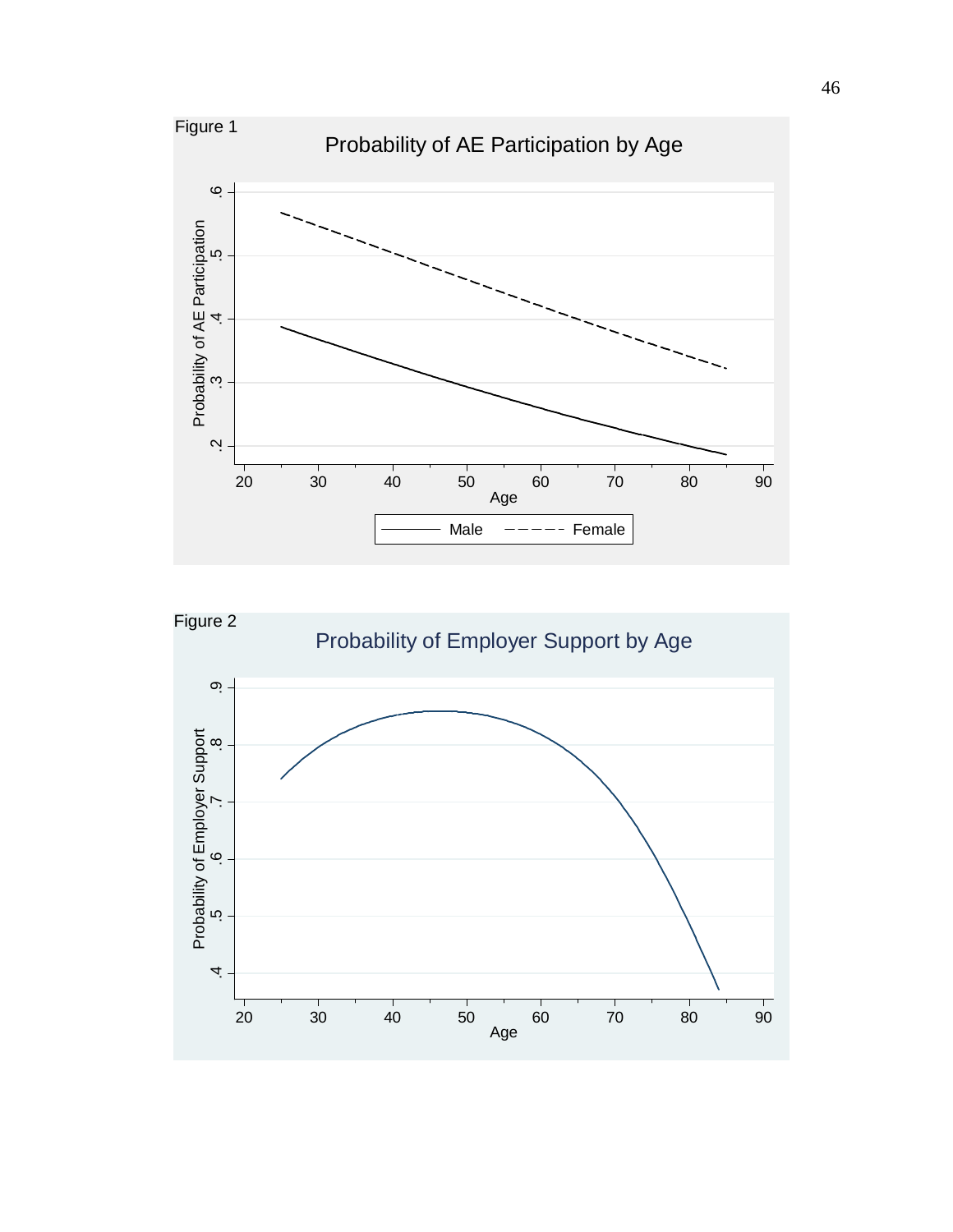| <b>Table 1: Descriptive Statistics</b> |       |                     |                  |              |       |                        |                  |              |                   |                           |                  |              |  |
|----------------------------------------|-------|---------------------|------------------|--------------|-------|------------------------|------------------|--------------|-------------------|---------------------------|------------------|--------------|--|
|                                        |       | Full Sample: N=4798 |                  |              |       | Subsample: N=2692      |                  |              | Subsample: N=2070 |                           |                  |              |  |
|                                        |       | Workers Aged 25+    |                  |              |       | <b>AE</b> Participants |                  |              |                   | <b>Employer Supported</b> |                  |              |  |
|                                        | Mean  |                     | Std. Min Max     |              | Mean  |                        | Std. Min Max     |              | Mean              |                           | Std. Min Max     |              |  |
| Dependent Variables                    | or %  | Dev.                |                  |              | or %  | Dev.                   |                  |              | or %              | Dev.                      |                  |              |  |
| Adult Education (AE) participation     | 56%   |                     | $\boldsymbol{0}$ | $\mathbf{1}$ | 100%  |                        | $\mathbf{1}$     | $\mathbf{1}$ | 100%              |                           | 1                | $\mathbf{1}$ |  |
| Employer support of AE                 |       |                     |                  |              | 77%   |                        | $\boldsymbol{0}$ | $\mathbf{1}$ | 100%              |                           | $\mathbf{1}$     | $\,1$        |  |
| <b>Independent Variables</b>           |       |                     |                  |              |       |                        |                  |              |                   |                           |                  |              |  |
| Human Capital Variables                |       |                     |                  |              |       |                        |                  |              |                   |                           |                  |              |  |
| Employed part-time                     | 23%   |                     | $\boldsymbol{0}$ | $\mathbf{1}$ | 20%   |                        | $\boldsymbol{0}$ | $\mathbf{1}$ | 16%               |                           | $\boldsymbol{0}$ | $\mathbf{1}$ |  |
| Continuing education required for job  | 58%   |                     | $\mathbf{0}$     | $\mathbf{1}$ | 47%   |                        | $\mathbf{0}$     | $\mathbf{1}$ | 46%               |                           | $\boldsymbol{0}$ | $\mathbf{1}$ |  |
| <b>Prior Education</b>                 |       |                     |                  |              |       |                        |                  |              |                   |                           |                  |              |  |
| Less than a high school diploma        | 8%    |                     | $\mathbf{0}$     | 1            | 3%    |                        | $\mathbf{0}$     | $\mathbf{1}$ | 2%                |                           | $\mathbf{0}$     | $\mathbf{1}$ |  |
| High school diploma or equivalent      | 20%   |                     | $\boldsymbol{0}$ | $\mathbf{1}$ | 14%   |                        | $\boldsymbol{0}$ | $\mathbf{1}$ | 14%               |                           | $\boldsymbol{0}$ | $\,1$        |  |
| Some college/Associate's degree        | 26%   |                     | $\mathbf{0}$     | $\mathbf{1}$ | 27%   |                        | $\boldsymbol{0}$ | $\mathbf{1}$ | 27%               |                           | $\boldsymbol{0}$ | $\,1$        |  |
| Bachelor's degree or higher*           | 46%   |                     | $\mathbf{0}$     | $\mathbf{1}$ | 56%   |                        | $\boldsymbol{0}$ | $\mathbf{1}$ | 58%               |                           | $\boldsymbol{0}$ | $\,1$        |  |
| Age                                    | 46.53 | 12.10               | 25               | 90           | 45.30 | 11.56                  | 25               | 84           | 45.23             | 11.09                     | 25               | 82           |  |
| Female                                 | 54%   |                     | $\mathbf{0}$     | $\mathbf{1}$ | 61%   |                        | $\mathbf{0}$     | $\mathbf{1}$ | 63%               |                           | $\overline{0}$   | $\,1$        |  |
| Queuing Variables                      |       |                     |                  |              |       |                        |                  |              |                   |                           |                  |              |  |
| Professional*                          | 46%   |                     | $\boldsymbol{0}$ | $\mathbf{1}$ | 59%   |                        | $\boldsymbol{0}$ | $\mathbf{1}$ | 62%               |                           | $\boldsymbol{0}$ | $\mathbf{1}$ |  |
| <b>Sales</b>                           | 10%   |                     | $\boldsymbol{0}$ | $\mathbf{1}$ | 8%    |                        | $\boldsymbol{0}$ | $\mathbf{1}$ | 6%                |                           | $\boldsymbol{0}$ | $\,1$        |  |
| Administrative                         | 14%   |                     | $\mathbf{0}$     | $\mathbf{1}$ | 13%   |                        | $\mathbf{0}$     | $\mathbf{1}$ | 14%               |                           | $\boldsymbol{0}$ | $\mathbf{1}$ |  |
| Service                                | 11%   |                     | $\mathbf{0}$     | $\mathbf{1}$ | 9%    |                        | $\mathbf{0}$     | $\mathbf{1}$ | 9%                |                           | $\mathbf{0}$     | $\,1$        |  |
| Manual                                 | 19%   |                     | $\theta$         | $\mathbf{1}$ | 11%   |                        | $\theta$         | $\mathbf{1}$ | 9%                |                           | $\mathbf{0}$     | $\,1$        |  |
| <b>Background Variables</b>            |       |                     |                  |              |       |                        |                  |              |                   |                           |                  |              |  |
| Race/Ethnicity                         |       |                     |                  |              |       |                        |                  |              |                   |                           |                  |              |  |
| White, non-Hispanic*                   | 75%   |                     | $\boldsymbol{0}$ | $\mathbf{1}$ | 77%   |                        | $\boldsymbol{0}$ | $\mathbf{1}$ | 79%               |                           | $\boldsymbol{0}$ | $\mathbf{1}$ |  |
| Black, non-Hispanic                    | 8%    |                     | $\overline{0}$   | $\mathbf{1}$ | 9%    |                        | $\mathbf{0}$     | $\mathbf{1}$ | 9%                |                           | $\overline{0}$   | $\mathbf 1$  |  |
| Hispanic                               | 10%   |                     | $\overline{0}$   | $\mathbf{1}$ | 8%    |                        | $\mathbf{0}$     | $\mathbf{1}$ | 6%                |                           | $\overline{0}$   | $\mathbf{1}$ |  |
| All other races                        | 6%    |                     | $\overline{0}$   | $\mathbf{1}$ | 6%    |                        | $\mathbf{0}$     | $\mathbf{1}$ | 6%                |                           | $\overline{0}$   | $\mathbf{1}$ |  |
| <b>Marital Status</b>                  |       |                     |                  |              |       |                        |                  |              |                   |                           |                  |              |  |
| Single                                 | 18%   |                     | $\boldsymbol{0}$ | 1            | 18%   |                        | $\boldsymbol{0}$ | $\mathbf{1}$ | 18%               |                           | $\boldsymbol{0}$ | $\mathbf{1}$ |  |
| Married*                               | 60%   |                     | $\overline{0}$   | $\mathbf{1}$ | 61%   |                        | $\overline{0}$   | $\mathbf{1}$ | 61%               |                           | $\boldsymbol{0}$ | $\,1$        |  |
| Separated/Divorced/Widowed             | 22%   |                     | $\overline{0}$   | $\mathbf{1}$ | 21%   |                        | $\overline{0}$   | $\mathbf{1}$ | 21%               |                           | $\theta$         | $\mathbf{1}$ |  |
| Natural log of Income                  | 8.79  | 3.08                | $\mathbf{0}$     | 11.92        | 9.20  | 2.86                   | 1.25             | 11.92        | 9.33              | 2.81                      | 1.64             | 11.92        |  |
| Has children under the age of 6        | 14%   |                     | $\overline{0}$   | $\mathbf{1}$ | 14%   |                        | $\mathbf{0}$     | $\mathbf{1}$ | 14%               |                           | $\overline{0}$   | $\mathbf{1}$ |  |
| Region                                 |       |                     |                  |              |       |                        |                  |              |                   |                           |                  |              |  |
| Northeast                              | 18%   |                     | $\boldsymbol{0}$ | $\mathbf{1}$ | 18%   |                        | $\boldsymbol{0}$ | $\mathbf{1}$ | 17%               |                           | $\boldsymbol{0}$ | $\mathbf{1}$ |  |
| South*                                 | 37%   |                     | $\overline{0}$   | $\mathbf{1}$ | 37%   |                        | $\overline{0}$   | $\mathbf{1}$ | 37%               |                           | $\overline{0}$   | $\,1$        |  |
| Midwest                                | 22%   |                     | $\boldsymbol{0}$ | $\mathbf{1}$ | 22%   |                        | $\boldsymbol{0}$ | $\mathbf{1}$ | 23%               |                           | $\boldsymbol{0}$ | $\,1$        |  |
| West                                   | 23%   |                     | $\overline{0}$   | $\mathbf{1}$ | 24%   |                        | $\mathbf{0}$     | $\mathbf{1}$ | 23%               |                           | $\mathbf{0}$     | $\mathbf{1}$ |  |
| <b>Education Pursuing</b>              |       |                     |                  |              |       |                        |                  |              |                   |                           |                  |              |  |
| ESL/GED/Basic Skills                   |       |                     |                  |              | 2%    |                        | $\mathbf{0}$     | $\mathbf{1}$ | 1%                |                           | $\boldsymbol{0}$ | $\mathbf{1}$ |  |
| Vocational/Apprenticeships             |       |                     |                  |              | 5%    |                        | $\boldsymbol{0}$ | $\mathbf{1}$ | 3%                |                           | $\mathbf{0}$     | $\,1$        |  |
| College/University                     |       |                     |                  |              | 15%   |                        | $\boldsymbol{0}$ | $\mathbf{1}$ | 13%               |                           | $\boldsymbol{0}$ | $\,1$        |  |
| <b>Work-Related Courses</b>            |       |                     |                  |              | 80%   |                        | $\mathbf{0}$     | 1            | 84%               |                           | $\mathbf{0}$     | $\mathbf{1}$ |  |
| *reference category for analyses       |       |                     |                  |              |       |                        |                  |              |                   |                           |                  |              |  |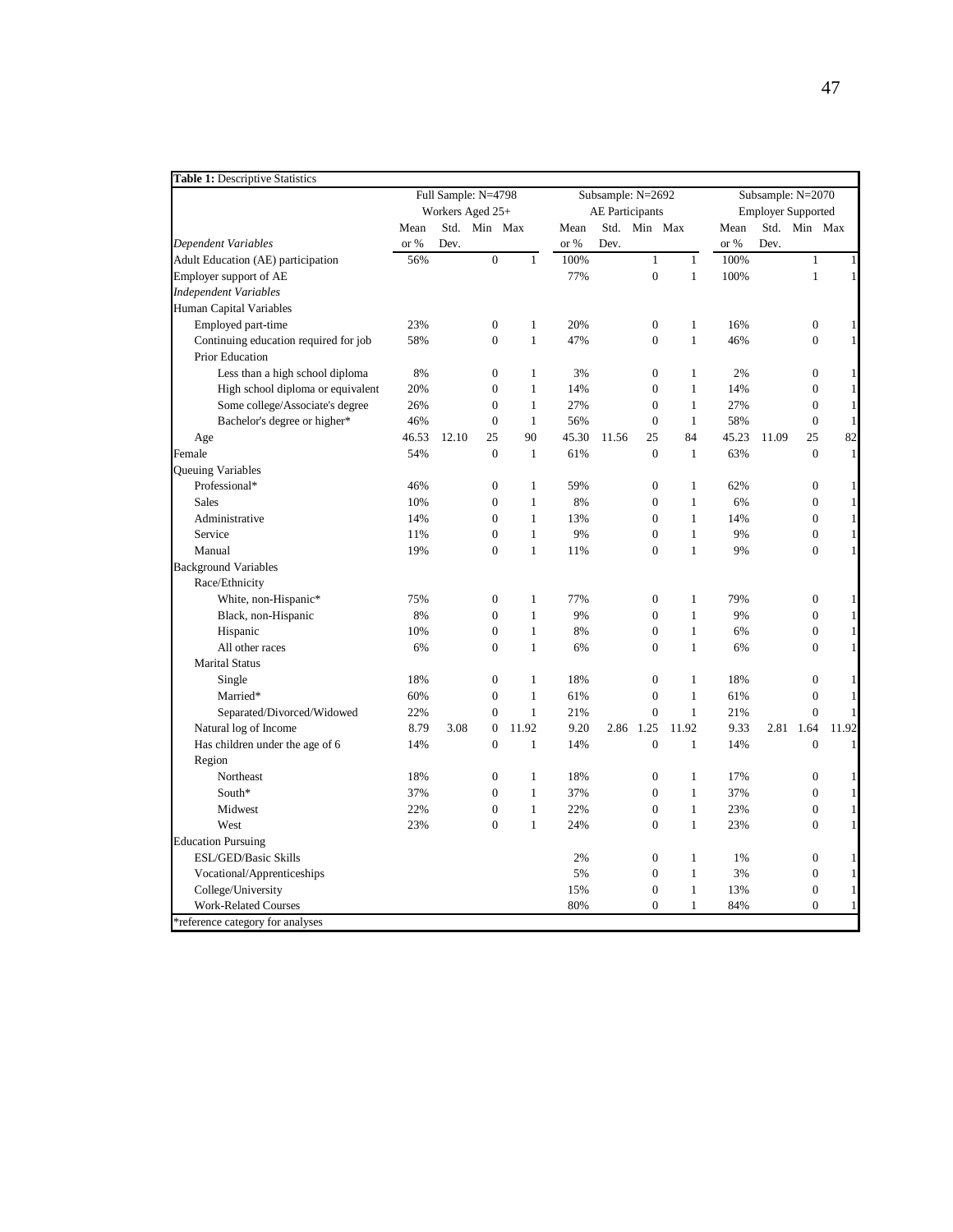| Table 2: Logistic Regression Analysis for Variables Predicting Adult Education Participation |              |                  |                |              |                |              |                         |  |  |  |  |  |  |
|----------------------------------------------------------------------------------------------|--------------|------------------|----------------|--------------|----------------|--------------|-------------------------|--|--|--|--|--|--|
|                                                                                              | Model 1      | Model 2          | Model 3        | Model 4      | Model 5        | Model 6      | Model 7                 |  |  |  |  |  |  |
| Human Capital Variables                                                                      |              |                  |                |              |                |              |                         |  |  |  |  |  |  |
| Northeast                                                                                    | 0.986        | 0.994            | 0.975          | 0.976        | 0.976          | 0.969        | 0.955                   |  |  |  |  |  |  |
|                                                                                              | $[-0.10]$    | $[-0.05]$        | $[-0.18]$      | $[-0.17]$    | $[-0.17]$      | $[-0.22]$    | $[-0.32]$               |  |  |  |  |  |  |
| Midwest                                                                                      | 0.907        | 0.919            | 0.939          | 0.931        | 0.944          | 0.924        | 0.911                   |  |  |  |  |  |  |
|                                                                                              | $[-0.78]$    | $[-0.67]$        | $[-0.48]$      | $[-0.55]$    | $[-0.44]$      | $[-0.60]$    | $[-0.71]$               |  |  |  |  |  |  |
| West                                                                                         | 0.989        | 0.995            | 0.981          | 0.98         | 1.009          | 0.996        | 0.985                   |  |  |  |  |  |  |
|                                                                                              | $[-0.08]$    | $[-0.04]$        | $[-0.15]$      | $[-0.16]$    | [0.07]         | $[-0.03]$    | $[-0.11]$               |  |  |  |  |  |  |
| Employed part-time                                                                           | 0.843        | $0.667$ ***      | 0.829          | $0.689$ ***  | 0.856          | $0.718$ **   | 0.72<br>**              |  |  |  |  |  |  |
|                                                                                              | $[-1.53]$    | $[-3.55]$        | $[-1.68]$      | $[-3.31]$    | $[-1.33]$      | $[-2.84]$    | $[-2.77]$               |  |  |  |  |  |  |
| Continuing ed. required                                                                      | 0.454<br>*** | $0.475$ ***      | $0.471$ ***    | 0.492<br>*** | 0.472<br>$***$ | 0.494<br>*** | 0.51<br>***             |  |  |  |  |  |  |
|                                                                                              | $[-8.34]$    | $[-7.75]$        | $[-7.69]$      | $[-7.17]$    | $[-7.64]$      | $[-7.12]$    | $[-6.68]$               |  |  |  |  |  |  |
| Less than HS diploma                                                                         | 0.114<br>*** | $0.116$ ***      | $0.192$ ***    | 0.175<br>*** | 0.21<br>***    | $0.198$ ***  | 0.2<br>***              |  |  |  |  |  |  |
|                                                                                              | $[-9.42]$    | $[-9.25]$        | $[-6.58]$      | $[-6.94]$    | $[-6.24]$      | $[-6.48]$    | $[-6.50]$               |  |  |  |  |  |  |
| HS diploma or equivalent                                                                     | $0.286$ ***  | $0.273$ ***      | $0.407$ ***    | $0.376$ ***  | 0.415<br>***   | $0.389$ ***  | 0.382<br>***            |  |  |  |  |  |  |
|                                                                                              | $[-10.12]$   | $[-10.35]$       | $[-6.42]$      | $[-7.01]$    | $[-6.20]$      | $[-6.69]$    | $[-6.87]$               |  |  |  |  |  |  |
| Some college/AA                                                                              | $0.704$ **   | $0.669$ ***      | 0.885          | 0.837        | 0.902          | 0.861        | 0.845                   |  |  |  |  |  |  |
|                                                                                              | $[-3.19]$    | $[-3.61]$        | $[-0.99]$      | $[-1.44]$    | $[-0.83]$      | $[-1.19]$    | $[-1.35]$               |  |  |  |  |  |  |
| Age                                                                                          | $0.984$ ***  | 0.983<br>***     | $0.982$ ***    | 0.982<br>*** | $0.982$ ***    | 0.981<br>*** | 0.981<br>***            |  |  |  |  |  |  |
|                                                                                              | $[-4.21]$    | $[-4.27]$        | $[-4.32]$      | $[-4.46]$    | $[-4.49]$      | $[-4.70]$    | $[-4.71]$               |  |  |  |  |  |  |
| Female                                                                                       |              | $* * *$<br>2.073 |                | 1.951<br>*** |                | 1.995<br>*** | $2.562$ ***             |  |  |  |  |  |  |
|                                                                                              |              | [7.55]           |                | [6.61]       |                | [6.73]       | [6.48]                  |  |  |  |  |  |  |
| Queuing Variables                                                                            |              |                  |                |              |                |              |                         |  |  |  |  |  |  |
| Marketing/Sales                                                                              |              |                  | 0.502<br>$***$ | 0.5<br>***   | 0.507<br>***   | 0.507<br>*** | 0.693                   |  |  |  |  |  |  |
|                                                                                              |              |                  | $[-4.20]$      | $[-4.18]$    | $[-4.11]$      | $[-4.05]$    | $[-1.54]$               |  |  |  |  |  |  |
| Administrative                                                                               |              |                  | $0.747 +$      | 0.628<br>**  | $0.765 +$      | $0.649$ **   | $0.583 +$               |  |  |  |  |  |  |
|                                                                                              |              |                  | $[-1.86]$      | $[-3.03]$    | $[-1.69]$      | $[-2.81]$    | $[-1.94]$               |  |  |  |  |  |  |
| Service                                                                                      |              |                  | 0.548<br>***   | 0.537<br>*** | 0.562<br>***   | 0.559<br>*** | 0.663                   |  |  |  |  |  |  |
|                                                                                              |              |                  | $[-3.63]$      | $[-3.79]$    | $[-3.41]$      | $[-3.48]$    | $[-1.53]$               |  |  |  |  |  |  |
| Manual                                                                                       |              |                  | $0.405$ ***    | 0.508<br>*** | $0.418$ ***    | $0.535$ ***  | 0.66<br>$\ddot{x}$      |  |  |  |  |  |  |
|                                                                                              |              |                  | $[-5.97]$      | $[-4.34]$    | $[-5.78]$      | $[-4.05]$    | $[-2.39]$               |  |  |  |  |  |  |
| <b>Background Variables</b>                                                                  |              |                  |                |              |                |              |                         |  |  |  |  |  |  |
| Natural log of income                                                                        |              |                  |                |              | 1.028          | $1.039$ *    | $1.039$ *               |  |  |  |  |  |  |
|                                                                                              |              |                  |                |              | $[1.56]$       | [2.09]       | [2.13]                  |  |  |  |  |  |  |
| Black, non-Hispanic                                                                          |              |                  |                |              | 1.208          | 1.12         | 1.142                   |  |  |  |  |  |  |
|                                                                                              |              |                  |                |              | $[1.10]$       | [0.65]       | [0.77]                  |  |  |  |  |  |  |
| Hispanic                                                                                     |              |                  |                |              | 0.915          | 0.885        | 0.891                   |  |  |  |  |  |  |
|                                                                                              |              |                  |                |              | $[-0.46]$      | $[-0.63]$    | $[-0.61]$               |  |  |  |  |  |  |
| All other races                                                                              |              |                  |                |              | 0.869          | 0.876        | 0.908                   |  |  |  |  |  |  |
|                                                                                              |              |                  |                |              | $[-0.73]$      | $[-0.68]$    | $[-0.50]$               |  |  |  |  |  |  |
| Interactions                                                                                 |              |                  |                |              |                |              |                         |  |  |  |  |  |  |
| Female*Sales                                                                                 |              |                  |                |              |                |              | $0.528$ *               |  |  |  |  |  |  |
|                                                                                              |              |                  |                |              |                |              | $[-1.97]$               |  |  |  |  |  |  |
| Female*Administrative                                                                        |              |                  |                |              |                |              | 1.031                   |  |  |  |  |  |  |
|                                                                                              |              |                  |                |              |                |              |                         |  |  |  |  |  |  |
| Female*Service                                                                               |              |                  |                |              |                |              | [0.09]<br>0.708         |  |  |  |  |  |  |
|                                                                                              |              |                  |                |              |                |              |                         |  |  |  |  |  |  |
|                                                                                              |              |                  |                |              |                |              | $[-1.08]$<br>$0.404$ ** |  |  |  |  |  |  |
| Female*Manual                                                                                |              |                  |                |              |                |              |                         |  |  |  |  |  |  |
|                                                                                              |              |                  |                |              |                |              | $[-2.92]$<br>***        |  |  |  |  |  |  |
| Constant                                                                                     | 5.401<br>*** | 4.084<br>***     | 6.785<br>***   | 5.257<br>*** | 5.227<br>***   | 3.697<br>*** | 3.29                    |  |  |  |  |  |  |
|                                                                                              | [7.93]       | [6.40]           | $[8.65]$       | [7.30]       | [5.62]         | [4.25]       | [3.80]                  |  |  |  |  |  |  |
| Observations                                                                                 | 4798         | 4798             | 4798           | 4798         | 4798           | 4798         | 4798                    |  |  |  |  |  |  |
| Pseudo R-squared                                                                             | 0.112        | 0.131            | 0.129          | 0.142        | $0.13\,$       | 0.144        | 0.147                   |  |  |  |  |  |  |
| expb coefficients; t statistics in brackets                                                  |              |                  |                |              |                |              |                         |  |  |  |  |  |  |
| $\dagger$ p<0.10, * p<0.05, ** p<0.01, *** p<0.001                                           |              |                  |                |              |                |              |                         |  |  |  |  |  |  |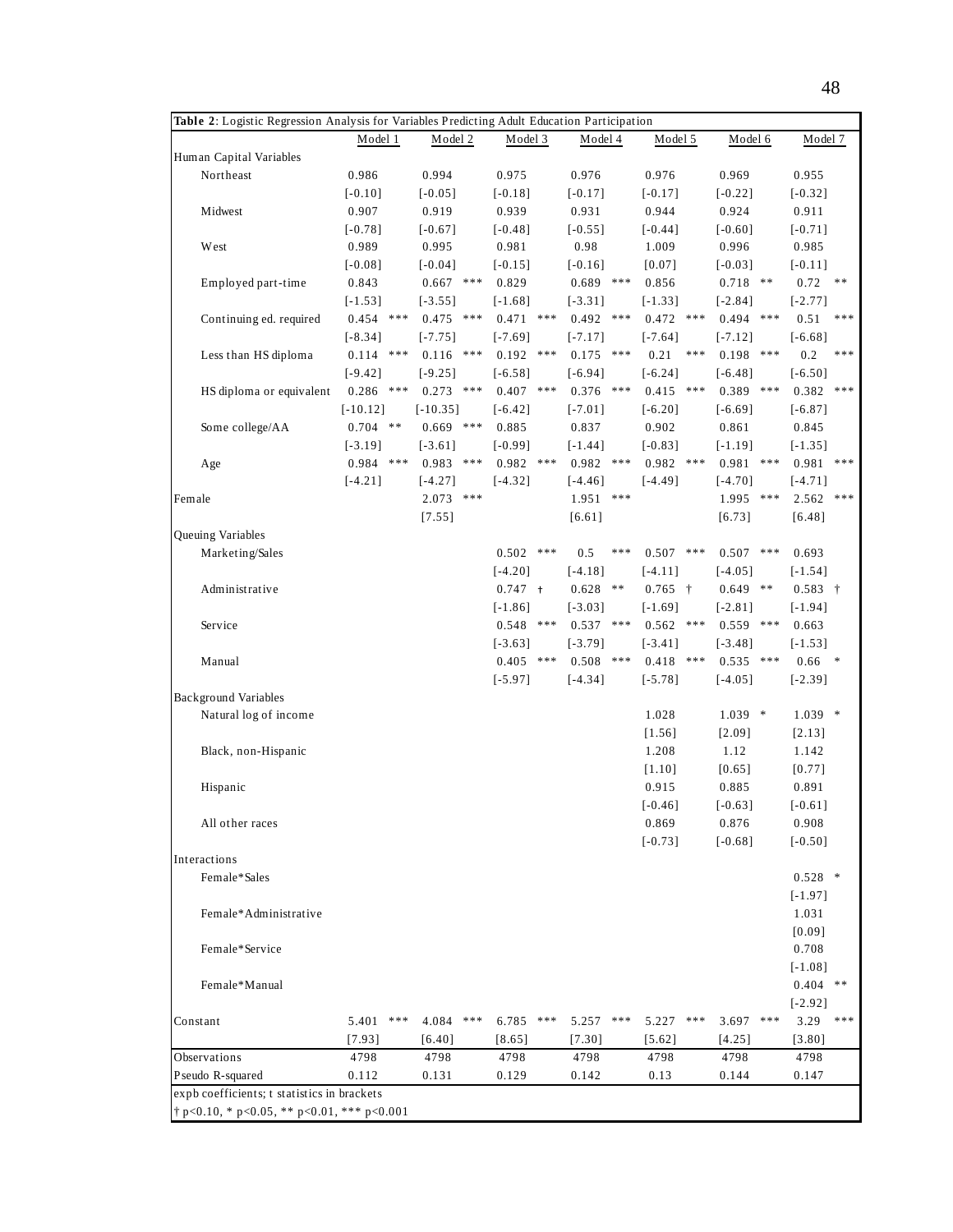| Table 3: Logistic Regression Analysis for Variables Predicting Employer Support |             |             |             |             |             |             |             |             |  |  |  |  |  |
|---------------------------------------------------------------------------------|-------------|-------------|-------------|-------------|-------------|-------------|-------------|-------------|--|--|--|--|--|
|                                                                                 | Model 1     | Model 2     | Model 3     | Model 4     | Model 5     | Model 6     | Model 7     | Model 8     |  |  |  |  |  |
| Human Capital Variables                                                         |             |             |             |             |             |             |             |             |  |  |  |  |  |
| Northeast                                                                       | 0.891       | 0.88        | 0.859       | 0.853       | 0.85        | 0.844       | 0.838       | 0.817       |  |  |  |  |  |
|                                                                                 | $[-0.56]$   | $[-0.62]$   | $[-0.72]$   | $[-0.75]$   | $[-0.75]$   | $[-0.78]$   | $[-0.81]$   | $[-0.92]$   |  |  |  |  |  |
| Midwest                                                                         | $1.421 +$   | $1.42 +$    | $1.476 +$   | $1.473 +$   | $1.462 +$   | $1.459 +$   | $1.465 +$   | $1.484 +$   |  |  |  |  |  |
|                                                                                 | $[1.70]$    | [1.70]      | [1.87]      | [1.87]      | [1.83]      | [1.82]      | [1.84]      | [1.89]      |  |  |  |  |  |
| West                                                                            | 0.997       | 0.992       | 0.961       | 0.959       | 1.026       | 1.022       | 1.001       | 0.989       |  |  |  |  |  |
|                                                                                 | $[-0.02]$   | $[-0.04]$   | $[-0.21]$   | $[-0.22]$   | [0.13]      | [0.11]      | [0.01]      | $[-0.06]$   |  |  |  |  |  |
| Employed part-time                                                              | $0.479$ *** | $0.422$ *** | $0.461$ *** | $0.44$ ***  | $0.455$ *** | $0.434$ *** | $0.215$ *** | $0.251$ *** |  |  |  |  |  |
|                                                                                 | $[-4.59]$   | $[-5.12]$   | $[-4.66]$   | $[-4.73]$   | $[-4.72]$   | $[-4.81]$   | $[-5.58]$   | $[-4.97]$   |  |  |  |  |  |
| Continuing ed. required                                                         | $0.708$ *   | $0.728$ *   | $0.711$ *   | $0.721$ *   | $0.713$ *   | $0.723$ *   | $0.746$ *   | $0.772 +$   |  |  |  |  |  |
|                                                                                 | $[-2.43]$   | $[-2.25]$   | $[-2.36]$   | $[-2.30]$   | $[-2.34]$   | $[-2.28]$   | $[-2.06]$   | $[-1.81]$   |  |  |  |  |  |
| Less than HS diploma                                                            | $0.23$ ***  | $0.237$ *** | $0.325$ **  | $0.321$ **  | $0.4 *$     | $0.397$ *   | $0.386*$    | $0.325$ **  |  |  |  |  |  |
|                                                                                 | $[-4.28]$   | $[-4.28]$   | $[-3.09]$   | $[-3.12]$   | $[-2.53]$   | $[-2.55]$   | $[-2.50]$   | $[-2.87]$   |  |  |  |  |  |
| HS diploma or equivalent                                                        | 1.007       | 0.973       | 1.214       | 1.19        | 1.252       | 1.228       | 1.199       | 1.119       |  |  |  |  |  |
|                                                                                 | [0.03]      | $[-0.13]$   | [0.85]      | [0.75]      | [0.97]      | [0.88]      | [0.78]      | $[0.48]$    |  |  |  |  |  |
| Some college/AA                                                                 | 0.937       | 0.921       | 1.06        | 1.049       | 1.073       | 1.063       | 1.091       | 1.127       |  |  |  |  |  |
|                                                                                 | $[-0.40]$   | $[-0.50]$   | [0.31]      | [0.25]      | [0.38]      | [0.33]      | [0.47]      | $[0.62]$    |  |  |  |  |  |
| Age                                                                             | $1.167$ *** | $1.161$ *** | $1.151$ *** | $1.149$ *** | $1.153$ *** | $1.151$ *** | $1.139$ *** | $1.109$ **  |  |  |  |  |  |
|                                                                                 | [4.04]      | [3.89]      | [3.62]      | [3.57]      | [3.65]      | [3.60]      | [3.33]      | [2.65]      |  |  |  |  |  |
| Age <sup>2</sup>                                                                | $0.998$ *** | $0.998$ *** | $0.998$ *** | $0.998$ *** | $0.998$ *** | $0.998$ *** | $0.999$ *** | $0.999$ **  |  |  |  |  |  |
|                                                                                 | $[-4.02]$   | $[-3.89]$   | $[-3.68]$   | $[-3.64]$   | $[-3.74]$   | $[-3.70]$   | $[-3.40]$   | $[-2.94]$   |  |  |  |  |  |
| Female                                                                          |             | $1.429$ *   |             | 1.16        |             | 1.163       | 1.316       | 1.346       |  |  |  |  |  |
|                                                                                 |             | [2.35]      |             | [0.94]      |             | [0.95]      | [1.28]      | [1.38]      |  |  |  |  |  |
| Queuing Variables                                                               |             |             |             |             |             |             |             |             |  |  |  |  |  |
| Marketing/Sales                                                                 |             |             | $0.371$ *** | $0.374$ *** | 0.38<br>*** | $0.383$ *** | $0.456$ *   | $0.404$ *   |  |  |  |  |  |
|                                                                                 |             |             | $[-3.96]$   | $[-3.92]$   | $[-3.98]$   | $[-3.93]$   | $[-2.15]$   | $[-2.48]$   |  |  |  |  |  |
| Administrative                                                                  |             |             | 1.259       | 1.214       | 1.319       | 1.272       | 1.804       | 1.753       |  |  |  |  |  |
|                                                                                 |             |             | [0.92]      | [0.78]      | [1.11]      | [0.97]      | [1.24]      | [1.25]      |  |  |  |  |  |
| Service                                                                         |             |             | 0.663       | 0.662       | 0.663       | 0.662       | 1.598       | 1.591       |  |  |  |  |  |
|                                                                                 |             |             | $[-1.54]$   | $[-1.54]$   | $[-1.59]$   | $[-1.58]$   | [1.08]      | [1.06]      |  |  |  |  |  |
| Manual                                                                          |             |             | $0.47$ **   | $0.5$ **    | $0.476$ **  | $0.507$ **  | $0.593 +$   | $0.543$ *   |  |  |  |  |  |
|                                                                                 |             |             | $[-3.21]$   | $[-2.79]$   | $[-3.15]$   | $[-2.74]$   | $[-1.81]$   | $[-2.10]$   |  |  |  |  |  |
| <b>Background Variables</b>                                                     |             |             |             |             |             |             |             |             |  |  |  |  |  |
| Black, non-Hispanic                                                             |             |             |             |             | 1.122       | 1.111       | 1.159       | 1.188       |  |  |  |  |  |
|                                                                                 |             |             |             |             | $[0.39]$    | [0.35]      | [0.48]      | [0.57]      |  |  |  |  |  |
| Hispanic                                                                        |             |             |             |             | $0.543$ *   | $0.538$ *   | $0.553$ *   | $0.537$ *   |  |  |  |  |  |
|                                                                                 |             |             |             |             | $[-2.43]$   | $[-2.47]$   | $[-2.34]$   | $[-2.46]$   |  |  |  |  |  |
| All other races                                                                 |             |             |             |             | 0.758       | 0.768       | 0.827       | 0.888       |  |  |  |  |  |
|                                                                                 |             |             |             |             | $[-1.07]$   | $[-1.01]$   | $[-0.74]$   | $[-0.46]$   |  |  |  |  |  |
| Interactions                                                                    |             |             |             |             |             |             |             |             |  |  |  |  |  |
| Female*Part-time                                                                |             |             |             |             |             |             | $2.549$ **  | $2.256$ *   |  |  |  |  |  |
|                                                                                 |             |             |             |             |             |             | [2.77]      | [2.39]      |  |  |  |  |  |
| Female*Sales                                                                    |             |             |             |             |             |             | 0.704       | 0.728       |  |  |  |  |  |
|                                                                                 |             |             |             |             |             |             | $[-0.75]$   | $[-0.67]$   |  |  |  |  |  |
| Female*Administrative                                                           |             |             |             |             |             |             | 0.596       | 0.603       |  |  |  |  |  |
|                                                                                 |             |             |             |             |             |             | $[-0.94]$   | $[-0.97]$   |  |  |  |  |  |
| Female*Service                                                                  |             |             |             |             |             |             | $0.275$ *   | $0.272$ *   |  |  |  |  |  |
|                                                                                 |             |             |             |             |             |             | $[-2.45]$   | $[-2.43]$   |  |  |  |  |  |
| Female*Manual                                                                   |             |             |             |             |             |             | 0.548       | 0.606       |  |  |  |  |  |
|                                                                                 |             |             |             |             |             |             | $[-1.22]$   | $[-1.05]$   |  |  |  |  |  |
| College Coursework                                                              |             |             |             |             |             |             |             | $0.394$ *** |  |  |  |  |  |
|                                                                                 |             |             |             |             |             |             |             | $[-5.21]$   |  |  |  |  |  |
| Constant                                                                        | $0.171$ *   | $0.162$ *   | 0.285       | 0.275       | 0.292       | 0.281       | 0.308       | 0.738       |  |  |  |  |  |
|                                                                                 | $[-2.06]$   | $[-2.10]$   | $[-1.42]$   | $[-1.45]$   | $[-1.38]$   | $[-1.42]$   | $[-1.30]$   | $[-0.33]$   |  |  |  |  |  |
| Observations                                                                    | 2692        | 2692        | 2692        | 2692        | 2692        | 2692        | 2692        | 2692        |  |  |  |  |  |
| Pseudo R-squared                                                                | 0.053       | 0.057       | 0.077       | 0.078       | 0.082       | 0.083       | 0.091       | 0.106       |  |  |  |  |  |
| expb coefficients; t statistics in brackets                                     |             |             |             |             |             |             |             |             |  |  |  |  |  |
| $\dagger$ p<0.10, * p<0.05, ** p<0.01, *** p<0.001                              |             |             |             |             |             |             |             |             |  |  |  |  |  |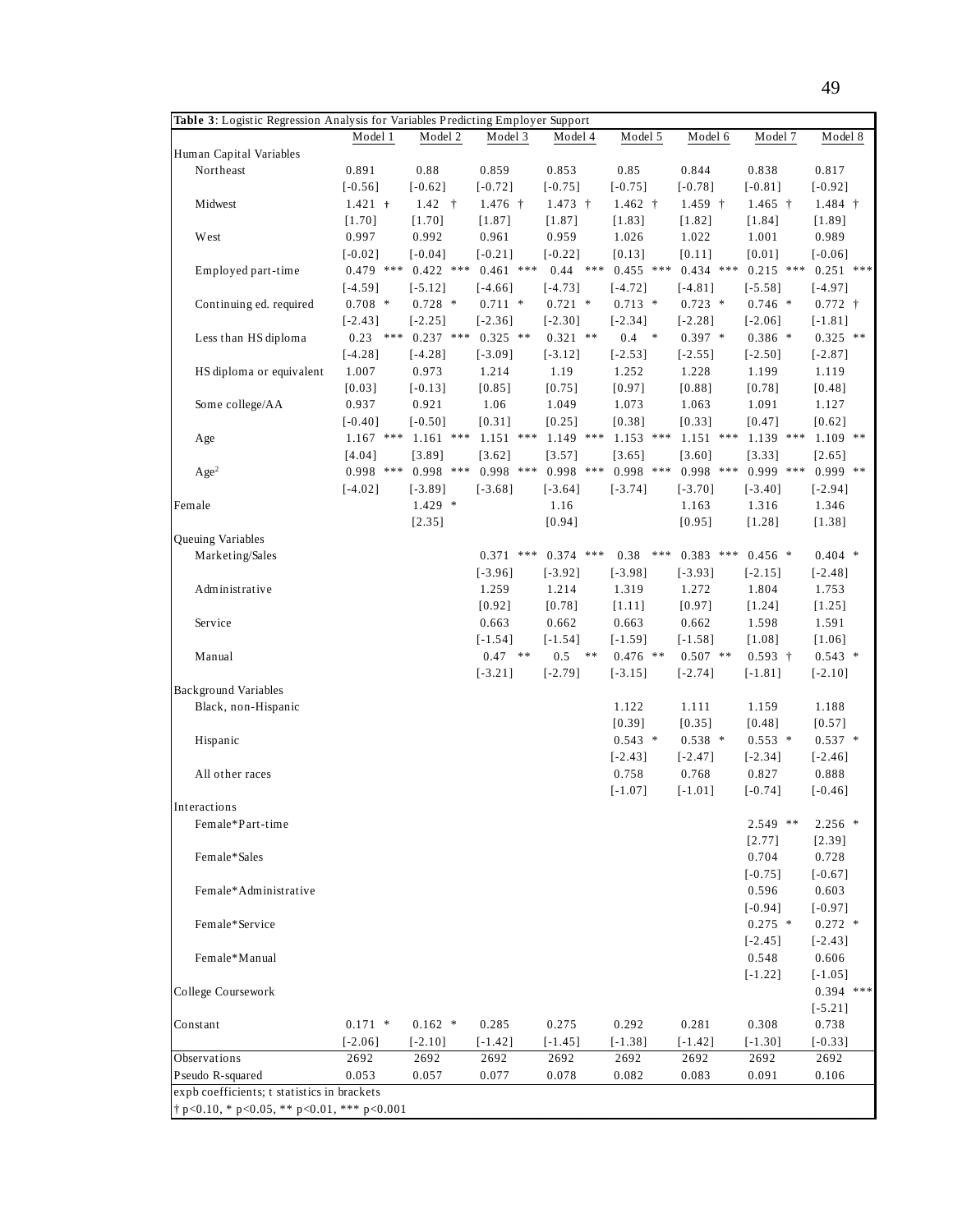## Appendix A:

The full models, including interaction that added to the models, but resulted in very small categories, and were omitted.

| Table 4: Logistic Regression Analysis for Variables Predicting Adult Education Participation |            |                   |              |                                             |                                                      |             |                                                                              |              |
|----------------------------------------------------------------------------------------------|------------|-------------------|--------------|---------------------------------------------|------------------------------------------------------|-------------|------------------------------------------------------------------------------|--------------|
|                                                                                              | Model 1    | Model 2           | Model 3      | Model 4                                     | Model 5                                              | Model 6     | Model 7                                                                      | Model 8      |
| Human Capital Variables                                                                      |            |                   |              |                                             |                                                      |             |                                                                              |              |
| Employed part-time                                                                           | 0.84       | $0.67$ ***        | $0.83 +$     | $0.69$ ***                                  | 0.85                                                 | $0.72$ **   | 0.84                                                                         | 0.7<br>**    |
|                                                                                              | $[-1.57]$  | $[-3.59]$         | $[-1.71]$    | $[-3.35]$                                   | $[-1.36]$                                            | $[-2.87]$   | $[-1.46]$                                                                    | $[-2.99]$    |
| Continuing ed. required                                                                      | $0.45$ *** | $0.48$ ***        | $0.47$ ***   | $0.49$ ***                                  | $0.47$ ***                                           | $0.49$ ***  | $0.47$ ***                                                                   | $0.51$ ***   |
|                                                                                              | $[-8.33]$  | $[-7.75]$         | $[-7.70]$    | $[-7.18]$                                   | $[-7.63]$                                            | $[-7.12]$   | $[-7.67]$                                                                    | $[-6.72]$    |
| Less than HS diploma                                                                         |            |                   |              | $0.12$ *** $0.12$ *** $0.19$ *** $0.18$ *** | $0.21$ ***                                           | $0.2$ ***   | $0.21$ ***                                                                   | 0.2<br>***   |
|                                                                                              | $[-9.51]$  | $[-9.33]$         | $[-6.64]$    | $[-7.00]$                                   | $[-6.28]$                                            | $[-6.52]$   | $[-6.24]$                                                                    | $[-6.51]$    |
| HS diploma or equivalent 0.28 *** 0.27 ***                                                   |            |                   | $0.41$ ***   | $0.38$ ***                                  | $0.41$ ***                                           | $0.39$ ***  | $0.41$ ***                                                                   | $0.38$ ***   |
|                                                                                              | $[-10.21]$ | $[-10.45]$        | $[-6.43]$    | $[-7.02]$                                   | $[-6.23]$                                            | $[-6.72]$   | $[-6.33]$                                                                    | $[-7.00]$    |
| Some college/AA                                                                              | 0.7<br>**  | $0.67$ *** $0.88$ |              | 0.84                                        | 0.9                                                  | 0.86        | 0.89                                                                         | 0.83         |
|                                                                                              | $[-3.21]$  | $[-3.63]$         | $[-1.00]$    | $[-1.45]$                                   | $[-0.83]$                                            | $[-1.20]$   | $[-0.98]$                                                                    | $[-1.48]$    |
| Age                                                                                          | $0.98$ *** |                   |              |                                             |                                                      |             | $0.98$ *** $0.98$ *** $0.98$ *** $0.98$ *** $0.98$ *** $0.98$ *** $0.98$ *** | $0.98$ ***   |
|                                                                                              | $[-4.24]$  | $[-4.29]$         | $[-4.33]$    | $[-4.46]$                                   | $[-4.50]$                                            | $[-4.70]$   | $[-4.50]$                                                                    | $[-4.63]$    |
| Female                                                                                       |            | $2.08$ ***        |              | $1.95$ ***                                  |                                                      | $1.99$ ***  |                                                                              | $2.58$ ***   |
|                                                                                              |            | [7.56]            |              | [6.61]                                      |                                                      | [6.72]      |                                                                              | [6.50]       |
| Queuing Variables                                                                            |            |                   |              |                                             |                                                      |             |                                                                              |              |
| Marketing/Sales                                                                              |            |                   | 0.5<br>$***$ | $***$<br>0.5                                | $0.51$ ***                                           | 0.51<br>*** | $0.47$ ***                                                                   | $0.63$ *     |
|                                                                                              |            |                   | $[-4.20]$    | $[-4.18]$                                   | $[-4.12]$                                            | $[-4.06]$   | $[-4.18]$                                                                    | $[-1.97]$    |
| Administrative                                                                               |            |                   | $0.75 +$     | $0.63$ **                                   | $0.77 +$                                             | $0.65$ **   | $0.59$ **                                                                    | $0.47*$      |
|                                                                                              |            |                   | $[-1.85]$    | $[-3.02]$                                   | $[-1.70]$                                            | $[-2.81]$   | $[-3.06]$                                                                    | $[-2.56]$    |
| Service                                                                                      |            |                   |              |                                             | $0.55$ *** $0.54$ *** $0.56$ *** $0.56$ *** $0.62$ * |             |                                                                              | 0.74         |
|                                                                                              |            |                   | $[-3.62]$    | $[-3.78]$                                   | $[-3.41]$                                            | $[-3.48]$   | $[-2.41]$                                                                    | $[-1.03]$    |
| Manual                                                                                       |            |                   | $0.4$ ***    | $0.51$ ***                                  | $0.42$ ***                                           |             | $0.53$ *** $0.47$ ***                                                        | 0.74         |
|                                                                                              |            |                   | $[-6.02]$    | $[-4.40]$                                   | $[-5.85]$                                            | $[-4.12]$   | $[-4.50]$                                                                    | $[-1.63]$    |
| <b>Background Variables</b>                                                                  |            |                   |              |                                             |                                                      |             |                                                                              |              |
| Natural log of income                                                                        |            |                   |              |                                             | 1.03                                                 | $1.04$ *    | 1.03                                                                         | $1.04$ *     |
|                                                                                              |            |                   |              |                                             | [1.55]                                               | [2.07]      | [1.44]                                                                       | $[2.00]$     |
| Black, non-Hispanic                                                                          |            |                   |              |                                             | 1.22                                                 | 1.13        | 1.4                                                                          | 1.32         |
|                                                                                              |            |                   |              |                                             | $[1.16]$                                             | [0.73]      | $[1.20]$                                                                     | [0.98]       |
| Hispanic                                                                                     |            |                   |              |                                             | 0.92                                                 | 0.9         | $0.59 +$                                                                     | $0.57$ *     |
|                                                                                              |            |                   |              |                                             | $[-0.41]$                                            | $[-0.58]$   | $[-1.83]$                                                                    | $[-2.06]$    |
| All other races                                                                              |            |                   |              |                                             | 0.88                                                 | 0.89        | 0.87                                                                         | $\mathbf{1}$ |
|                                                                                              |            |                   |              |                                             | $[-0.66]$                                            | $[-0.61]$   | $[-0.49]$                                                                    | $[-0.01]$    |
| Interactions                                                                                 |            |                   |              |                                             |                                                      |             |                                                                              |              |
| Black*Sales                                                                                  |            |                   |              |                                             |                                                      |             | 0.97                                                                         | 0.99         |
|                                                                                              |            |                   |              |                                             |                                                      |             | $[-0.05]$                                                                    | $[-0.01]$    |
| Black*Administrative                                                                         |            |                   |              |                                             |                                                      |             | 1.8                                                                          | 1.82         |
|                                                                                              |            |                   |              |                                             |                                                      |             | [1.20]                                                                       | [1.25]       |
| Black*Service                                                                                |            |                   |              |                                             |                                                      |             | 0.7                                                                          | 0.65         |
|                                                                                              |            |                   |              |                                             |                                                      |             | $[-0.74]$                                                                    | $[-0.92]$    |
| Black*Manual                                                                                 |            |                   |              |                                             |                                                      |             | $0.38 +$                                                                     | 0.39         |
|                                                                                              |            |                   |              |                                             |                                                      |             | $[-1.87]$                                                                    | $[-1.76]$    |
|                                                                                              |            |                   |              |                                             |                                                      |             |                                                                              |              |

Table 4: Predicting AE Participation. Compare to Table 2.

\*\*\*T able continued on next page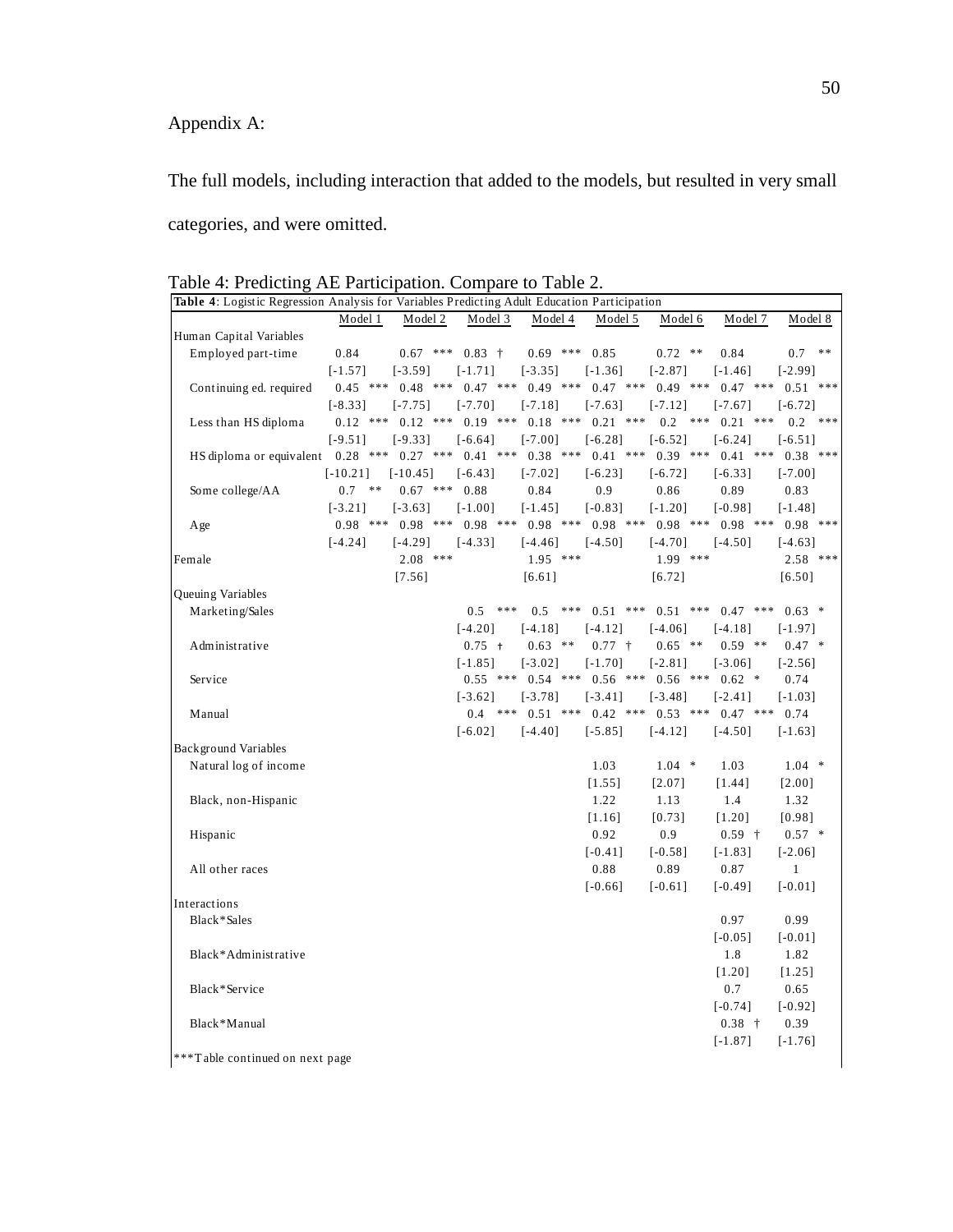| Hispanic*Sales                                     |            |            |            |            |            |        |     | $3.57 *$     |     | 3.9        |  |
|----------------------------------------------------|------------|------------|------------|------------|------------|--------|-----|--------------|-----|------------|--|
|                                                    |            |            |            |            |            |        |     | [2.25]       |     | [2.44]     |  |
| Hispanic*Administrative                            |            |            |            |            |            |        |     | $3.47 *$     |     | $3.29$ *   |  |
|                                                    |            |            |            |            |            |        |     | [2.31]       |     | [2.29]     |  |
| Hispanic*Service                                   |            |            |            |            |            |        |     | $\mathbf{1}$ |     | $0.99$ *   |  |
|                                                    |            |            |            |            |            |        |     | $[-0.00]$    |     | $[-0.03]$  |  |
| Hispanic*Manual                                    |            |            |            |            |            |        |     | 1.24         |     | 1.28       |  |
|                                                    |            |            |            |            |            |        |     | [0.46]       |     | [0.54]     |  |
| Other races*Sales                                  |            |            |            |            |            |        |     | 0.71         |     | 0.58       |  |
|                                                    |            |            |            |            |            |        |     | $[-0.55]$    |     | $[-0.87]$  |  |
| Other races*Administrative                         |            |            |            |            |            |        |     | $3.43$ *     |     | $2.96 +$   |  |
|                                                    |            |            |            |            |            |        |     | [2.16]       |     | [1.89]     |  |
| Other races*Service                                |            |            |            |            |            |        |     | 0.88         |     | 0.73       |  |
|                                                    |            |            |            |            |            |        |     | $[-0.22]$    |     | $[-0.52]$  |  |
| Other races*Manual                                 |            |            |            |            |            |        |     | 0.57         |     | 0.49       |  |
|                                                    |            |            |            |            |            |        |     | $[-1.00]$    |     | $[-1.22]$  |  |
| Female*Sales                                       |            |            |            |            |            |        |     |              |     | $0.56 +$   |  |
|                                                    |            |            |            |            |            |        |     |              |     | $[-1.78]$  |  |
| Female*Administrative                              |            |            |            |            |            |        |     |              |     | 0.98       |  |
|                                                    |            |            |            |            |            |        |     |              |     | $[-0.08]$  |  |
| Female*Service                                     |            |            |            |            |            |        |     |              |     | 0.73       |  |
|                                                    |            |            |            |            |            |        |     |              |     | $[-1.02]$  |  |
| Female*Manual                                      |            |            |            |            |            |        |     |              |     | $0.44$ **  |  |
|                                                    |            |            |            |            |            |        |     |              |     | $[-2.68]$  |  |
| Constant                                           | $5.28$ *** | $4.02$ *** | $6.65$ *** | $5.14$ *** | $5.15$ *** | 3.61   | *** | 5.3          | *** | $3.21$ *** |  |
|                                                    | [8.29]     | [6.65]     | [8.94]     | [7.49]     | [5.76]     | [4.30] |     | [5.87]       |     | [3.84]     |  |
| Observations                                       | 4798       | 4798       | 4798       | 4798       | 4798       | 4798   |     | 4798         |     | 4798       |  |
| Pseudo R-squared                                   | 0.11       | 0.13       | 0.13       | 0.14       | 0.13       | 0.14   |     | 0.14         |     | 0.16       |  |
| expb coefficients; t statistics in brackets        |            |            |            |            |            |        |     |              |     |            |  |
| $\dagger$ p<0.10, * p<0.05, ** p<0.01, *** p<0.001 |            |            |            |            |            |        |     |              |     |            |  |

# Table 5: Predicting Employer support. Compare to Table 3.

| Table 5: Logistic Regression Analysis for Variables Predicting Employer Support |            |     |            |       |            |     |            |     |              |     |            |     |            |     |            |            |
|---------------------------------------------------------------------------------|------------|-----|------------|-------|------------|-----|------------|-----|--------------|-----|------------|-----|------------|-----|------------|------------|
|                                                                                 | Model 1    |     | Model 2    |       | Model 3    |     | Model 4    |     | Model 5      |     | Model 6    |     | Model 7    |     | Model 8    | Model 9    |
| Human Capital Variables                                                         |            |     |            |       |            |     |            |     |              |     |            |     |            |     |            |            |
| Northeast                                                                       | 0.89       |     | 0.88       |       | 0.86       |     | 0.85       |     | 0.85         |     | 0.84       |     | 0.73       |     | 0.68       | 0.66       |
|                                                                                 | $[-0.56]$  |     | $[-0.62]$  |       | $[-0.72]$  |     | $[-0.75]$  |     | $[-0.75]$    |     | $[-0.78]$  |     | $[-1.18]$  |     | $[-1.42]$  | $[-1.51]$  |
| Miwest                                                                          | $1.42 +$   |     | $1.42 +$   |       | $1.48 +$   |     | $1.47 +$   |     | $1.46 +$     |     | $1.46 +$   |     | $1.78$ *   |     | $1.73 +$   | $1.81*$    |
|                                                                                 | [1.70]     |     | [1.70]     |       | [1.87]     |     | [1.87]     |     | [1.83]       |     | [1.82]     |     | [1.97]     |     | [1.88]     | [2.02]     |
| <b>West</b>                                                                     |            |     | 0.99       |       | 0.96       |     | 0.96       |     | 1.03         |     | 1.02       |     | 0.93       |     | 0.88       | 0.88       |
|                                                                                 | $[-0.02]$  |     | $[-0.04]$  |       | $[-0.21]$  |     | $[-0.22]$  |     | [0.13]       |     | [0.11]     |     | $[-0.28]$  |     | $[-0.50]$  | $[-0.50]$  |
| Employed part-time                                                              | $0.48$ *** |     | $0.42$ *** |       | $0.46$ *** |     | $0.44$ *** |     | $0.46$ ***   |     | $0.43$ *** |     | $0.42$ *** |     | $0.19$ *** | $0.22$ *** |
|                                                                                 | $[-4.59]$  |     | $[-5.12]$  |       | $[-4.66]$  |     | $[-4.73]$  |     | $[-4.72]$    |     | $[-4.81]$  |     | $[-5.14]$  |     | $[-5.74]$  | $[-5.13]$  |
| Continuing ed. required                                                         | $0.71$ *   |     | $0.73$ *   |       | $0.71$ *   |     | $0.72$ *   |     | $0.71$ *     |     | $0.72$ *   |     | $0.69$ *   |     | $0.73*$    | $0.75*$    |
|                                                                                 | $[-2.43]$  |     | $[-2.25]$  |       | $[-2.36]$  |     | $[-2.30]$  |     | $[-2.34]$    |     | $[-2.28]$  |     | $[-2.53]$  |     | $[-2.24]$  | $[-1.98]$  |
| Less than HS diploma                                                            | 0.23       | *** | $0.24$ *** |       | $0.33$ **  |     | $0.32$ **  |     | $0.4 *$      |     | $0.4 *$    |     | $0.37$ **  |     | $0.34$ **  | $0.28$ **  |
|                                                                                 | $[-4.28]$  |     | $[-4.28]$  |       | $[-3.09]$  |     | $[-3.12]$  |     | $[-2.53]$    |     | $[-2.55]$  |     | $[-2.66]$  |     | $[-2.69]$  | $[-3.11]$  |
| HS diploma or equivalent                                                        | 1.01       |     | 0.97       |       | 1.21       |     | 1.19       |     | 1.25         |     | 1.23       |     | 1.22       |     | 1.18       | 1.09       |
|                                                                                 | [0.03]     |     | $[-0.13]$  |       | [0.85]     |     | [0.75]     |     | [0.97]       |     | [0.88]     |     | [0.89]     |     | [0.71]     | [0.36]     |
| Some college/AA                                                                 | 0.94       |     | 0.92       |       | 1.06       |     | 1.05       |     | 1.07         |     | 1.06       |     | 1.08       |     | 1.1        | 1.13       |
|                                                                                 | $[-0.40]$  |     | $[-0.50]$  |       | [0.31]     |     | [0.25]     |     | [0.38]       |     | [0.33]     |     | [0.42]     |     | [0.50]     | [0.66]     |
| Age                                                                             | 1.17       | *** | $1.16$ *** |       | 1.15       | *** | $1.15$ *** |     | 1.15         | *** | $1.15$ *** |     | $1.17$ *** |     | $1.15$ *** | $1.12$ **  |
|                                                                                 | [4.04]     |     | [3.89]     |       | [3.62]     |     | [3.57]     |     | [3.65]       |     | [3.60]     |     | [3.83]     |     | [3.50]     | [2.77]     |
| Age <sup>2</sup>                                                                |            | *** |            | $***$ | 1          | *** | 1          | *** | $\mathbf{1}$ | *** | 1          | *** | 1          | *** | $1 * * *$  | $1 * *$    |
|                                                                                 | $[-4.02]$  |     | $[-3.89]$  |       | $[-3.68]$  |     | $[-3.64]$  |     | $[-3.74]$    |     | $[-3.70]$  |     | $[-3.81]$  |     | $[-3.45]$  | $[-2.96]$  |
| Female                                                                          |            |     | $1.43*$    |       |            |     | 1.16       |     |              |     | 1.16       |     |            |     | 1.33       | 1.36       |
|                                                                                 |            |     | [2.35]     |       |            |     | [0.94]     |     |              |     | [0.95]     |     |            |     | [1.29]     | [1.41]     |
| ***Table continued on next page                                                 |            |     |            |       |            |     |            |     |              |     |            |     |            |     |            |            |

51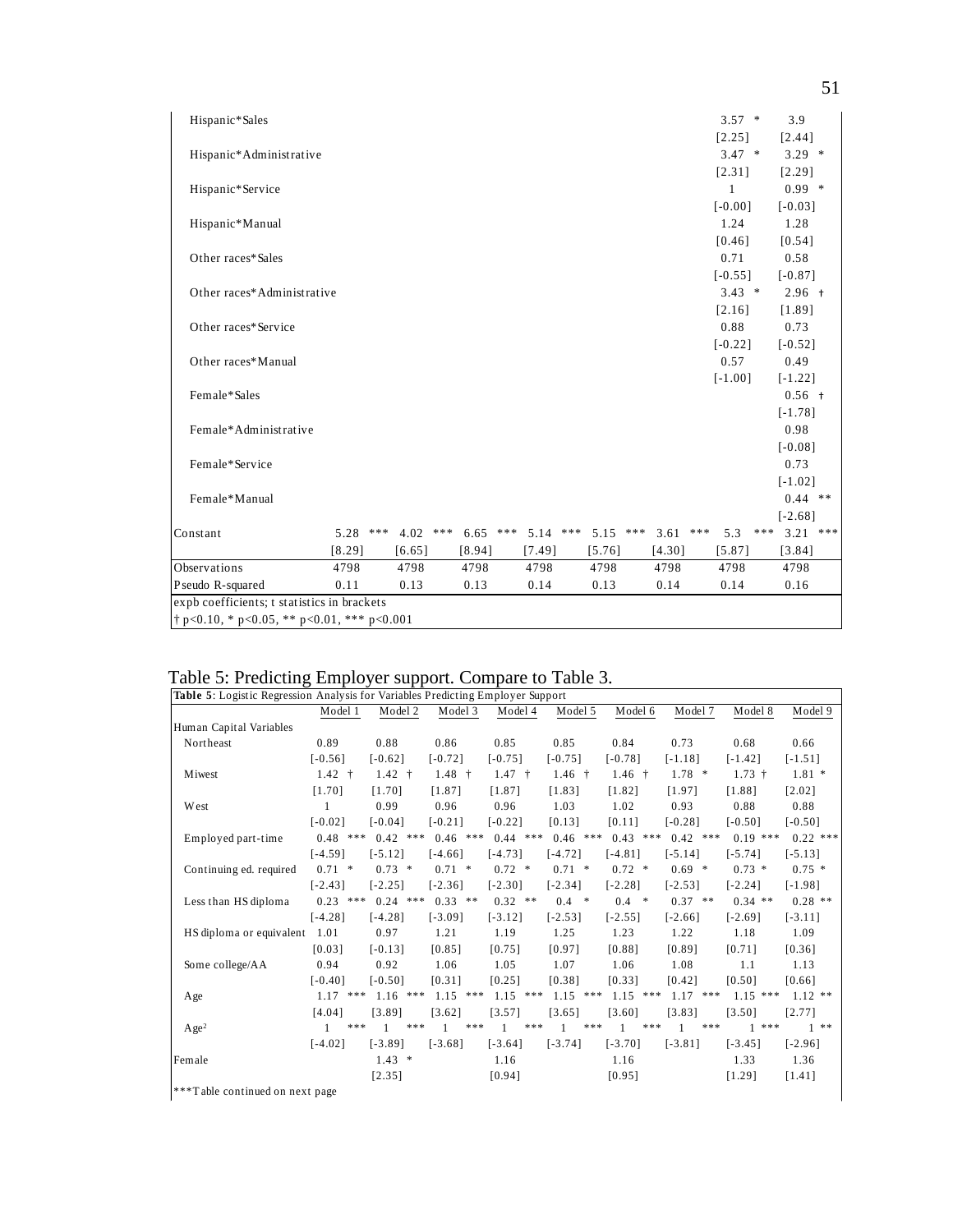| Queuing Variables           |            |            |           |                       |                |           |            |
|-----------------------------|------------|------------|-----------|-----------------------|----------------|-----------|------------|
| Marketing/Sales             | $0.37$ *** | $0.37$ *** |           | $0.38$ *** $0.38$ *** | $0.3$ **       | $0.35*$   | $0.32*$    |
|                             | $[-3.96]$  | $[-3.92]$  | $[-3.98]$ | $[-3.93]$             | $[-2.77]$      | $[-1.98]$ | $[-2.10]$  |
| Administrative              | 1.26       | 1.21       | 1.32      | 1.27                  | 1.96           | 2.48      | 2.44       |
|                             | $[0.92]$   | $[0.78]$   | [1.11]    | [0.97]                | [1.59]         | [1.30]    | [1.36]     |
| Service                     | 0.66       | 0.66       | 0.66      | 0.66                  | 0.73           | 1.74      | 1.77       |
|                             | $[-1.54]$  | $[-1.54]$  | $[-1.59]$ | $[-1.58]$             | $[-0.73]$      | [0.84]    | $[0.85]$   |
| Manual                      | $0.47$ **  | $0.5$ **   | $0.48$ ** | $0.51$ **             | 0.7            | 0.85      | 0.83       |
|                             | $[-3.21]$  | $[-2.79]$  | $[-3.15]$ | $[-2.74]$             | $[-0.83]$      | $[-0.35]$ | $[-0.38]$  |
| <b>Background Variables</b> |            |            |           |                       |                |           |            |
| Black, non-Hispanic         |            |            | 1.12      | 1.11                  | $2.85$ **      | $3.03$ ** | $3.22$ **  |
|                             |            |            | [0.39]    | [0.35]                | [2.61]         | $[2.72]$  | [2.95]     |
| Hispanic                    |            |            | $0.54$ *  | $0.54$ *              | 1.02           | 1.01      | 1.06       |
|                             |            |            | $[-2.43]$ | $[-2.47]$             | [0.06]         | [0.04]    | $[0.14]$   |
| All other races             |            |            | 0.76      | 0.77                  | 0.92           | 1.06      | 1.22       |
|                             |            |            | $[-1.07]$ | $[-1.01]$             | $[-0.25]$      | [0.18]    | $[0.61]$   |
| Interactions                |            |            |           |                       |                |           |            |
| Black*Sales                 |            |            |           |                       | 0.92           | 0.78      | 0.72       |
|                             |            |            |           |                       | $[-0.09]$      | $[-0.26]$ | $[-0.34]$  |
| Black*Administrative        |            |            |           |                       | $0.1$ ***      | $0.1$ *** | $0.09$ *** |
|                             |            |            |           |                       |                |           |            |
|                             |            |            |           |                       | $[-3.31]$      | $[-3.41]$ | $[-3.52]$  |
| Black*Service               |            |            |           |                       | 0.44           | 0.49      | 0.47       |
|                             |            |            |           |                       | $[-1.15]$      | $[-0.89]$ | $[-0.93]$  |
| Black*Manual                |            |            |           |                       | $0.21 +$       | $0.2 +$   | $0.17 +$   |
|                             |            |            |           |                       | $[-1.67]$      | $[-1.65]$ | $[-1.77]$  |
| Hispanic*Sales              |            |            |           |                       | 0.39           | 0.38      | 0.35       |
|                             |            |            |           |                       | $[-1.26]$      | $[-1.27]$ | $[-1.35]$  |
| Hispanic*Administrative     |            |            |           |                       | 0.47           | 0.5       | 0.42       |
|                             |            |            |           |                       | $[-1.05]$      | $[-0.95]$ | $[-1.23]$  |
| Hispanic*Service            |            |            |           |                       | 0.31           | 0.32      | 0.31       |
|                             |            |            |           |                       | $[-1.51]$      | $[-1.51]$ | $[-1.50]$  |
| Hispanic*Manual             |            |            |           |                       | 0.34           | 0.34      | $0.3 +$    |
|                             |            |            |           |                       | $[-1.59]$      | $[-1.53]$ | $[-1.73]$  |
| Other races*Sales           |            |            |           |                       | 0.35           | 0.3       | 0.27       |
|                             |            |            |           |                       | $[-1.06]$      | $[-1.22]$ | $[-1.27]$  |
| Other races*Administrative  |            |            |           |                       | 0.6            | 0.53      | 0.42       |
|                             |            |            |           |                       | $[-0.69]$      | $[-0.85]$ | $[-1.14]$  |
| Other races*Service         |            |            |           |                       | 0.69           | 0.56      | 0.48       |
|                             |            |            |           |                       | $[-0.52]$      | $[-0.75]$ | $[-0.96]$  |
| Other races*Manual          |            |            |           |                       | 1.27           | 1.16      | 1.19       |
|                             |            |            |           |                       | [0.35]         | $[0.22]$  | [0.26]     |
| Northeast*Sales             |            |            |           |                       | 1.05           | 1.15      | 1.11       |
|                             |            |            |           |                       | [0.08]         | [0.21]    | [0.15]     |
| Northeast*Administrative    |            |            |           |                       | 0.77           | 0.83      | 0.83       |
|                             |            |            |           |                       | $[-0.40]$      | $[-0.30]$ | $[-0.29]$  |
| Northeast*Service           |            |            |           |                       | 3.04 $\dagger$ | $3.27 +$  | $3.2 +$    |
|                             |            |            |           |                       | $[1.69]$       | $[1.74]$  | [1.67]     |
| Northeast*Manual            |            |            |           |                       | 1.78           | 2.02      | 2.09       |
|                             |            |            |           |                       | $[0.94]$       | $[1.19]$  | [1.27]     |
| Midwest*Sales               |            |            |           |                       | $3.69$ *       | $3.9 *$   | $3.82*$    |
|                             |            |            |           |                       | [2.01]         | [2.15]    | [2.10]     |
| Midwest*Administrative      |            |            |           |                       | 1.96           | 2.09      | 2.14       |
|                             |            |            |           |                       | [1.12]         | [1.21]    | [1.20]     |
| Midwest*Service             |            |            |           |                       | 0.44           | 0.5       | 0.48       |
|                             |            |            |           |                       | $[-1.36]$      | $[-1.10]$ | $[-1.14]$  |
| Midwest*Manual              |            |            |           |                       | $0.27$ *       | $0.28*$   | $0.25*$    |
|                             |            |            |           |                       | $[-2.18]$      | $[-2.13]$ | $[-2.27]$  |
|                             |            |            |           |                       |                |           |            |

\*\*\*T able continued on next page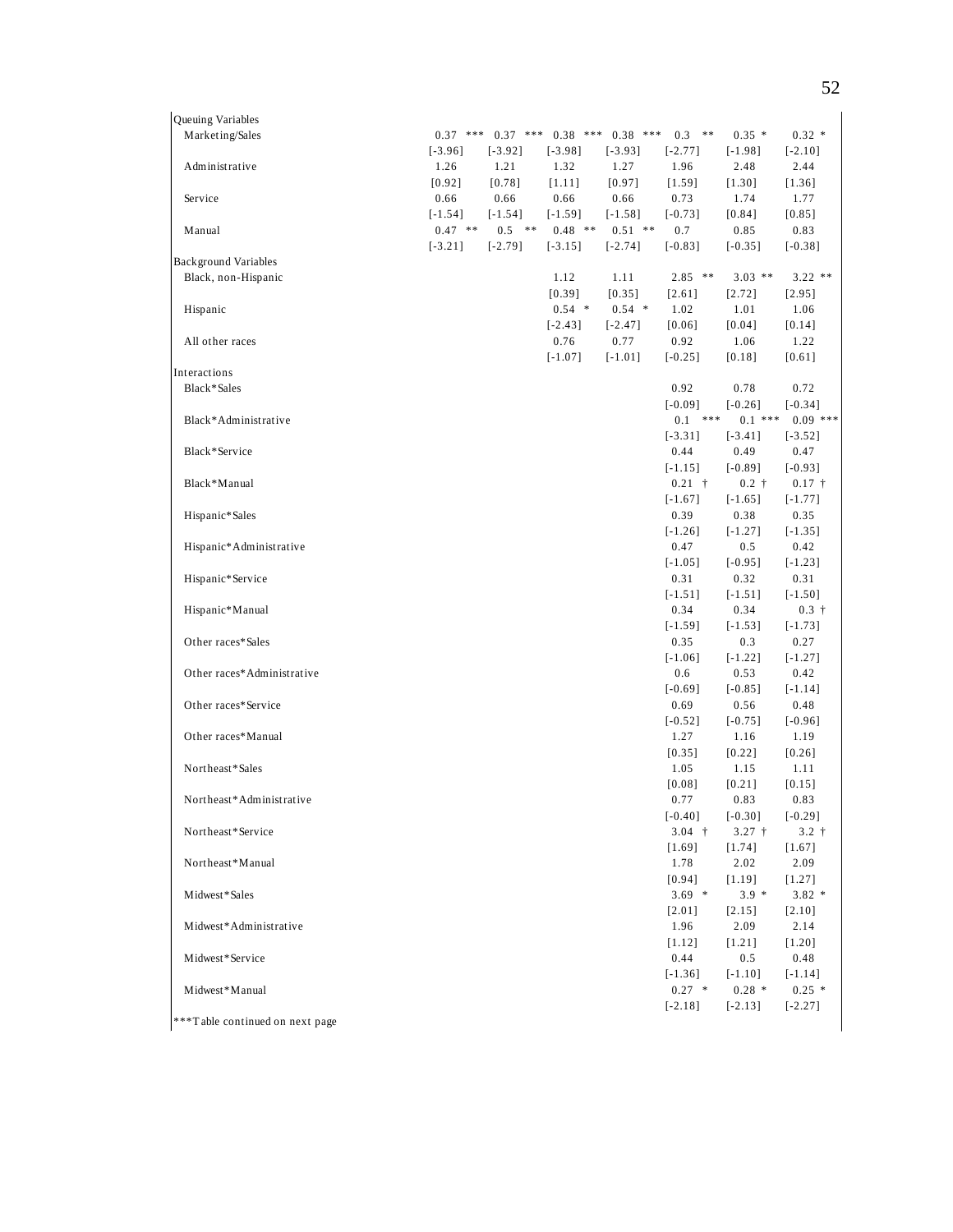| West*Sales                                          |           |           |           |           |           |           | 1.29      | 1.29      | 1.28       |
|-----------------------------------------------------|-----------|-----------|-----------|-----------|-----------|-----------|-----------|-----------|------------|
|                                                     |           |           |           |           |           |           | [0.44]    | [0.45]    | [0.42]     |
| West*Administrative                                 |           |           |           |           |           |           | 1.46      | 1.54      | 1.56       |
|                                                     |           |           |           |           |           |           | [0.66]    | [0.74]    | [0.79]     |
| West*Service                                        |           |           |           |           |           |           | 1.35      | 1.46      | 1.52       |
|                                                     |           |           |           |           |           |           | [0.42]    | [0.53]    | [0.56]     |
| West*Manual                                         |           |           |           |           |           |           | 0.97      | 1.06      | 0.92       |
|                                                     |           |           |           |           |           |           | $[-0.05]$ | [0.09]    | $[-0.13]$  |
| Female*Part-time                                    |           |           |           |           |           |           |           | $2.75$ ** | $2.39*$    |
|                                                     |           |           |           |           |           |           |           | [2.88]    | [2.46]     |
| Female*Sales                                        |           |           |           |           |           |           |           | 0.75      | 0.79       |
|                                                     |           |           |           |           |           |           |           | $[-0.63]$ | $[-0.52]$  |
| Female*Administrative                               |           |           |           |           |           |           |           | 0.63      | 0.66       |
|                                                     |           |           |           |           |           |           |           | $[-0.76]$ | $[-0.72]$  |
| Female*Service                                      |           |           |           |           |           |           |           | $0.25$ *  | $0.25*$    |
|                                                     |           |           |           |           |           |           |           | $[-2.38]$ | $[-2.34]$  |
| Female*Manual                                       |           |           |           |           |           |           |           | 0.51      | 0.56       |
|                                                     |           |           |           |           |           |           |           | $[-1.30]$ | $[-1.14]$  |
| College Coursework                                  |           |           |           |           |           |           |           |           | $0.37$ *** |
|                                                     |           |           |           |           |           |           |           |           | $[-5.54]$  |
| Constant                                            | $0.17$ *  | $0.16*$   | 0.29      | 0.28      | 0.29      | 0.28      | 0.21      | 0.23      | 0.59       |
|                                                     | $[-2.06]$ | $[-2.10]$ | $[-1.42]$ | $[-1.45]$ | $[-1.38]$ | $[-1.42]$ | $[-1.71]$ | $[-1.57]$ | $[-0.55]$  |
| Observations                                        | 2692      | 2692      | 2692      | 2692      | 2692      | 2692      | 2692      | 2692      | 2692       |
| Pseudo R-squared                                    | 0.05      | 0.06      | 0.08      | 0.08      | 0.08      | 0.08      | 0.12      | 0.13      | 0.14       |
| expb coefficients; t statistics in brackets         |           |           |           |           |           |           |           |           |            |
| $\uparrow$ p<0.10, * p<0.05, ** p<0.01, *** p<0.001 |           |           |           |           |           |           |           |           |            |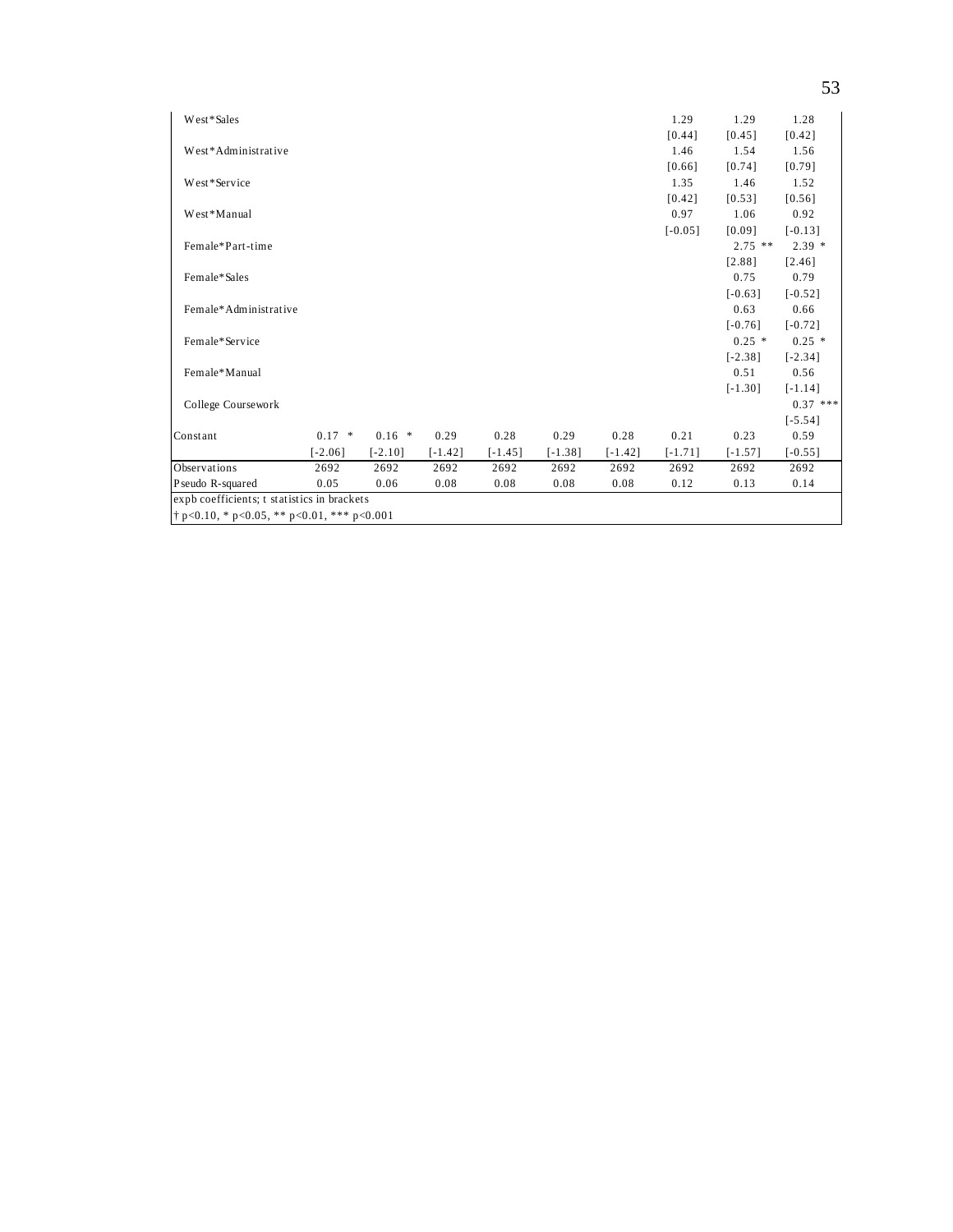# Appendix B

# Earlier models: Predicting Adult Education

| Logistic Regression Analysis for Variables Predicting Adult Education Participation<br>Model 1 Model 2 Model 3 Model 4 Model 5 |               |               |                                                                         |                                         |                       |                                               |  |  |  |  |  |  |  |
|--------------------------------------------------------------------------------------------------------------------------------|---------------|---------------|-------------------------------------------------------------------------|-----------------------------------------|-----------------------|-----------------------------------------------|--|--|--|--|--|--|--|
|                                                                                                                                |               |               |                                                                         |                                         |                       | <u>Model 6</u>                                |  |  |  |  |  |  |  |
| Human Capital Variables                                                                                                        |               |               |                                                                         |                                         |                       |                                               |  |  |  |  |  |  |  |
| Employed part-time                                                                                                             |               |               | $0.84$ $0.665$ *** $0.827$ $0.686$ *** $0.871$                          |                                         |                       | $0.732**$                                     |  |  |  |  |  |  |  |
|                                                                                                                                |               |               | $[-1.57]$ $[-3.59]$ $[-1.71]$ $[-3.35]$ $[-1.21]$                       |                                         |                       | $[-2.72]$                                     |  |  |  |  |  |  |  |
| Continuing ed. required 0.454 *** 0.476 *** 0.471 *** 0.492 *** 0.472 *** 0.494 ***                                            |               |               |                                                                         |                                         |                       |                                               |  |  |  |  |  |  |  |
|                                                                                                                                |               |               | $[-8.33]$ $[-7.75]$ $[-7.70]$ $[-7.18]$ $[-7.69]$                       |                                         |                       | $[-7.15]$                                     |  |  |  |  |  |  |  |
| Less than HS diploma                                                                                                           |               |               | $0.115$ *** $0.116$ *** $0.193$ *** $0.177$ *** $0.203$ *** $0.193$ *** |                                         |                       |                                               |  |  |  |  |  |  |  |
|                                                                                                                                | $[-9.51]$     |               | $[-9.33]$ $[-6.64]$ $[-7.00]$ $[-6.41]$                                 |                                         |                       | $[-6.60]$                                     |  |  |  |  |  |  |  |
| HS diploma or equivalent 0.284 *** 0.272 *** 0.406 *** 0.376 *** 0.412 *** 0.388 ***                                           |               |               |                                                                         |                                         |                       |                                               |  |  |  |  |  |  |  |
|                                                                                                                                | $[-10.21]$    |               | $[-10.45]$ $[-6.43]$ $[-7.02]$ $[-6.29]$                                |                                         |                       | $[-6.74]$                                     |  |  |  |  |  |  |  |
| Some college/AA                                                                                                                | $0.702$ **    |               | $0.667$ *** $0.884$ 0.836 0.889                                         |                                         |                       | 0.853                                         |  |  |  |  |  |  |  |
|                                                                                                                                |               |               | $[-3.21]$ $[-3.63]$ $[-1.00]$ $[-1.45]$ $[-0.94]$                       |                                         |                       | $[-1.26]$                                     |  |  |  |  |  |  |  |
| Age                                                                                                                            |               |               | 0.984 *** 0.983 *** 0.982 *** 0.982 *** 0.979 *** 0.979 ***             |                                         |                       |                                               |  |  |  |  |  |  |  |
|                                                                                                                                |               |               | $[-4.24]$ $[-4.29]$ $[-4.33]$ $[-4.46]$ $[-5.09]$                       |                                         |                       | $[-5.15]$                                     |  |  |  |  |  |  |  |
| Female                                                                                                                         |               | $2.075$ ***   |                                                                         | $1.95***$                               |                       | $1.974$ ***                                   |  |  |  |  |  |  |  |
|                                                                                                                                |               | [7.56]        |                                                                         | [6.61]                                  |                       | [6.62]                                        |  |  |  |  |  |  |  |
| <b>Queuing Variables</b>                                                                                                       |               |               |                                                                         |                                         |                       |                                               |  |  |  |  |  |  |  |
| Marketing/Sales                                                                                                                |               |               |                                                                         |                                         |                       | $0.502$ *** $0.5$ *** $0.504$ *** $0.505$ *** |  |  |  |  |  |  |  |
|                                                                                                                                |               |               |                                                                         | $[-4.20]$ $[-4.18]$ $[-4.17]$           |                       | $[-4.10]$                                     |  |  |  |  |  |  |  |
| Administrative                                                                                                                 |               |               | 0.748                                                                   |                                         |                       | $0.629$ ** $0.764$ $0.647$ **                 |  |  |  |  |  |  |  |
|                                                                                                                                |               |               | $[-1.85]$                                                               |                                         | $[-3.02]$ $[-1.72]$   | $[-2.84]$                                     |  |  |  |  |  |  |  |
| Service                                                                                                                        |               |               |                                                                         |                                         |                       | 0.549 *** 0.537 *** 0.557 *** 0.552 ***       |  |  |  |  |  |  |  |
|                                                                                                                                |               |               |                                                                         | $[-3.62]$ $[-3.78]$ $[-3.50]$ $[-3.57]$ |                       |                                               |  |  |  |  |  |  |  |
| Manual                                                                                                                         |               |               |                                                                         |                                         |                       | 0.403 *** 0.506 *** 0.411 *** 0.523 ***       |  |  |  |  |  |  |  |
|                                                                                                                                |               |               |                                                                         | $[-6.02]$ $[-4.40]$ $[-5.94]$           |                       | $[-4.23]$                                     |  |  |  |  |  |  |  |
| <b>Background Variables</b>                                                                                                    |               |               |                                                                         |                                         |                       |                                               |  |  |  |  |  |  |  |
| Never Married                                                                                                                  |               |               |                                                                         |                                         | 0.841                 | 0.811                                         |  |  |  |  |  |  |  |
|                                                                                                                                |               |               |                                                                         |                                         | $[-1.22]$             | $[-1.48]$                                     |  |  |  |  |  |  |  |
|                                                                                                                                |               |               |                                                                         |                                         | $1.335$ *             | 1.187                                         |  |  |  |  |  |  |  |
| Separated/Divorced/Widowed                                                                                                     |               |               |                                                                         |                                         |                       |                                               |  |  |  |  |  |  |  |
|                                                                                                                                |               |               |                                                                         |                                         | $[2.30]$<br>1.028     | $[1.33]$<br>$1.039 *$                         |  |  |  |  |  |  |  |
| Natural log of income                                                                                                          |               |               |                                                                         |                                         |                       |                                               |  |  |  |  |  |  |  |
|                                                                                                                                | $5.283$ ***   |               | 4.016 *** 6.646 *** 5.141 ***                                           |                                         | [1.57]<br>$5.711$ *** | [2.10]<br>3.989 ***                           |  |  |  |  |  |  |  |
| Constant                                                                                                                       |               |               |                                                                         |                                         |                       |                                               |  |  |  |  |  |  |  |
|                                                                                                                                | [8.29]        | $[6.65]$      | [8.94]                                                                  | [7.49]                                  | [6.10]                | [4.60]<br>4798                                |  |  |  |  |  |  |  |
| Observations                                                                                                                   | 4798<br>0.112 | 4798<br>0.131 | 4798<br>0.128                                                           | 4798                                    | 4798                  | 0.145                                         |  |  |  |  |  |  |  |
| Pseudo R-squared                                                                                                               |               |               |                                                                         | 0.141                                   | 0.132                 |                                               |  |  |  |  |  |  |  |
| expb coefficients; t statistics in brackets                                                                                    |               |               |                                                                         |                                         |                       |                                               |  |  |  |  |  |  |  |
| $\frac{1}{2}$ p<0.10, * p<0.05, ** p<0.01, *** p<0.001                                                                         |               |               |                                                                         |                                         |                       |                                               |  |  |  |  |  |  |  |